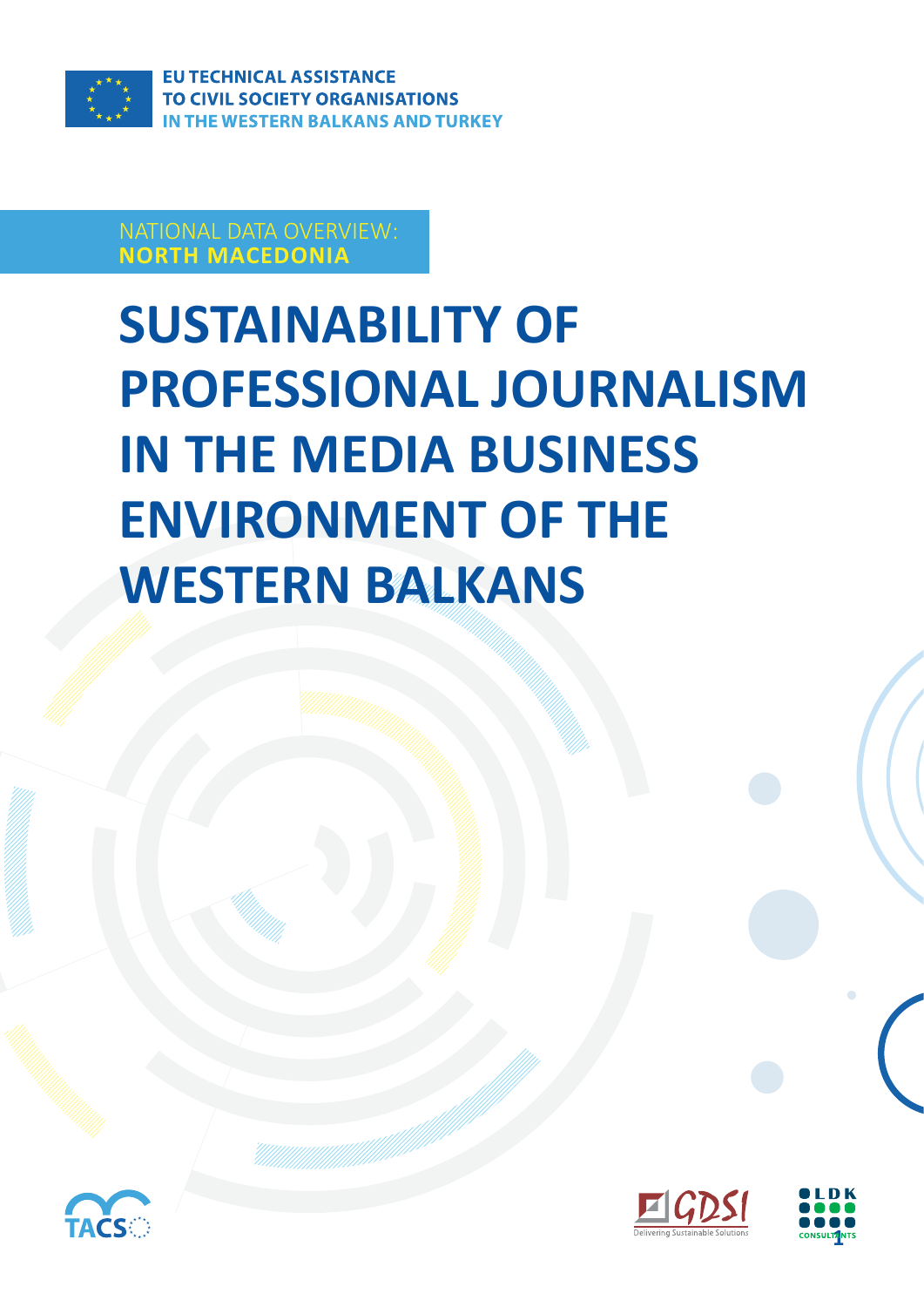This report is based on the Study that has been carried out by a team of researchers including: **Lead researcher:** Brankica Petković, Peace Institute, Ljubljana, Slovenia **Regional researcher:** Sanela Hodžić, Mediacentar, Sarajevo, Bosnia and Herzegovina **National researchers:** Vesna Nikodinoska and Slavčo Milenkovski **Language editing:** Stephen Yeo, Michael Randall and Toby Vogel

Research conducted: June-November 2019

Report published: June 2020

*This research reflects the economic position and needs of independent media outlets in 2018 and 2019, with the majority of market data pertaining to 2018 and research being finalised in November 2019. The report does not cover the dramatic changes occurring in 2020, when the economic consequences of the COVID-19 pandemic dealt yet another blow to media businesses and further diminished the prospects for sustainability of independent media in the Western Balkans.* 

This document has been produced within the EU TACSO 3 project, under the financial assistance of the European Union. The contents of this document are the sole responsibility of the team of researchers and can under no circumstances be regarded as reflecting the position of the European Union.

#### Copyright notice

© European Union, 2020

Reproduction is authorised, provided the source is acknowledged, save where otherwise stated. It is in line with the:

- 1. EU communication and visibility requirements page 24 https://ec.europa.eu/europeaid/sites/devco/files/communication-visibility-requirements-2018\_ en.pdf
- 2. The new Copyright Directive from July 2020 https://ec.europa.eu/commission/presscorner/detail/en/MEMO\_19\_1151

#### **Disclaimer**

This publication has been produced with the assistance of the European Union. The contents of this publication are the sole responsibility of the GDSI consortium and can in no way be taken to reflect the views of the European Union.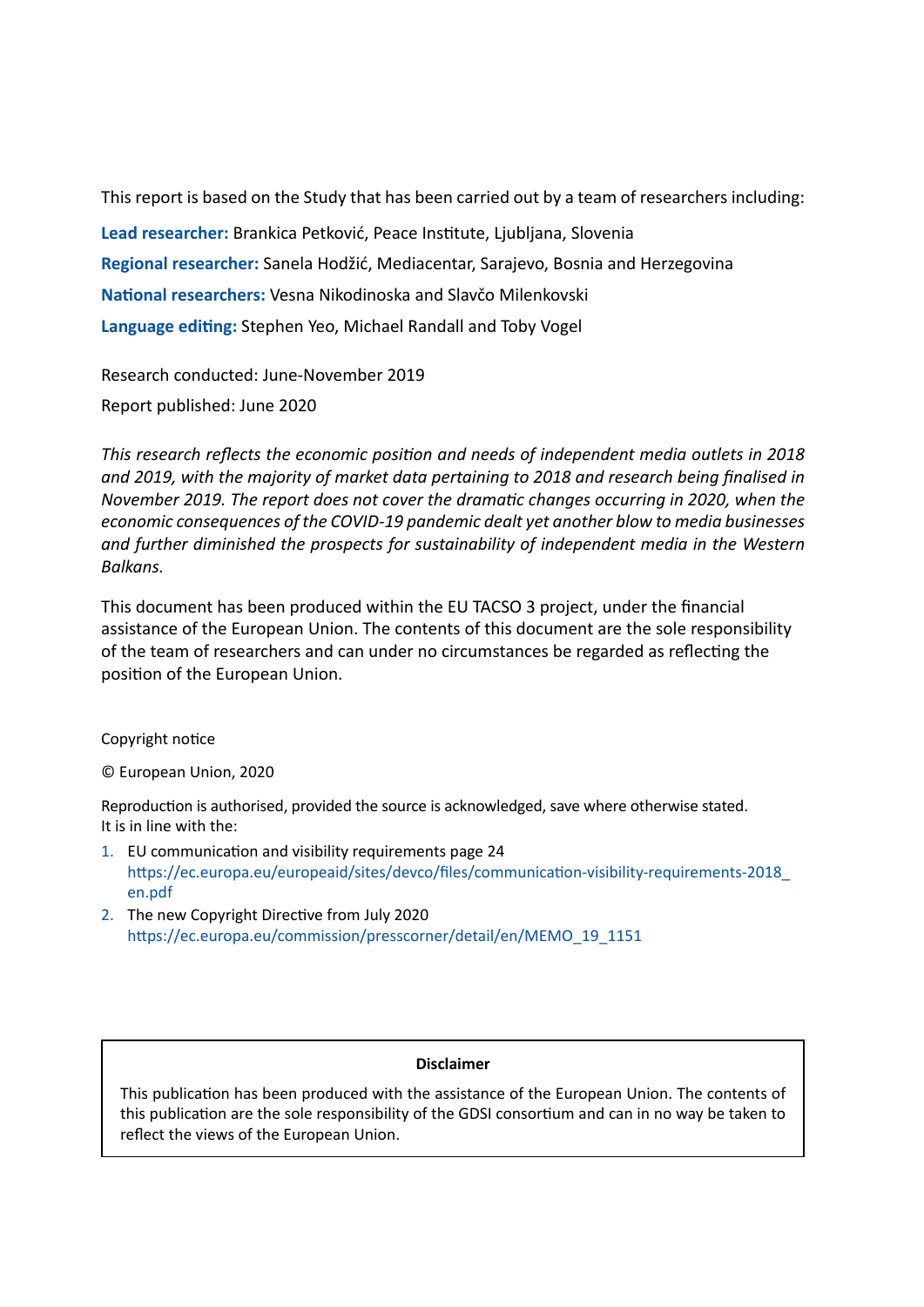# **Table of Content**

| 1. MEDIA ECONOMY/BUSINESS ENVIRONMENT6                                                                                      |  |
|-----------------------------------------------------------------------------------------------------------------------------|--|
|                                                                                                                             |  |
|                                                                                                                             |  |
| 1.3. MEDIA FUNDING $\ldots \ldots \ldots \ldots \ldots \ldots \ldots \ldots \ldots \ldots \ldots \ldots \ldots \mathbf{15}$ |  |
|                                                                                                                             |  |
| 1.3.2. THE ROLE OF GOVERNMENT IN MEDIA FUNDING $\ldots \ldots \ldots \mathbf{16}$                                           |  |
|                                                                                                                             |  |
| 1.3.4. NEW ALTERNATIVE SOURCES OF MEDIA FUNDING 22                                                                          |  |
|                                                                                                                             |  |
| 1.5. COMPETITION, DOMINANT POSITION AND                                                                                     |  |
| 1.6. MEDIA INDUSTRY ASSOCIATIONS $\ldots \ldots \ldots \ldots \ldots \ldots \ldots$                                         |  |
| 2. ECONOMIC SITUATION AND NEEDS OF                                                                                          |  |
| INDEPENDENT MEDIA 27                                                                                                        |  |
|                                                                                                                             |  |
| 2.2. THE ECONOMIC SITUATION AND NEEDS OF<br>THE SELECTED EXAMPLES OF INDEPENDENT MEDIA 30                                   |  |
| 2.3. OPPORTUNITIES FOR GROWTH                                                                                               |  |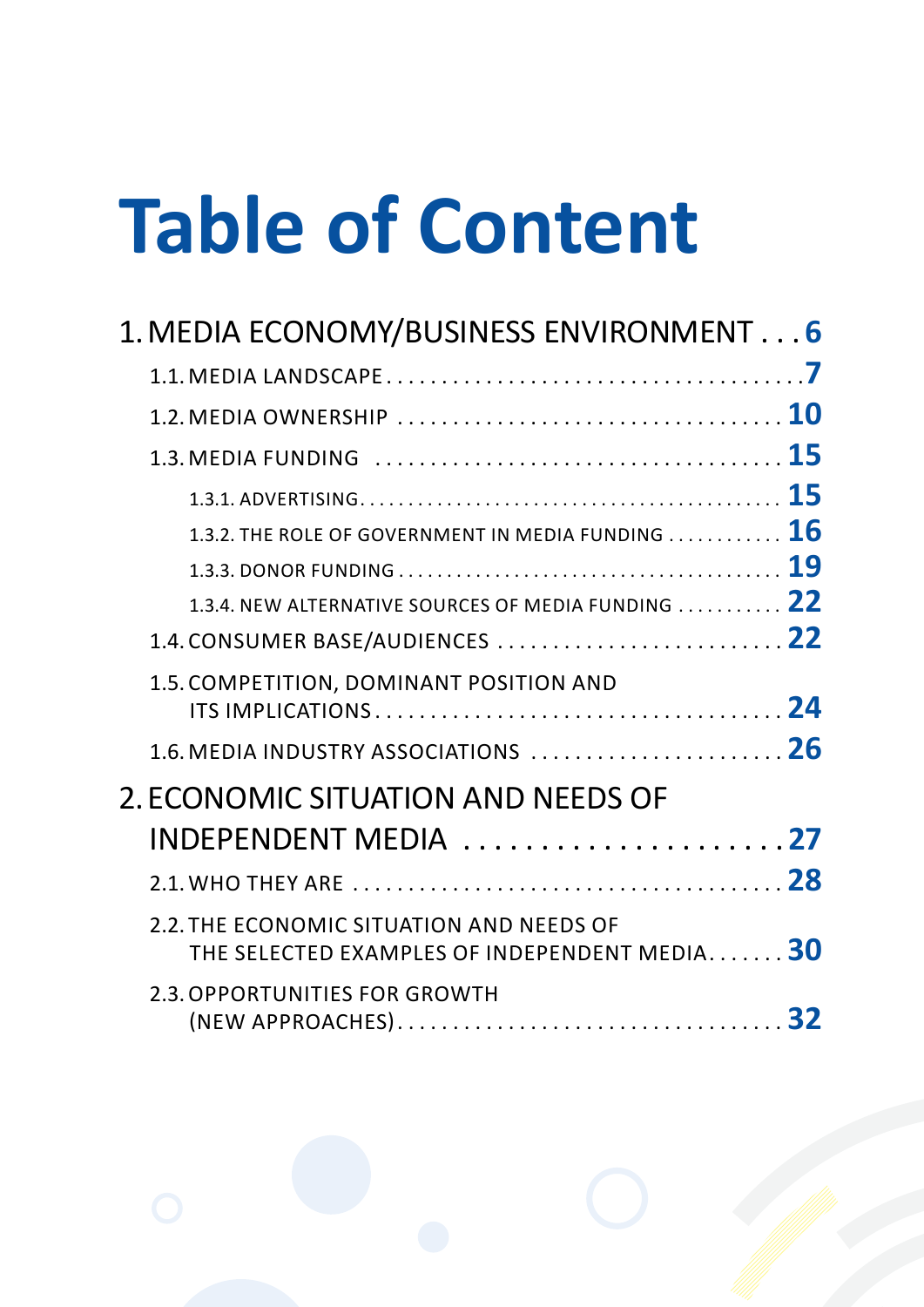# **Tables and Graphs**

| <b>TABLE MKD 1. NUMBER OF MEDIA PER TYPE (2019)7</b>                                                                                                                                      |
|-------------------------------------------------------------------------------------------------------------------------------------------------------------------------------------------|
| <b>TABLE MKD 2. PUBLICATIONS THAT HAVE</b><br><b>SHUT DOWN9</b>                                                                                                                           |
| <b>TABLE MKD 3. OWNERSHIP OF MAJOR MEDIA</b><br>PER TYPE (WITH AUDIENCE REACH)12                                                                                                          |
| <b>TABLE MKD 4. MAIN MEDIA OWNERS AND</b><br>WHAT THEY OWN 14                                                                                                                             |
| <b>TABLE MKD 5. ADVERTISING SPENDING PER MEDIA</b><br><b>TYPE, 2018 AND 2017</b><br>$(IN$ MILLION EURO) $\ldots \ldots \ldots \ldots \ldots \ldots 15$                                    |
| <b>TABLE MKD 6. TOTAL REVENUES IN</b><br>THE BROADCAST INDUSTRY,                                                                                                                          |
| <b>TABLE MKD 7. SHARE OF ADVERTISING REVENUES OF</b><br>THE TERRESTRIAL COMMERCIAL<br>TV CHANNELS16                                                                                       |
| <b>TABLE MKD 8. STATE SUBSIDIES TO FIVE</b><br><b>COMMERCIAL TERRESTRIAL TV</b><br><b>CHANNELS AND PSB MRT-SUPPORT</b><br>FOR DOMESTIC PRODUCTION OF FILM<br>AND DOCUMENTARY (IN EURO) 17 |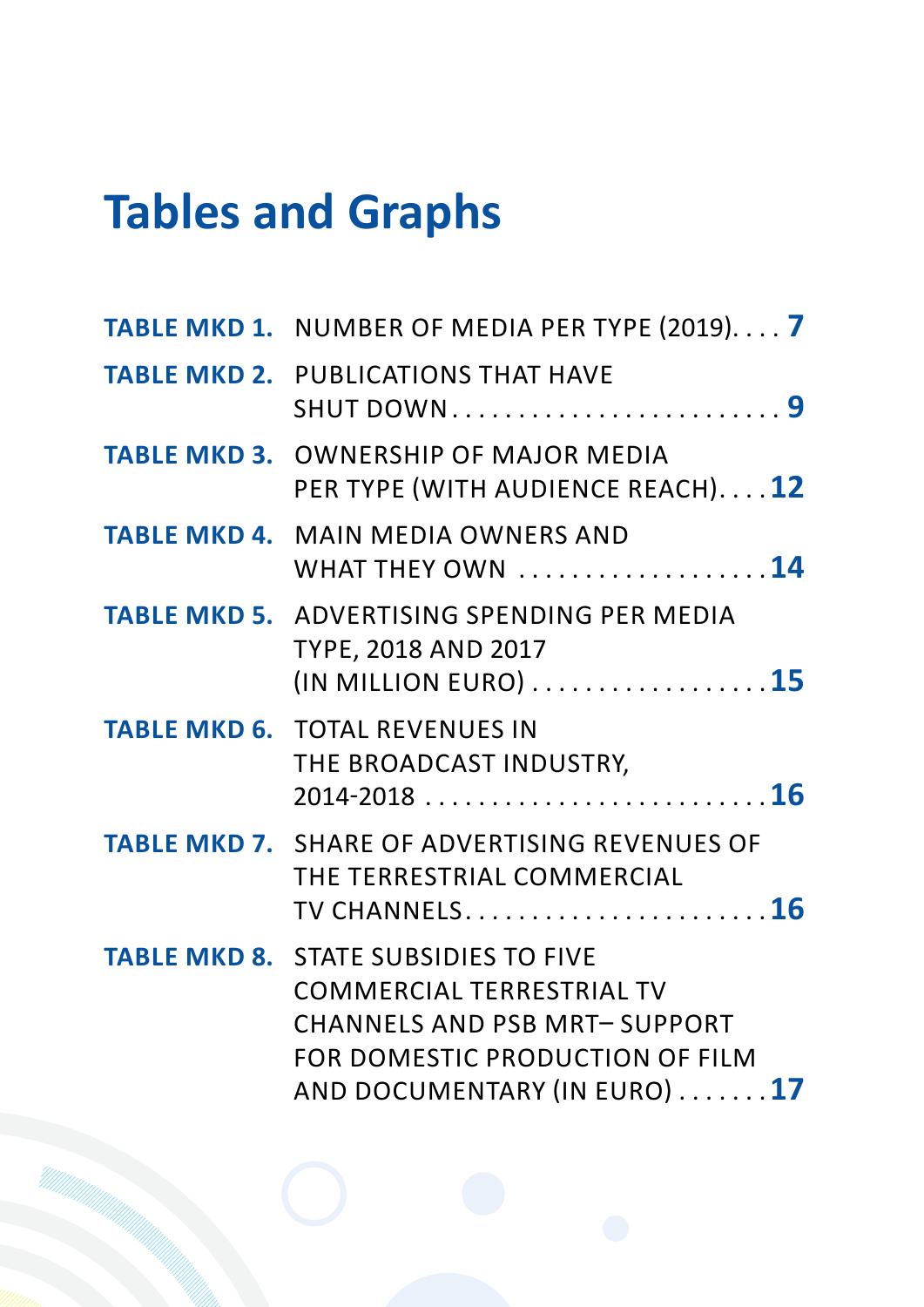| <b>TABLE MKD 9. REVENUES OF MRT ALLOCATED</b><br><b>FROM THE STATE BUDGET, 2017</b><br>AND 2018 (IN EURO)  17                                     |  |
|---------------------------------------------------------------------------------------------------------------------------------------------------|--|
| <b>TABLE MKD 10. STATE SUBSIDIES TO</b><br>11 NEWSPAPERS (IN EURO) 18                                                                             |  |
| <b>TABLE MKD 11. STATE ADVERTISING,</b><br>2008-2016 (IN EURO) 19                                                                                 |  |
| <b>TABLE MKD 12. DONOR FUNDING (MAIN</b><br>EXAMPLES OR DATA EXTRACTED/<br>AGGREGATED)  21                                                        |  |
| TABLE MKD 13. REACH BY MEDIA TYPE, 2014-2018<br>(PERCENT OF TOTAL UNIVERSE)  22                                                                   |  |
| <b>TABLE MKD 14. DAILY NEWSPAPERS AND</b><br>CIRCULATION, 2019. 23                                                                                |  |
| <b>TABLE MKD 15. MAIN HOLDERS OF SPORTS</b><br>BROADCASTING RIGHTS 25                                                                             |  |
| <b>TABLE MKD 16. MEDIA INDUSTRY ASSOCIATIONS  26</b>                                                                                              |  |
| <b>TABLE MKD 17. SELECTED INDEPENDENT</b><br>MEDIA OUTLETS  28                                                                                    |  |
| <b>TABLE MKD 18. EXAMPLES OF NEW</b><br>MEDIA INITIATIVES 30                                                                                      |  |
| <b>TABLE MKD 19. NEEDS OF THE SELECTED EXAMPLES</b><br>OF INDEPENDENT MEDIA AND NEW<br>INITIATIVES $\dots\dots\dots\dots\dots\dots\dots\dots\ 31$ |  |
| <b>TABLE MKD 20. INITIATIVES AND IDEAS</b><br>FOR GROWTH 32                                                                                       |  |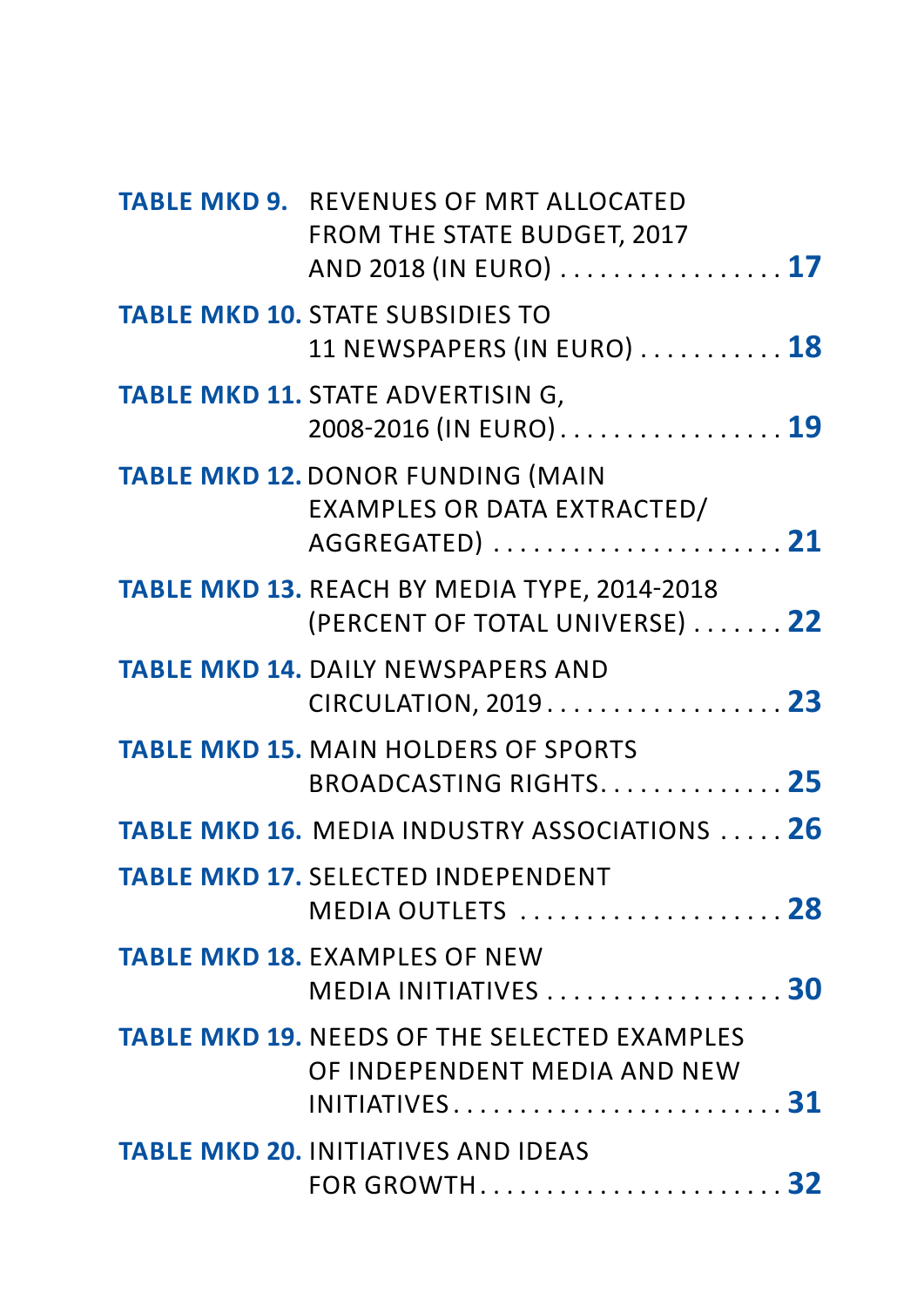# <span id="page-5-0"></span>**1. MEDIA ECONOMY/ BUSINESS ENVIRONMENT**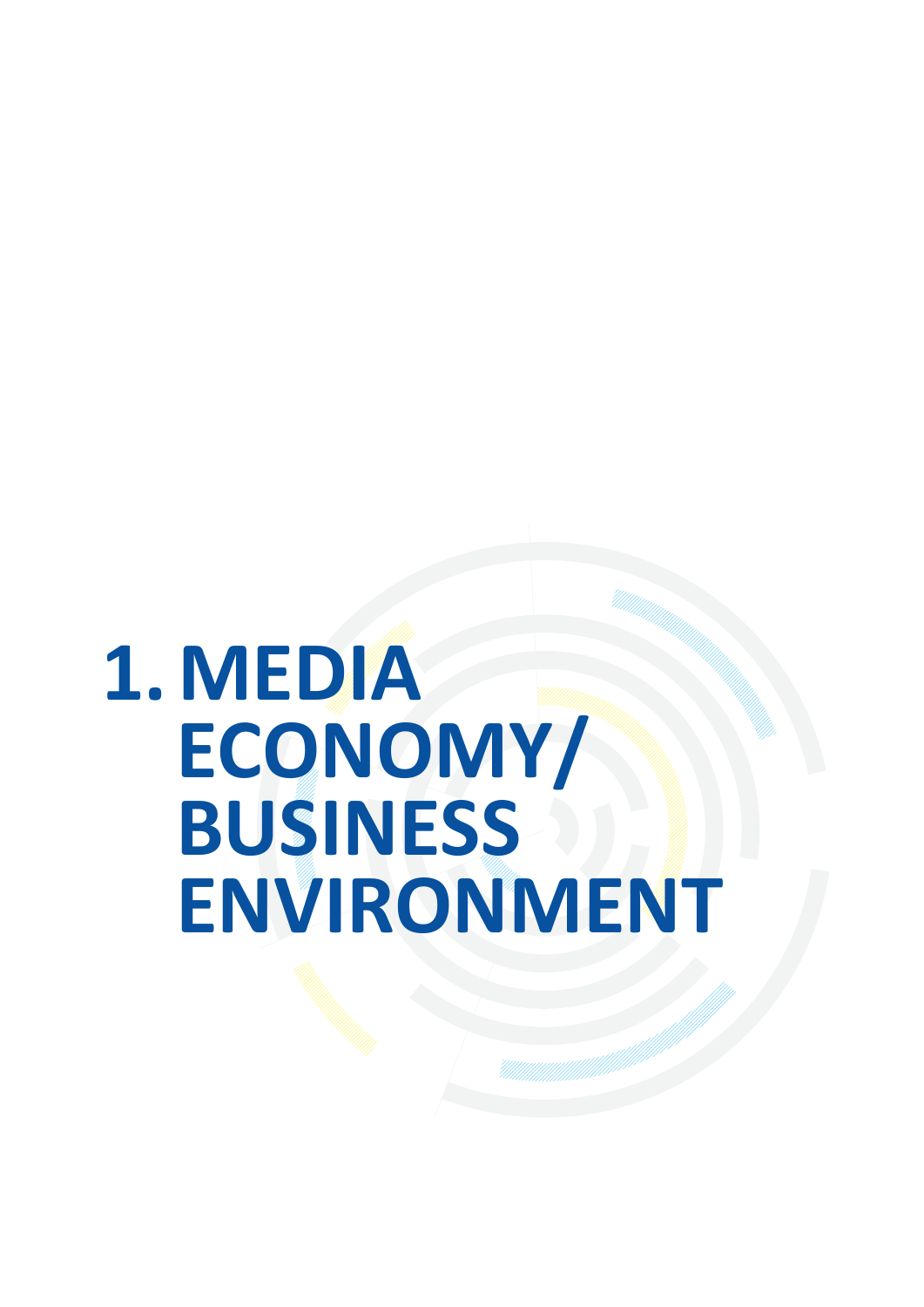<span id="page-6-0"></span>

# **1.1. Media landscape**

In 2019 there were more than 200 media outlets, traditional and online, in the media market of North Macedonia, which is small in both size and in financial scale. According to the regulator, the Agency for Audio and Audiovisual Media Services (AVMU), in addition to the public service broadcaster (PSB) Macedonian Radio and Television (MRT), in 2019, there were 121 commercial broadcasters (49 TV channels and 72 radio stations), $<sup>1</sup>$  six daily newspapers, four</sup> weeklies, 16 other periodicals<sup>2</sup> and around 80 internet news media.<sup>3</sup>

With so many media outlets, the media market is considered highly fragmented and too small to allow these outlets to achieve financial sustainability. On the other hand, the fact that there is a large number of broadcasters does not mean that media pluralism is ensured, since commercial TV channels do not provide the public with alternative sources of information, a variety of programme offers and formats, nor distribution via a variety of platforms.4

| <b>Media type</b>                                   | <b>Number</b>                                                     | <b>Details</b>                                                                                                                                                                |
|-----------------------------------------------------|-------------------------------------------------------------------|-------------------------------------------------------------------------------------------------------------------------------------------------------------------------------|
| <b>PSB Macedonian Radio</b><br>and Television (MRT) | 5 TV channels<br>3 radio channels                                 | TV First Programme Service in Macedonian language<br>Second Programme Service for communities in other<br>minority languages<br>Parliamentary channel<br>2 satellite channels |
| <b>Commercial TV channels</b>                       | 49                                                                | 12 national (5 via multiplex, 5 via cable and 2 via satellite)<br>18 regional<br>19 local                                                                                     |
| <b>Commercial radio stations</b>                    | 72                                                                | 4 national<br>17 regional (1 not-for-profit)<br>51 local (3 not-for-profit)                                                                                                   |
| Print media                                         | 26<br>6 daily newspapers<br>4 weeklies<br>16 periodical magazines | Dailies: Sloboden pečat, Nezavisen*, Nova Makedonija,<br>Večer, Koha, and Lajm<br>Weeklies: the biggest two are Fokus and Kapital                                             |
| Internet media                                      | 80 internet news media                                            |                                                                                                                                                                               |

#### **Table MKD 1.** Number of media per type (2019)

*Source: Agency for Audio and Audiovisual Media Services; MSI North Macedonia, IREX, 2019.* \* Closed in November 2019.

Although the media market remains overcrowded, in 2018 "it experienced some movement towards reduction. A number of broadcast media, specifically those broadcasting at local and regional levels, ceased operations."<sup>5</sup> In 2018 and early 2019, eleven broadcasters ceased work-

<sup>1</sup> AVMU Registry, <https://avmu.mk/radiodifuzeri-mk/>.

<sup>2</sup> AVMU Registry, <https://avmu.mk/pechateni-mediumi/>.

<sup>3</sup> IREX, Media Sustainability Index (MSI), 2019: 76.

<sup>4</sup> Macedonian Institute for Media, The role of Structural Pluralism in the Macedonian, Croatian and Montenegrin TV Sector, 2018: 15.

<sup>5</sup> IREX, 2019: 77.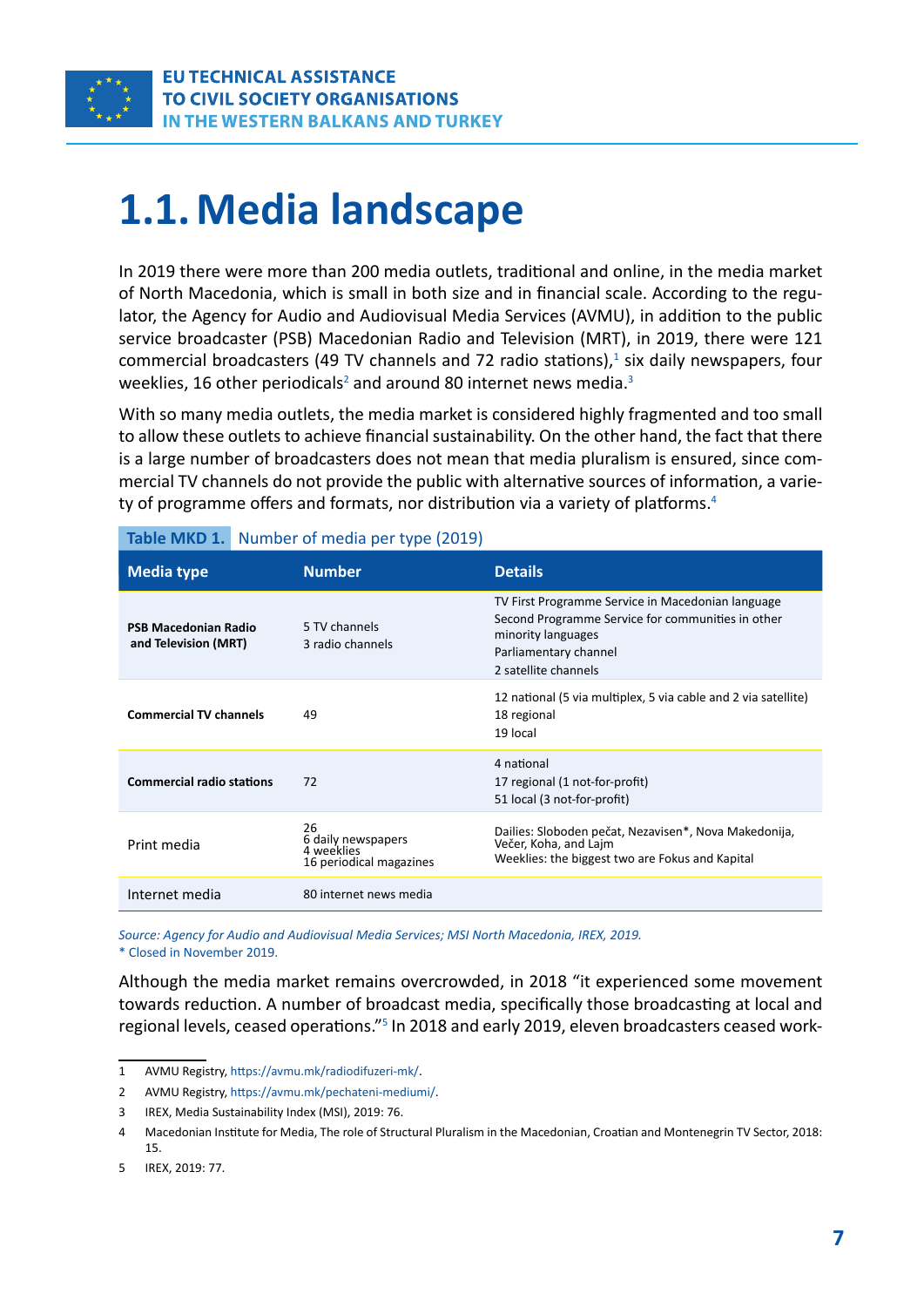

ing, including eight local/regional TV channels.<sup>6</sup> On the other hand, new media outlets, both traditional and online, were also launched since 2014, a few of them successfully managing to survive in the market.

Due to the constant search for a model of financial sustainability to support the editorial and managerial independence of the PSB, the Law on Audio and Audiovisual Media Services was changed and the broadcasting fee abolished in September 2017.<sup>7</sup> It was decided that the PSB would be financed through the State Budget. In December 2018, the Parliament enacted changes to the Law on Audio and Audiovisual Media Services, according to which the members of MRT's Programming Council in the future will be selected through a public recruitment process, following public discussion in the Parliament. The public call was announced in January, and the whole procedure should have been completed by May 2019. In June 2019, however, the process was blocked in the parliamentary committee for appointments and elections, and as of November 2019 the procedure remained frozen. The delay was partly due to presidential elections in April/May. Media and journalists' organisations recently appealed for the process to be unblocked, warning:

*"Any further interference or delay of the procedure will seriously affect the implementation of the media reform process in the country. The long-awaited systemic reforms in the media sphere, which should enable the media to function independently and professionally, depend [sic] on the selection of the members in these bodies."*<sup>8</sup>

There are important differences between the financial position of media outlets with national scale and coverage (including broadcasters) and the position of local and regional outlets, whose markets are much more financially strained. Local and regional media outlets lack human and technical resources, as well as professional skills, which is reflected in the quality of the media content they produce. Advertisers favour national outlets, especially the large national broadcasters, putting "smaller media in an unequal position, in spite of their importance for their local, urban, or rural communities".9

The print industry is in decline since the publishing company Media Print Macedonia closed in 2017 due to financial difficulties and managerial wrongdoing. That meant the closure of the three biggest dailies, Dnevnik, Utrinski vesnik, and Vest, as well as other periodicals that were published by the same company, all of them being part of a dozen print media outlets that have ceased publishing in the past decade. Nezavisen was the latest to close, in November 2019.

<sup>6</sup> [AVMU 2018,](file:///I:/!%20Vesna%20Musterii%202020/EU%20TACSO%203%20TL/ostanatite%206%20izvestai/AVMU 2018, ) [https://avmu.mk/wp-content/uploads/2019/07/Анализа-на-пазарот-на-аудио-и-аудиовизуелни-медиумски](https://avmu.mk/wp-content/uploads/2019/07/%D0%90%D0%BD%D0%B0%D0%BB%D0%B8%D0%B7%D0%B0-%D0%BD%D0%B0-%D0%BF%D0%B0%D0%B7%D0%B0%D1%80%D0%BE%D1%82-%D0%BD%D0%B0-%D0%B0%D1%83%D0%B4%D0%B8%D0%BE-%D0%B8-%D0%B0%D1%83%D0%B4%D0%B8%D0%BE%D0%B2%D0%B8%D0%B7%D1%83%D0%B5%D0%BB%D0%BD%D0%B8-%D0%BC%D0%B5%D0%B4%D0%B8%D1%83%D0%BC%D1%81%D0%BA%D0%B8-%D1%83%D1%81%D0%BB%D1%83%D0%B3%D0%B8-%D0%B7%D0%B0-2018-%D0%B3%D0%BE%D0%B4%D0%B8%D0%BD%D0%B0.docx.pdf)[услуги-за-2018-година.docx.pdf.](https://avmu.mk/wp-content/uploads/2019/07/%D0%90%D0%BD%D0%B0%D0%BB%D0%B8%D0%B7%D0%B0-%D0%BD%D0%B0-%D0%BF%D0%B0%D0%B7%D0%B0%D1%80%D0%BE%D1%82-%D0%BD%D0%B0-%D0%B0%D1%83%D0%B4%D0%B8%D0%BE-%D0%B8-%D0%B0%D1%83%D0%B4%D0%B8%D0%BE%D0%B2%D0%B8%D0%B7%D1%83%D0%B5%D0%BB%D0%BD%D0%B8-%D0%BC%D0%B5%D0%B4%D0%B8%D1%83%D0%BC%D1%81%D0%BA%D0%B8-%D1%83%D1%81%D0%BB%D1%83%D0%B3%D0%B8-%D0%B7%D0%B0-2018-%D0%B3%D0%BE%D0%B4%D0%B8%D0%BD%D0%B0.docx.pdf) p.5.

<sup>7</sup> AVMU 2017, [https://avmu.mk/wp-content/uploads/2017/05/Zakon-za-audio-i-audiovizuelni-mediumski-uslugi-\\_izme](https://avmu.mk/wp-content/uploads/2017/05/Zakon-za-audio-i-audiovizuelni-mediumski-uslugi-_izmena-od-20.09.2017.pdf)[na-od-20.09.2017.pdf.](https://avmu.mk/wp-content/uploads/2017/05/Zakon-za-audio-i-audiovizuelni-mediumski-uslugi-_izmena-od-20.09.2017.pdf)

<sup>8</sup> Macedonian Institute for Media, [https://mim.org.mk/en/news/1150-media-and-journalists-organizations-demand-un](https://mim.org.mk/en/news/1150-media-and-journalists-organizations-demand-unblocking-of-media-reforms)[blocking-of-media-reforms](https://mim.org.mk/en/news/1150-media-and-journalists-organizations-demand-unblocking-of-media-reforms).

<sup>9</sup> IREX, 2019: 85.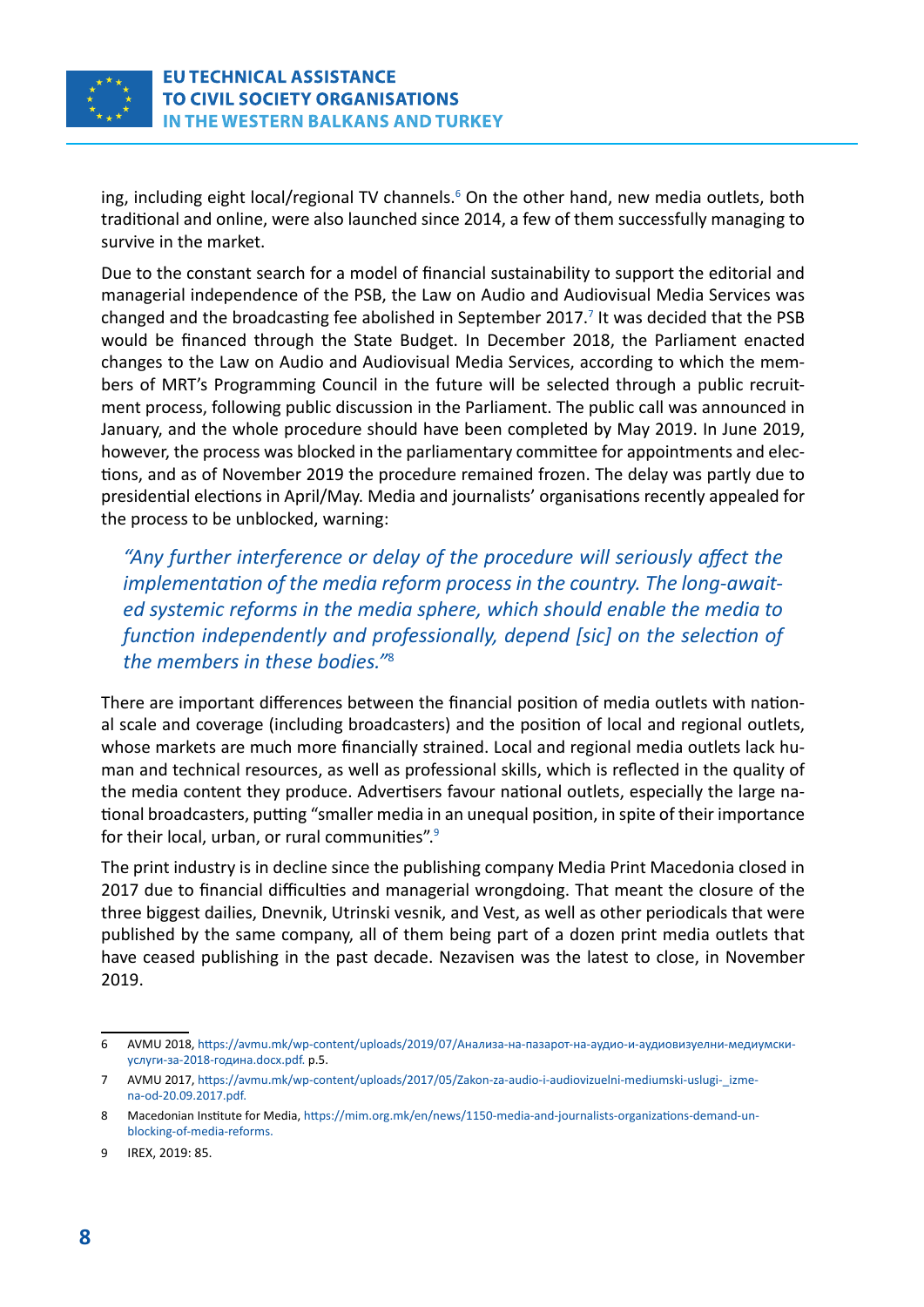<span id="page-8-0"></span>

#### **EU TECHNICAL ASSISTANCE TO CIVIL SOCIETY ORGANISATIONS** IN THE WESTERN BALKANS AND TURKEY

| Table MKD 2.<br>Publications that have shut down |                         |                            |                                                                                                                                                                                                                     |                                                                                      |
|--------------------------------------------------|-------------------------|----------------------------|---------------------------------------------------------------------------------------------------------------------------------------------------------------------------------------------------------------------|--------------------------------------------------------------------------------------|
| <b>Media</b><br>outlet                           | <b>Type of</b><br>media | <b>Year of</b><br>shutdown | <b>Reasons for shut down</b>                                                                                                                                                                                        | <b>Details/Comment</b>                                                               |
| Dnevnik                                          | Print daily             | June 2017                  |                                                                                                                                                                                                                     | Independent Union of Journalists and                                                 |
| Utrinski                                         | Print daily             | April 2017                 | Poor financial situation of Grafički<br>Centar, owner of Media Print                                                                                                                                                | Media Workers filed a suit against owners<br>Srgjan Kerim and Jana Stanisavljeva for |
| Vest                                             | Print daily             | 2017                       | Macedonia (MPM), the publisher of                                                                                                                                                                                   | intentionally decreasing the property                                                |
| Tea<br>Moderna                                   | Print weekly            | April 2017                 | Dnevnik, Utrinski vesnik and Vest.                                                                                                                                                                                  | of the legal entity, with the intention of<br>closing the newspaper. <sup>10</sup>   |
| Shpic                                            | Print daily             | <b>July 2011</b>           | The management of Plus                                                                                                                                                                                              | Velija Ramkovski was sentenced to 13                                                 |
| Vreme                                            | Print daily             | <b>July 2011</b>           | Produkcija, which published the                                                                                                                                                                                     | years in jail for tax evasion, after which all                                       |
| Koha e re                                        | Print daily             | <b>July 2011</b>           | newspapers Shpic, Vreme, and<br>Koha e re, went bankrupt.                                                                                                                                                           | of his companies, including Vreme, Shpic,<br>and Koha e re, were closed.             |
| Republika <sup>11</sup>                          | Print weekly            | <b>July 2017</b>           |                                                                                                                                                                                                                     |                                                                                      |
| Forum plus                                       | Print bi-<br>weekly     | August 2011                | The company publishing the weekly<br>failed to provide enough funding<br>for normal operations. <sup>12</sup>                                                                                                       |                                                                                      |
| Gragjanski                                       | Print monthly           | February 2013              | Financial difficulties. <sup>13</sup>                                                                                                                                                                               |                                                                                      |
| TV A1                                            | TV                      | August 2011                | Agency for Electronic<br>Communications withdrew the<br>frequency of TV A1 because of<br>bankruptcy proceedings. <sup>14</sup>                                                                                      |                                                                                      |
| <b>TV Nova</b>                                   | TV                      | August 2018                | The Agency for Audio and<br><b>Audiovisual Media Services</b><br>withdrew the frequency of TV<br>Nova because of bankruptcy<br>proceedings. <sup>15</sup>                                                           |                                                                                      |
| <b>TV Orbis</b>                                  | TV regional             | November<br>2018           | The Agency for Audio and<br><b>Audiovisual Media Services</b><br>withdrew the frequency because of<br>violation of the law on Audio and<br>Audiovisual Media Services, and<br>bankruptcy proceedings. <sup>16</sup> |                                                                                      |
| Telekanal<br>A1                                  | TV regional             | April 2018                 | The Agency for Audio and<br><b>Audiovisual Media Services</b><br>withdrew the frequency of A1,<br>citing violation of the law on Audio<br>and Audiovisual Media Services. <sup>17</sup>                             |                                                                                      |
| Radio<br>Slobodna<br>Makedonija                  | Radio<br>nationwide     | May 2018                   | The Agency for Audio and<br><b>Audiovisual Media Services</b><br>withdrew the allocated frequency <sup>18</sup>                                                                                                     | The radio did not meet the criteria for<br>minimum employees.                        |
| Nezavisen<br>vesnik                              | Print daily             | November<br>2019           |                                                                                                                                                                                                                     |                                                                                      |

10 Prizma,<https://prizma.mk/zgasna-dnevnik-prviot-privaten-vesnik-vo-makedonija/> and Prizma, [https://prizma.mk/utrinski](https://prizma.mk/utrinski-vesnik-vest-izlegoa-za-posleden-pat/)[vesnik-vest-izlegoa-za-posleden-pat](https://prizma.mk/utrinski-vesnik-vest-izlegoa-za-posleden-pat/).

11 [Republika, https://republika.mk/nedelnik/](https://republika.mk/nedelnik/).

- 12 [Daily Macedonia, https://daily.mk/names/martin-desovski](https://daily.mk/names/martin-desovski).
- 13 [Daily Macedonia,](https://daily.mk/names/martin-desovski)<https://daily.mk/vesti/zgasnuva-nedelnikot-gragjanski-5>.

14 [Daily Macedonia,](https://daily.mk/names/martin-desovski)<https://daily.mk/vesti/zgasna-a1-televizija-1>.

15 [AVMU 2017, https://avmu.mk/wp-content/uploads/2017/05/Odluka-za-odzemanje-dozvola-za-televizisko-emituvanje-na-TV-](https://avmu.mk/wp-content/uploads/2017/05/Odluka-za-odzemanje-dozvola-za-televizisko-emituvanje-na-TV-NOVA-Skopje.pdf)[NOVA-Skopje.pdf](https://avmu.mk/wp-content/uploads/2017/05/Odluka-za-odzemanje-dozvola-za-televizisko-emituvanje-na-TV-NOVA-Skopje.pdf).

16 [AVMU 2018, https://avmu.mk/wp-content/uploads/2018/11/Odluka-za-odzemanje-dozvola-TV-Orbis.pdf](https://avmu.mk/wp-content/uploads/2018/11/Odluka-za-odzemanje-dozvola-TV-Orbis.pdf).

17 AVMU 2017, [https://avmu.mk/wp-content/uploads/2017/05/Odluka-za-odzemanje-na-dozvolata-na-TV-KANAL-1-Strumica-29](https://avmu.mk/wp-content/uploads/2017/05/Odluka-za-odzemanje-na-dozvolata-na-TV-KANAL-1-Strumica-29.03.2018.pdf). [03.2018.pdf](https://avmu.mk/wp-content/uploads/2017/05/Odluka-za-odzemanje-na-dozvolata-na-TV-KANAL-1-Strumica-29.03.2018.pdf).

18 [AVMU 2018, https://avmu.mk/wp-content/uploads/2018/05/Одлука-за-одземање-на-дозволата-за-радио-емитување-на-](https://avmu.mk/wp-content/uploads/2018/05/%D0%9E%D0%B4%D0%BB%D1%83%D0%BA%D0%B0-%D0%B7%D0%B0-%D0%BE%D0%B4%D0%B7%D0%B5%D0%BC%D0%B0%D1%9A%D0%B5-%D0%BD%D0%B0-%D0%B4%D0%BE%D0%B7%D0%B2%D0%BE%D0%BB%D0%B0%D1%82%D0%B0-%D0%B7%D0%B0-%D1%80%D0%B0%D0%B4%D0%B8%D0%BE-%D0%B5%D0%BC%D0%B8%D1%82%D1%83%D0%B2%D0%B0%D1%9A%D0%B5-%D0%BD%D0%B0-%D0%A2%D0%A0%D0%94-%D0%A0%D0%90%D0%94%D0%98%D0%9E-%D0%A1%D0%9B%D0%9E%D0%91%D0%9E%D0%94%D0%9D%D0%90-%D0%9C%D0%90%D0%9A%D0%95%D0%94%D0%9E%D0%9D%D0%98%D0%88%D0%90-%D0%94%D0%9E%D0%9E%D0%95%D0%9B-%D0%A1%D0%BA%D0%BE%D0%BF%D1%98%D0%B5.pdf)[ТРД-РАДИО-СЛОБОДНА-МАКЕДОНИЈА-ДООЕЛ-Скопје.pdf](https://avmu.mk/wp-content/uploads/2018/05/%D0%9E%D0%B4%D0%BB%D1%83%D0%BA%D0%B0-%D0%B7%D0%B0-%D0%BE%D0%B4%D0%B7%D0%B5%D0%BC%D0%B0%D1%9A%D0%B5-%D0%BD%D0%B0-%D0%B4%D0%BE%D0%B7%D0%B2%D0%BE%D0%BB%D0%B0%D1%82%D0%B0-%D0%B7%D0%B0-%D1%80%D0%B0%D0%B4%D0%B8%D0%BE-%D0%B5%D0%BC%D0%B8%D1%82%D1%83%D0%B2%D0%B0%D1%9A%D0%B5-%D0%BD%D0%B0-%D0%A2%D0%A0%D0%94-%D0%A0%D0%90%D0%94%D0%98%D0%9E-%D0%A1%D0%9B%D0%9E%D0%91%D0%9E%D0%94%D0%9D%D0%90-%D0%9C%D0%90%D0%9A%D0%95%D0%94%D0%9E%D0%9D%D0%98%D0%88%D0%90-%D0%94%D0%9E%D0%9E%D0%95%D0%9B-%D0%A1%D0%BA%D0%BE%D0%BF%D1%98%D0%B5.pdf).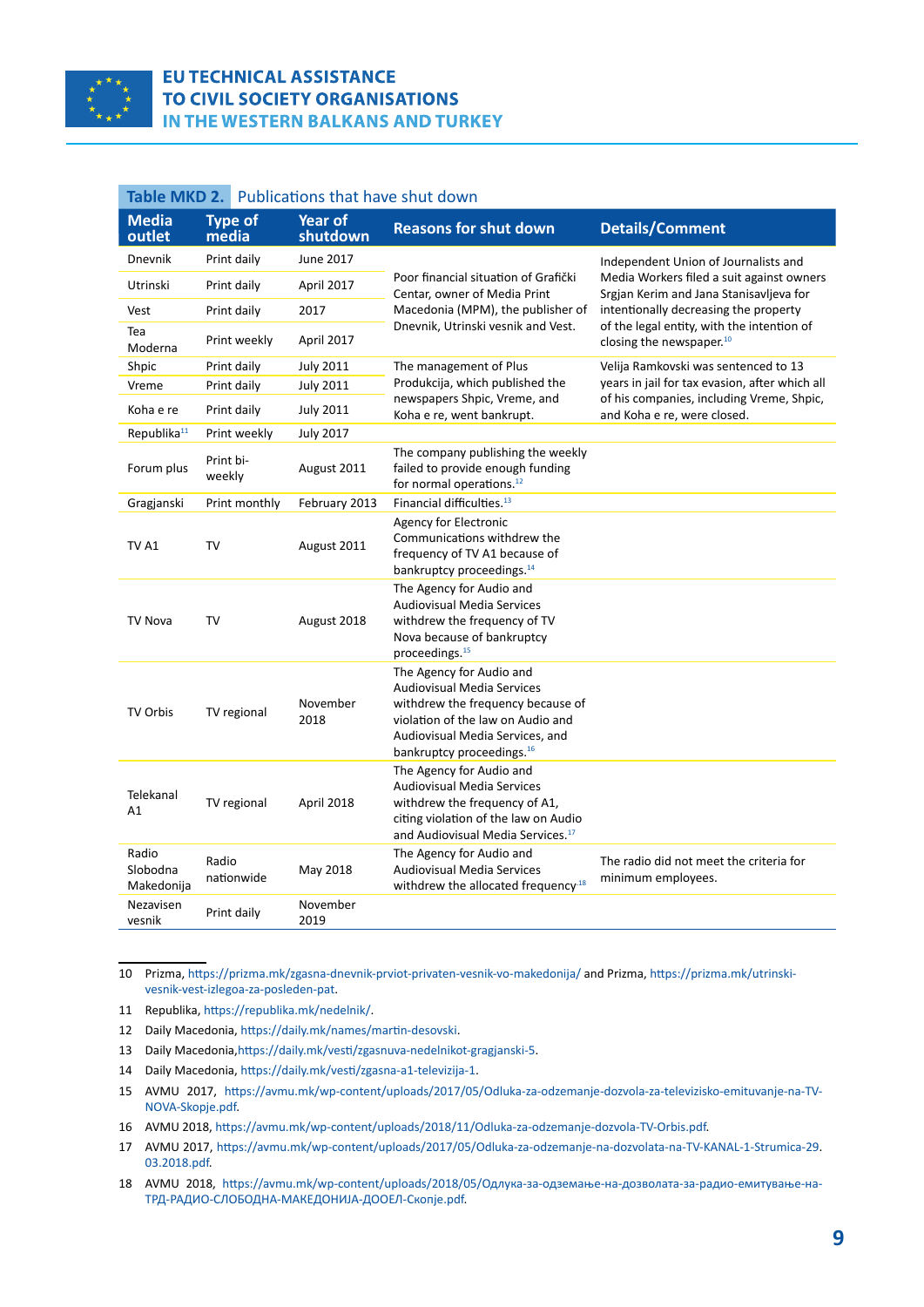<span id="page-9-0"></span>

The five dailies operating in the market (excluding Nezavisen, which closed in November 2019) had a combined total circulation of between 36.000 and 38.000 printed copies [see Table 14] in the summer of 2019. Published since 1995, Fokus is the most popular and influential weekly, keeping a neutral and critical stance towards all governments. A few regional/local weeklies which have been publishing for years are struggling for survival.

The online media business has been on the rise in recent years. There are between 80 and 100 internet media that offer news content. Online media have been developing over the past several years, and there are around 40 media fighting for a bigger share of advertising budgets.<sup>19</sup> An increasingly problematic issue for online media is the spread of disinformation, lack of respect for copyright, and failure to publish information on the persons responsible for the content of a media outlet ("impressum").

In 2018, national radio broadcaster Radio Slobodna Makedonija was closed for not meeting obligations imposed by the regulator. In mid-2019, there were three commercial radio stations broadcasting nationally – Kanal 77, Antena 5, and Metropolis radio. Kanal 77 broadcasts news content, while the other two have predominantly entertainment and music content. By the end of the year, Radio Jon – a new Albanian-language radio – started broadcasting.

# **1.2. Media ownership**

Media ownership in North Macedonia formally meets the legal requirements, but there are still suspicions of hidden ownership and speculations about close relationships between owners of the biggest media and certain groups in the political and business establishment. The 2017 Monitoring Media Pluralism found a medium risk (56%) for political independence of the media, but the report stressed that:

*"…the country is still struggling to cut the clientelistic ties between political actors and the media […] and to find appropriate solutions to safeguard political pluralism while ensuring sustainability of private media on the highly fragmented media market."*<sup>20</sup>

Ownership of national commercial TV channels in Macedonia is predominantly concentrated in the hands of domestic legal entities and individuals, according to the regulator's registries. None of the commercial terrestrial TV channels operating at the national level in Macedonia is owned by a media company which has media as a core business.

In practice there are still concerns of hidden ownership and links between media and political and business groups, especially concerning the biggest TV stations – TV Sitel and TV Kanal 5. This persisted even after they were required by the regulator, in 2012, to align their ownership

<sup>19</sup> Analitika,<https://analitika.mk/2019/04/30/biznisot-so-internet-portali-tezi-okolu-tri-milioni-evra/>.

<sup>20</sup> Trepevska and Micevski, 2018: 4.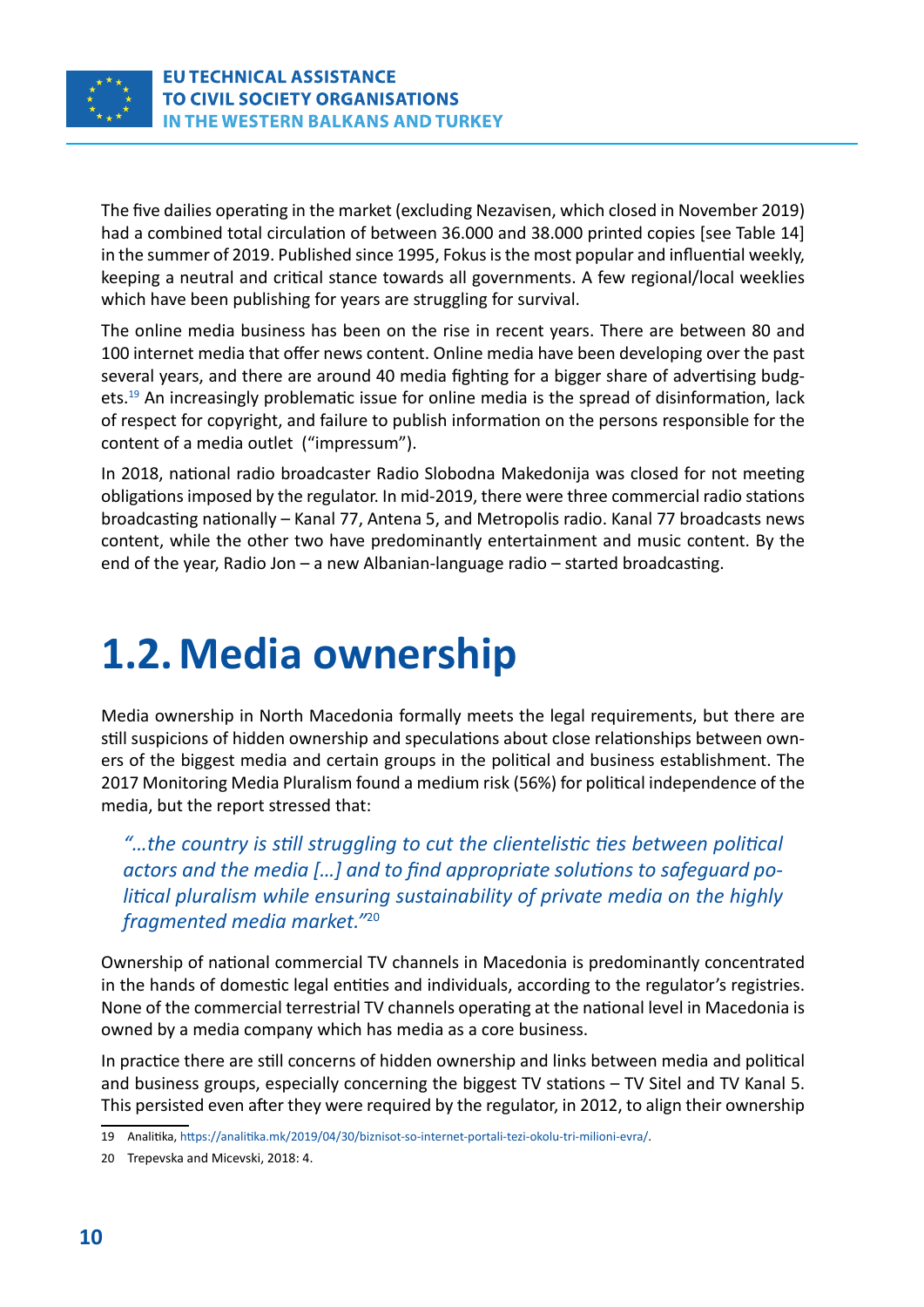

with stipulations of the Law on Broadcasting (2005, Art. 11). Although the legal requirements were formally met, this did not lead to independence of the TV channels from political influence. Both TV channels provided uncritical and favourable reporting on the government and the ruling parties until the change of the government in 2016. Afterwards, both TV channels moderated their manner of reporting, avoiding blatant bias in favour of political centres of power.

In 2019 the Agency for Audio and Audiovisual Media Services investigated 1 TV, as having the strongest indication of hidden media ownership. The TV channel was launched in March 2018 and started broadcasting nationwide via cable. In July 2019, a scandal broke out involving the management of the TV station, the Special Public Prosecutor, high officials of the ruling party, and several businessmen. The son of the co-owner of BMJ media group, which owns 1 TV, Bojan Jovanovski (who also claimed to be the owner of 1 TV), was detained on suspicion of having extorted €1.5 million from a prominent businessman in exchange for his favourable treatment in the investigation by the Special Prosecution Office. The TV station ceased its operations in autumn 2019.

In the print sector, the situation with ownership of the major media outlets is clear and transparent, since most of them are obliged to register with the Agency for Audio and Audiovisual Media Services. In 2018, the regulator's Report on Media Ownership pointed to the fact that Nova Makedonija daily and Kapital magazine are both owned by one company, Repro One Limited, which, however, does not represent a violation of the regulation on ownership. $21$ 

Online media is the segment of the media industry where there are the biggest ambiguities in ownership structure. Online media are not covered by regulation, but there are a dozen serious news portals that publish data on ownership, thereby demonstrating their credibility and professionalism (Plusinfo.mk, SDK.mk, MKD.mk, Makfax.mk, A1on.mk, Novatv.mk, etc). Over the past decade, however, tax havens have become the registered address for publishers of a dozen media outlets, mainly online media. One of them was the company Prva Republika DOOEL, which published the weekly Republika and the internet portal Republika.mk. The company was established in 2012 and initially was registered in Belize.The Adinamik company (whose owners are Hungarian citizens) later bought  $51\%$  of the shares.<sup>22</sup> The Republika web portal is among several media outlets involved in Hungarian investments in media in North Macedonia. Two former senior executives of Hungarian Public television network Magyar Televizio (MTV), Peter Schatz and Agnes Adamik, set up companies in North Macedonia. Ownership of commercial terrestrial TV station TV Alfa, which broadcasts nationally, leads to Peter Schatz.23 Agnes Adamik established the company Adinamik Media, in 2017, and bought shares in three media publishers in North Macedonia: Prva Republika (which publishes the news web-

<sup>21</sup> AVMU 2017, [https://avmu.mk/wp-content/uploads/2017/06/ИЗВЕШТАЈ-ЗА-МЕДИУМСКАТА-СОПСТВЕНОСТ.pdf.](https://avmu.mk/wp-content/uploads/2017/06/%D0%98%D0%97%D0%92%D0%95%D0%A8%D0%A2%D0%90%D0%88-%D0%97%D0%90-%D0%9C%D0%95%D0%94%D0%98%D0%A3%D0%9C%D0%A1%D0%9A%D0%90%D0%A2%D0%90-%D0%A1%D0%9E%D0%9F%D0%A1%D0%A2%D0%92%D0%95%D0%9D%D0%9E%D0%A1%D0%A2.pdf) p.36.

<sup>22</sup> Media Pedia, [http://mediapedia.tamijov.webfactional.com/mediumi/republuka;](http://mediapedia.tamijov.webfactional.com/mediumi/republuka) Istraživačka Reporterska Laboratorija Makedonija,<https://irl.mk/mediumite-na-ungarskata-desnitsa-se-pr/>.

<sup>23</sup> TV Alfa is 100% owned by Alfa SKOP DOO Skopje. The owners of Alfa SKOP are Makoshped (17%), Tehnometal Vardar (15%), Evropa (11%), and CHS Invest Group (57%). The latter company is majority owned (90%) by Target Media, while Goran Balac from Serbia owns 10%. In turn, Target Media is owned by Peter Schatz from Hungary and was established in April 2017. AVMU 2017, [https://avmu.mk/wp-content/uploads/2017/06/ИЗВЕШТАЈ-ЗА-МЕДИУМСКАТА-СОПСТВЕНОСТ.pdf](https://avmu.mk/wp-content/uploads/2017/06/%D0%98%D0%97%D0%92%D0%95%D0%A8%D0%A2%D0%90%D0%88-%D0%97%D0%90-%D0%9C%D0%95%D0%94%D0%98%D0%A3%D0%9C%D0%A1%D0%9A%D0%90%D0%A2%D0%90-%D0%A1%D0%9E%D0%9F%D0%A1%D0%A2%D0%92%D0%95%D0%9D%D0%9E%D0%A1%D0%A2.pdf). p.9, and OCCRP, [https://](https://www.occrp.org/en/spooksandspin/right-wing-hungarian-media-moves-into-the-balkans) [www.occrp.org/en/spooksandspin/right-wing-hungarian-media-moves-into-the-balkans](https://www.occrp.org/en/spooksandspin/right-wing-hungarian-media-moves-into-the-balkans).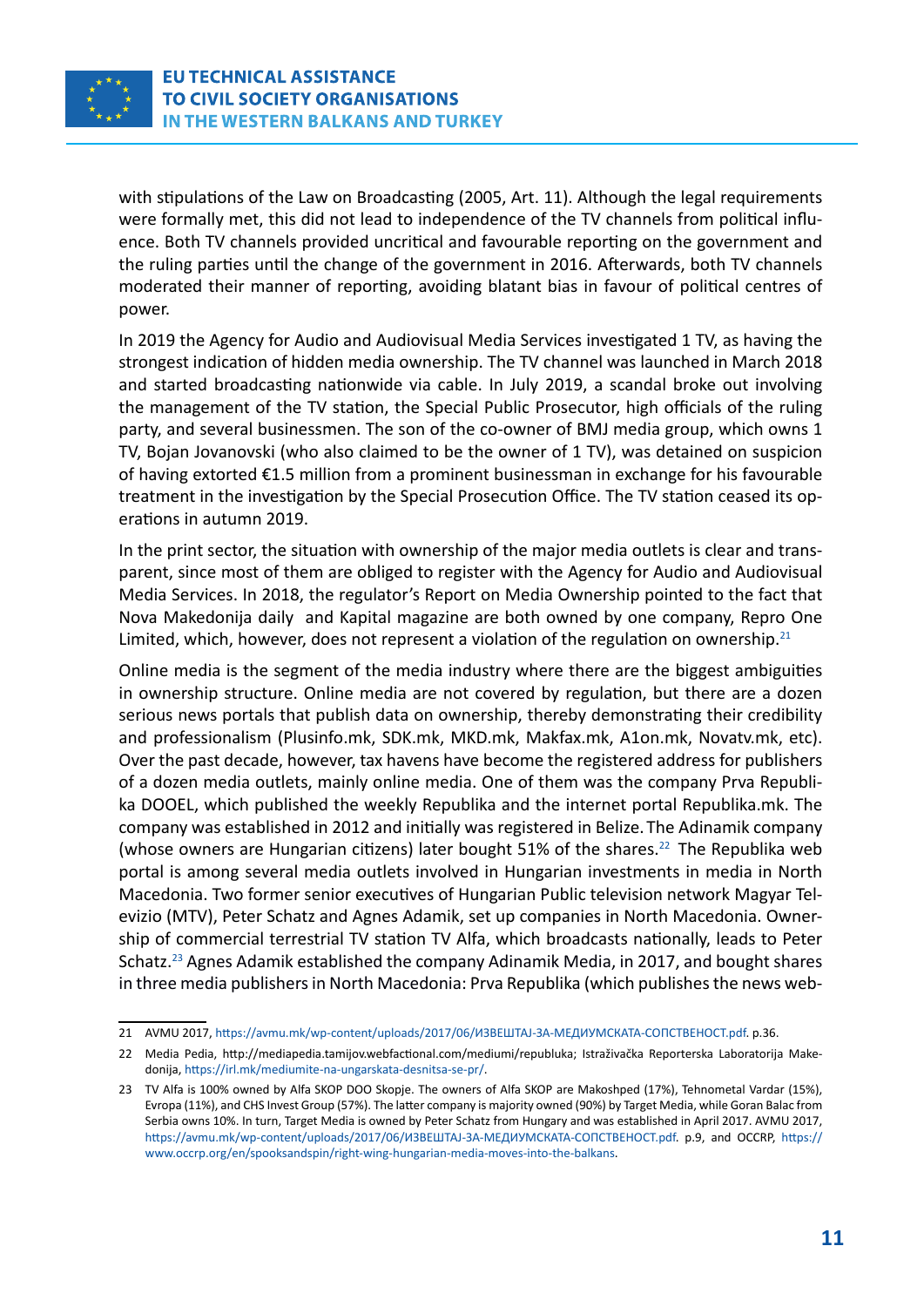<span id="page-11-0"></span>

site Republika Online and published a weekly magazine, Republika, closed in 2017); majority shares in EM Media (which publishes the online news sites Kurir.mk, Lider.mk, Denesen.mk, Ekonomski.mk, and Vistina.mk); and a majority share in LD Press Media (which runs the website NetPress.mk). Adamik and Schatz are reported by investigative media as investors closely tied with the Hungarian Prime Minister Viktor Orbán, and indirectly with his political partners in Macedonia, i.e., the party VMRO-DPMNE.<sup>24</sup>

Another case of foreign ownership in media is TV 24 Vesti, a national satellite broadcaster, whose owner is the company Cable 24 Linz, Austria (100%). The owner of this company is JM Data Ltd. in Linz, Austria.<sup>25</sup>

| <b>Type of media</b> | <b>Media outlet</b>                                                                                         | Audience/<br><b>Circulation</b>     | <b>Owner(s) and their ownership</b><br>shares                                                                                                                                                                                                  |
|----------------------|-------------------------------------------------------------------------------------------------------------|-------------------------------------|------------------------------------------------------------------------------------------------------------------------------------------------------------------------------------------------------------------------------------------------|
|                      | Sloboden pečat daily                                                                                        | 12,000-13,0000<br>printed copies    | Aleksandar Rodić, Belgrade, Serbia (50%),<br>and Miroslav Jovanović, Skopje (50%)                                                                                                                                                              |
|                      | Independent Balkan<br>News Agency (IBNA))<br>Note: Nezavisen daily<br>ceased publishing in<br>November 2019 | 7,000 printed copies                | Spiridon Sideris, Athens, Greece (95%), and<br>Nikolaos Fragopulos (5%)                                                                                                                                                                        |
|                      | Koha daily                                                                                                  | 5,000 printed copies                | Lirim Dulovi (60%) and Arben Ratkoceri<br>(40%)                                                                                                                                                                                                |
| Print <sup>26</sup>  | Fokus (weekly<br>magazine)                                                                                  | 8,400 printed copies                | Jadranka Kostova (100%) <sup>27</sup>                                                                                                                                                                                                          |
|                      | Kapital (weekly<br>magazine)                                                                                | 3,000-4,000 printed<br>copies       | Ljupčo Zikov (6,09%)<br>Društvo za proizvodstvo, trgovija i uslugi<br>KAMBURIS I BARBA DOO export-import<br>Skopje - 41,39%<br>Repro One Limited AD Tortola, British<br>Virgin Islands - 51%<br>Gordana Stojanovska-Icevska, Skopje -<br>1,52% |
|                      | RA Antena 5                                                                                                 | Weekly reach<br>11.4% <sup>28</sup> | Zoran Petrov 33,3%<br>Marjan Gushev 33,3%<br>Kosta Janevski<br>33,3%                                                                                                                                                                           |
| Radio                | Radio Kanal 77<br>(national level,<br>informative format)                                                   | Weekly reach 6.2%                   | Društvo za trgovija, uslugi, marketing i informacii<br>GBC KOMUNIKACII DOOEL, Stip (100%), which is<br>owned by Viktor Gavrilov                                                                                                                |
|                      | Macedonian radio 1<br>(PSB)                                                                                 | Weekly reach 1.5%                   | Public service broadcaster                                                                                                                                                                                                                     |
|                      |                                                                                                             |                                     |                                                                                                                                                                                                                                                |

#### **Table MKD 3.** Ownership of major media per type (with audience reach)

<sup>24</sup> [Prizma, h](https://prizma.mk/propagandnata-mashinerija-na-orban-vleze-vo-makedonija/)ttps://prizma.mk/propagandnata-mashinerija-na-orban-vleze-vo-makedonija/.

<sup>25</sup> The company is owned by Jürgen Meixner from Austria. AVMU, [https://avmu.mk/wp-content/uploads/2017/06/ИЗВЕШТАЈ-ЗА-](https://avmu.mk/wp-content/uploads/2017/06/%D0%98%D0%97%D0%92%D0%95%D0%A8%D0%A2%D0%90%D0%88-%D0%97%D0%90-%D0%9C%D0%95%D0%94%D0%98%D0%A3%D0%9C%D0%A1%D0%9A%D0%90%D0%A2%D0%90-%D0%A1%D0%9E%D0%9F%D0%A1%D0%A2%D0%92%D0%95%D0%9D%D0%9E%D0%A1%D0%A2.pdf)[МЕДИУМСКАТА-СОПСТВЕНОСТ.pdf,](https://avmu.mk/wp-content/uploads/2017/06/%D0%98%D0%97%D0%92%D0%95%D0%A8%D0%A2%D0%90%D0%88-%D0%97%D0%90-%D0%9C%D0%95%D0%94%D0%98%D0%A3%D0%9C%D0%A1%D0%9A%D0%90%D0%A2%D0%90-%D0%A1%D0%9E%D0%9F%D0%A1%D0%A2%D0%92%D0%95%D0%9D%D0%9E%D0%A1%D0%A2.pdf) p.12.

<sup>26</sup> The data about ownership of print media is taken from the media regulator's Report on Media Ownership in 2018. Data about print circulation is published in the masthead of the newspapers.

<sup>27</sup> The representatives of the magazine mentioned that there is a change in the ownership since 2019.

<sup>28</sup> The data for the radio stations are obtained via IPSOS Nielsen TAM and IPSOS MediaPuls.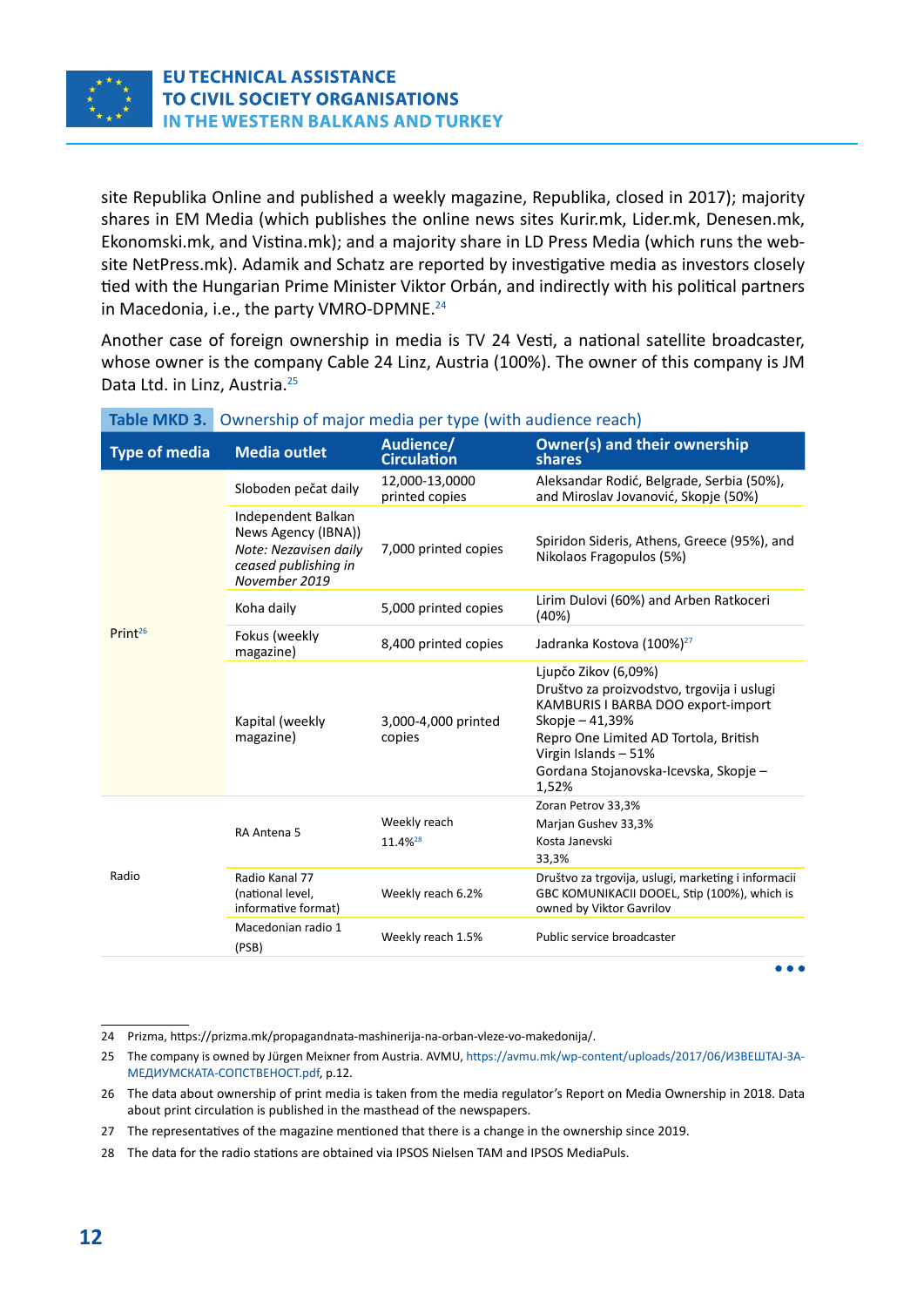

#### $\bullet\bullet\bullet$

| <b>Type of media</b> | <b>Media outlet</b>                                                                                       | Audience/<br><b>Circulation</b>                             | <b>Owner(s) and their ownership</b><br>shares                                                                                                                                                                                                            |
|----------------------|-----------------------------------------------------------------------------------------------------------|-------------------------------------------------------------|----------------------------------------------------------------------------------------------------------------------------------------------------------------------------------------------------------------------------------------------------------|
|                      | MTV <sub>1</sub>                                                                                          | Share (SHR) $- 2.70\%^{29}$                                 | Public service broadcaster                                                                                                                                                                                                                               |
| `TV channels         | <b>TV Sitel</b><br>(commercial terrestrial<br>TV station on national                                      | $SHR - 24.12%$                                              | MONTEKO AD Skopje<br>(100%), which is in ownership of Goran<br>Ivanovski (100%) <sup>30</sup>                                                                                                                                                            |
|                      | level)<br>TV Kanal 5<br>(commercial terrestrial<br>TV channel on national<br>level)                       | $SHR - 12.80%$                                              | Emil Stojmenov<br>(100%)                                                                                                                                                                                                                                 |
|                      | <b>TV Telma</b><br>(commercial terrestrial<br>TV station on national<br>level)                            | $SHR - 4.55%$                                               | Makpetrol AD Skopje company<br>(100%). The company is in ownership of OILKO<br>(22,87%) and Andreja Josifovski (14,98%)                                                                                                                                  |
|                      | <b>TV Alsat-M</b><br>(commercial terrestrial<br>TV channel on national<br>level)                          | $SHR - 5.07%$                                               | Ferik Velija (0,07%)<br>Imihane Velija (0,07%)<br>VEVE Group DOOEL Skopje<br>(99, 86%)                                                                                                                                                                   |
|                      | TV Alfa<br>(commercial terrestrial<br>TV station on national<br>level)                                    | $SHR - 2.54%$                                               | Alfa SKOP DOO Skopje (100%). Owners of the<br>company are Makoshped (17%), Tehnometal<br>Vardar (15%) and Evropa (11%) and CHS Invest<br>Group (10% Goran Balac and 90% Target Media<br>Skopje). Founder of Target Media is Peter Schatz<br>from Hungary |
|                      | TV 24 Vesti<br>(on national level via<br>satellite)                                                       | $SHR - 2.48%$                                               | Cable 24 Linz, Austria (100%). The owner of this<br>company is JM Data GmbH, Linz, Austria, which<br>is owned by Jürgen Meixner from Austria                                                                                                             |
| Online media         | Sdk.mk                                                                                                    | 16 <sup>th</sup> place among top-50<br>sites in the country | SDK Mihajlovski DOOEL company<br>(owner Goran Mihajlovski)                                                                                                                                                                                               |
|                      | Plusinfo.mk                                                                                               | 43rd place among top 50<br>sites in NMK                     | Association of Citizens "Article 16"<br>*Data from central registry                                                                                                                                                                                      |
|                      | Makfax.mk<br>Online news agency<br>(Klip Media Group:<br>other portals: a1on.mk,<br>grid.mk, reporter.mk) | N/A                                                         | Klip Media Group<br>*Data from central registry                                                                                                                                                                                                          |

*Source: Data from the Central Registry, and previous sources already footnoted.*

<sup>29</sup> The data about SHR% of the PSB MTV1 and commercial terrestrial TV stations are obtained via IPSOS Nielsen TAM and IPSOS MediaPuls.

<sup>30</sup> Data about the ownership of the TV channels is taken from the regulator's Report on Media Ownership for 2018, [https://avmu.](https://avmu.mk/wp-content/uploads/2017/06/%D0%98%D0%97%D0%92%D0%95%D0%A8%D0%A2%D0%90%D0%88-%D0%97%D0%90-%D0%9C%D0%95%D0%94%D0%98%D0%A3%D0%9C%D0%A1%D0%9A%D0%90%D0%A2%D0%90-%D0%A1%D0%9E%D0%9F%D0%A1%D0%A2%D0%92%D0%95%D0%9D%D0%9E%D0%A1%D0%A2.pdf) [mk/wp-content/uploads/2017/06/ИЗВЕШТАЈ-ЗА-МЕДИУМСКАТА-СОПСТВЕНОСТ.pdf](https://avmu.mk/wp-content/uploads/2017/06/%D0%98%D0%97%D0%92%D0%95%D0%A8%D0%A2%D0%90%D0%88-%D0%97%D0%90-%D0%9C%D0%95%D0%94%D0%98%D0%A3%D0%9C%D0%A1%D0%9A%D0%90%D0%A2%D0%90-%D0%A1%D0%9E%D0%9F%D0%A1%D0%A2%D0%92%D0%95%D0%9D%D0%9E%D0%A1%D0%A2.pdf).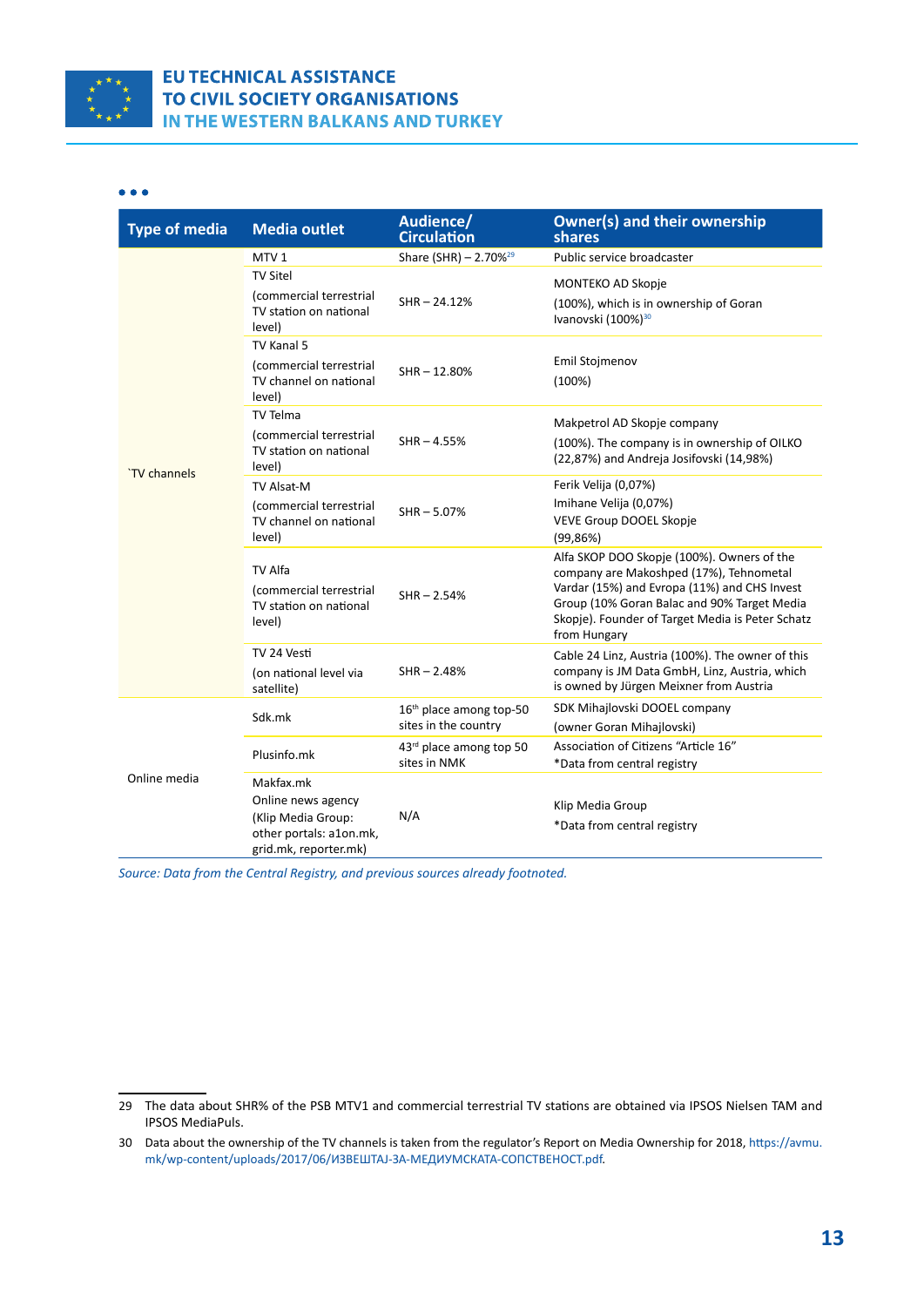<span id="page-13-0"></span>

#### **Table MKD 4.** Main media owners and what they own

| Owner/ownership structures and holdings in media                                                                             | <b>Companies in non-media sectors</b>                                                                                                                                                                                                                      |
|------------------------------------------------------------------------------------------------------------------------------|------------------------------------------------------------------------------------------------------------------------------------------------------------------------------------------------------------------------------------------------------------|
| Goran Ivanovski owns:<br>- Monteko (100%).<br>Monteko owns:<br>- TRD Sitel (100%)<br>TRD Sitel owns:<br>- TRD Sitel 2 (100%) | Monteko DOOEL company (production<br>of soft drinks and mineral water)<br>MAGRONI DOO Skopje (soft drink<br>production)<br>Društvo za trgovija i uslugi FG DOO<br>(trade and services, wholesale trading<br>in textiles)<br>Pharmacy HERBAL MEDIKA, Skopje |
| Emil Stojmenov owns TV Kanal 5                                                                                               | Finansiski krediten centar BS DOO<br>Skopje (monetary mediation)<br>Tourist agency NET-BAJ DOO Skopje<br>Finansisko društvo EURO MK DOO<br>(monetary mediation)                                                                                            |
| Peter Schatz, founder and owner of:                                                                                          |                                                                                                                                                                                                                                                            |

- Target Media DOOEL Skopje, advisory services (100%) (established 2017)

Target Media owns:

- 90% share in Macedonian holding company CHS Invest Group

CHS Invest Group owns: - 57% share of ALFA SKOP DOO

> No other businesses in North Macedonia

Alfa SKOP owns:

- TV Alfa

#### **Abroad:**

- Co-owner and director of Website Repost, Hungary.
- Repost is one of the three companies to buy into to Slovenia's NOVA24TV.

- In 2017, Repost bought a majority stake in the publisher of Slovenian political magazine Demokracija and the tabloid Skandal24.

Agnes Adamik founded Adinamik Media in North Macedonia. Adinamik Media bought:

- majority share in Prva Republika, which publishes the news website Republika online (and published Republika weekly, until recently);

- shares in EM Media, which publishes online news sites Kurir.mk, Lider.mk, Denesen.mk, Ekonomski.mk, Vistina.mk; - an unspecified shareholding in LD Press Media, owner of

Netpress.mk.

No other businesses in North Macedonia

*Sources: Data from Central Registry; OCCRP.*31

<sup>31</sup> OCCRP article available at: [https://www.occrp.org/en/spooksandspin/right-wing-hungarian-media-moves-into-the-balkans](https://www.occrp.org/en/spooksandspin/right-wing-hungarian-media-moves-into-the-     balkans) and <https://irl.mk/mediumite-na-ungarskata-desnitsa-se-pr/>.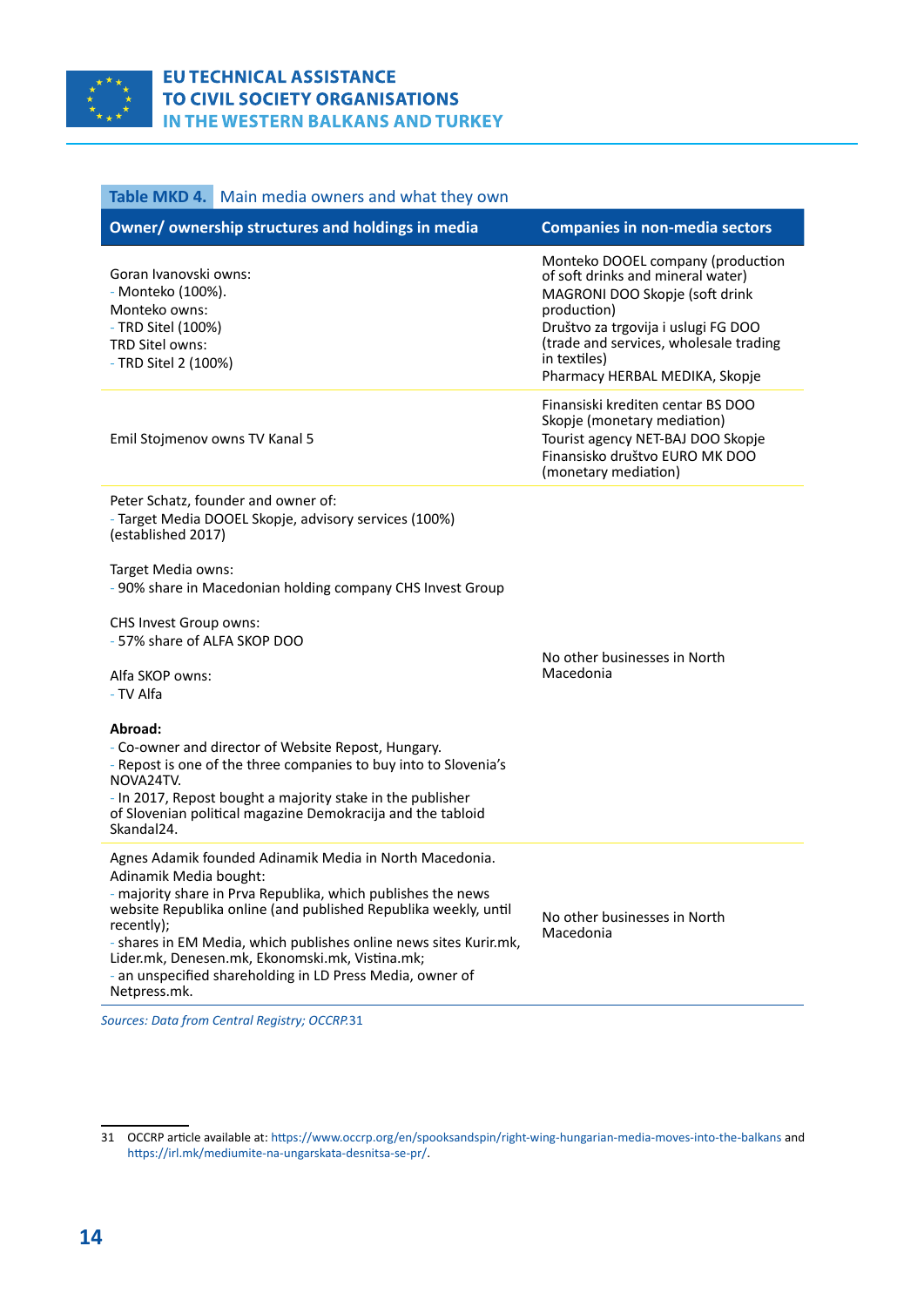<span id="page-14-0"></span>

# **1.3. Media funding**

The media regulator's annual Analysis of the Media Market for 2018 shows that the total revenues of PSB, commercial TV channels, and commercial radio stations amounted to €39.86 million, which is a decrease from the  $\epsilon$ 42.4 million in 2017.<sup>32</sup> The fall of advertising revenues has been reported by AVMU for years, mainly resulting from the discontinuation of government advertising since 2015, as well as from the reduced overall advertising spending due to the ongoing political turmoil. The overall advertising revenues of commercial TV channels amounted to €19.57 million, which is the lowest amount since 2014. The five major commercial terrestrial TV channels that broadcast on national level attract the majority of advertising spending. In 2018, their combined total revenues were around €17.3 million.

#### **1.3.1. Advertising**

Advertising is regulated by the Law on Audio and Audiovisual Media Services, which stipulates the terms and conditions for advertising in the media, duration, restrictions on advertising content, etc. In order to prevent state advertising, the law stipulates that state bodies, public companies, entities of local government, and public institutions should not make any budget available for advertising in commercial broadcasters (Article 102). However, municipalities continued to invest in advertising, with reportedly two thirds of municipalities spending around half a million euro for advertising in 2018.<sup>33</sup>

All estimates indicate that the TV sector is attracting the biggest advertising share, followed by internet, radio, and print. The annual advertising spending in 2018 for all media segments (TV, radio, print, OOH, online) was estimated at €34 million, which was 3% higher than in 2017 ( $\epsilon$ 33 million).<sup>34</sup>

|              | <b>Table MIND 3.</b> Advertising speriumg per media type, 2016 and 2017 (in minion edit) |             |
|--------------|------------------------------------------------------------------------------------------|-------------|
| <b>Media</b> | 2017                                                                                     | 2018        |
| TV           | 18.48                                                                                    | 20.06       |
| Print        | 2.97                                                                                     | 1.70        |
| <b>OOH</b>   | 5.61                                                                                     | 5.44        |
| Radio        | 1.98                                                                                     | 2.04        |
| Online       | 3.96                                                                                     | 4.76        |
| <b>Total</b> | €33 million                                                                              | €34 million |

**Table MKD 5. Advertising spending per media type, 2018 and 2017 (in million euro)** 

*Source: IPSOS, North Macedonia Media Landscape, 2018.*

By contrast, the annual Analysis of the Audio and Audiovisual Market of the Agency for Audio and Audiovisual Media Services for 2018 shows that the advertising revenues in the broadcasting sector have been generally decreasing over the past five years, reaching their lowest level

<sup>32</sup> AVMU 2019, [https://avmu.mk/wp-content/uploads/2019/07/Анализа-на-пазарот-на-аудио-и-аудиовизуелни-медиумски](https://avmu.mk/wp-content/uploads/2019/07/%D0%90%D0%BD%D0%B0%D0%BB%D0%B8%D0%B7%D0%B0-%D0%BD%D0%B0-%D0%BF%D0%B0%D0%B7%D0%B0%D1%80%D0%BE%D1%82-%D0%BD%D0%B0-%D0%B0%D1%83%D0%B4%D0%B8%D0%BE-%D0%B8-%D0%B0%D1%83%D0%B4%D0%B8%D0%BE%D0%B2%D0%B8%D0%B7%D1%83%D0%B5%D0%BB%D0%BD%D0%B8-%D0%BC%D0%B5%D0%B4%D0%B8%D1%83%D0%BC%D1%81%D0%BA%D0%B8-%D1%83%D1%81%D0%BB%D1%83%D0%B3%D0%B8-%D0%B7%D0%B0-2018-%D0%B3%D0%BE%D0%B4%D0%B8%D0%BD%D0%B0.docx.pdf)[услуги-за-2018-година.docx.pdf,](https://avmu.mk/wp-content/uploads/2019/07/%D0%90%D0%BD%D0%B0%D0%BB%D0%B8%D0%B7%D0%B0-%D0%BD%D0%B0-%D0%BF%D0%B0%D0%B7%D0%B0%D1%80%D0%BE%D1%82-%D0%BD%D0%B0-%D0%B0%D1%83%D0%B4%D0%B8%D0%BE-%D0%B8-%D0%B0%D1%83%D0%B4%D0%B8%D0%BE%D0%B2%D0%B8%D0%B7%D1%83%D0%B5%D0%BB%D0%BD%D0%B8-%D0%BC%D0%B5%D0%B4%D0%B8%D1%83%D0%BC%D1%81%D0%BA%D0%B8-%D1%83%D1%81%D0%BB%D1%83%D0%B3%D0%B8-%D0%B7%D0%B0-2018-%D0%B3%D0%BE%D0%B4%D0%B8%D0%BD%D0%B0.docx.pdf) pp. 5-7.

<sup>33</sup> Nebiu, B. et al., 2018.

<sup>34</sup> Direct Media in IPSOS Analysis, North Macedonia Media Landscape 2018.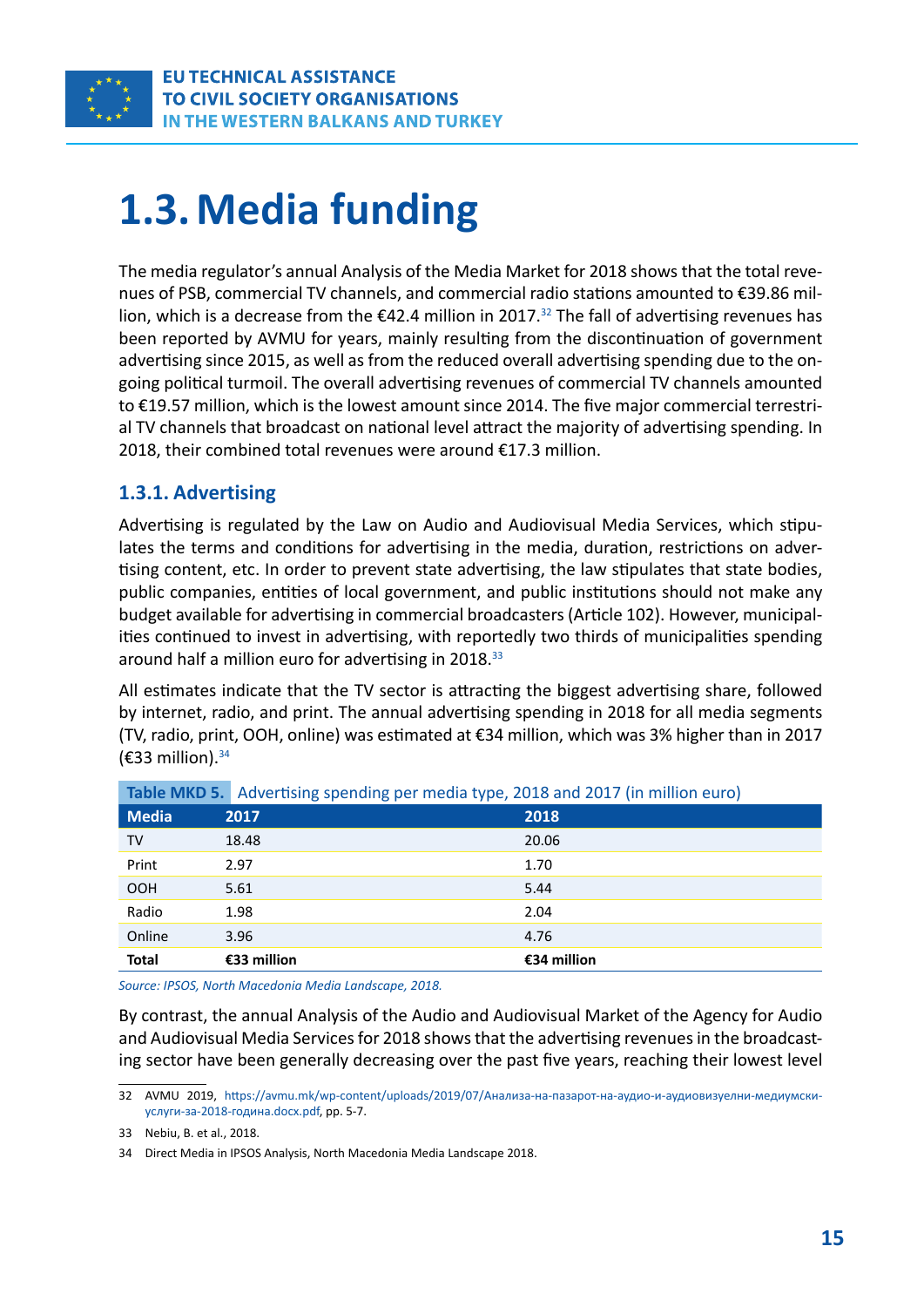<span id="page-15-0"></span>in 2018. The biggest portion of the revenues in the broadcasting industry came from advertising, and overall revenues amounted to  $\epsilon$ 21.88 million.<sup>35</sup>

| Year | <b>Total revenues</b><br>(in million euro) | <b>Revenues from advertising</b><br>(in million euro) | <b>Advertising revenues</b><br>(percent of total revenues) |
|------|--------------------------------------------|-------------------------------------------------------|------------------------------------------------------------|
| 2014 | 51.65                                      | 28.50                                                 | 55.19%                                                     |
| 2015 | 44                                         | 27.50                                                 | 54.52%                                                     |
| 2016 | 47.32                                      | 24.51                                                 | 51.80%                                                     |
| 2017 | 42.42                                      | 22.49                                                 | 53.04%                                                     |
| 2018 | 39.86                                      | 21.88                                                 | 54.91%                                                     |

|  | Table MKD 6. Total revenues in the broadcast industry, 2014-2018 |
|--|------------------------------------------------------------------|
|--|------------------------------------------------------------------|

*Source: AVMU 2019.*<sup>36</sup>

In 2018, as was the case in previous years, the biggest share of advertising revenues went to commercial TV channels. The revenues generated from the sale of advertising time represented 92% of the total revenues of the five TV channels last year. The most-viewed TV channel, TV Sitel, made the biggest revenues from advertising (41%). "Other revenues" (exchange rate differences, interests, lease, etc.) represent the second largest source of income of the five commercial terrestrial TV stations, totalling €1.04 million, followed, finally, by sales of content, which represented an insignificant share of total revenues.<sup>37</sup>

|  | Table MKD 7. Share of advertising revenues of the terrestrial commercial TV channels |
|--|--------------------------------------------------------------------------------------|
|--|--------------------------------------------------------------------------------------|

| <b>TV</b> channel | <b>Share of advertising revenues</b> |
|-------------------|--------------------------------------|
| <b>TV Sitel</b>   | 41%                                  |
| TV Kanal 5        | 18%                                  |
| TV Alsat-M        | 14%                                  |
| TV Telma          | 12%                                  |
| TV Alfa           | 12%                                  |

*Source: AVMU 2019.*<sup>38</sup>

#### **1.3.2. The role of government in media funding**

From 2014-2018, the law required TV channels to fill a quota for domestic programming, and the state subsidised 50% of the production costs. A total of €1,351,735 over three years was allocated for this purpose. With the changes in the Law on Audio and Audiovisual Media Services, at the end of 2018, the production and broadcasting obligations – covering domestic film and documentary programmes – for national commercial TV channels and PSB MTV were

<sup>35</sup> AVMU 2019, [https://avmu.mk/wp-content/uploads/2019/07/Анализа-на-пазарот-на-аудио-и-аудиовизуелни-медиумски](https://avmu.mk/wp-content/uploads/2019/07/%D0%90%D0%BD%D0%B0%D0%BB%D0%B8%D0%B7%D0%B0-%D0%BD%D0%B0-%D0%BF%D0%B0%D0%B7%D0%B0%D1%80%D0%BE%D1%82-%D0%BD%D0%B0-%D0%B0%D1%83%D0%B4%D0%B8%D0%BE-%D0%B8-%D0%B0%D1%83%D0%B4%D0%B8%D0%BE%D0%B2%D0%B8%D0%B7%D1%83%D0%B5%D0%BB%D0%BD%D0%B8-%D0%BC%D0%B5%D0%B4%D0%B8%D1%83%D0%BC%D1%81%D0%BA%D0%B8-%D1%83%D1%81%D0%BB%D1%83%D0%B3%D0%B8-%D0%B7%D0%B0-2018-%D0%B3%D0%BE%D0%B4%D0%B8%D0%BD%D0%B0.docx.pdf)[услуги-за-2018-година.docx.pdf.](https://avmu.mk/wp-content/uploads/2019/07/%D0%90%D0%BD%D0%B0%D0%BB%D0%B8%D0%B7%D0%B0-%D0%BD%D0%B0-%D0%BF%D0%B0%D0%B7%D0%B0%D1%80%D0%BE%D1%82-%D0%BD%D0%B0-%D0%B0%D1%83%D0%B4%D0%B8%D0%BE-%D0%B8-%D0%B0%D1%83%D0%B4%D0%B8%D0%BE%D0%B2%D0%B8%D0%B7%D1%83%D0%B5%D0%BB%D0%BD%D0%B8-%D0%BC%D0%B5%D0%B4%D0%B8%D1%83%D0%BC%D1%81%D0%BA%D0%B8-%D1%83%D1%81%D0%BB%D1%83%D0%B3%D0%B8-%D0%B7%D0%B0-2018-%D0%B3%D0%BE%D0%B4%D0%B8%D0%BD%D0%B0.docx.pdf) pp.5-7. The IPSOS estimates are similar, with broadcasting revenues estimated at €22.1 million.

<sup>36</sup> AVMU 2019, [https://avmu.mk/wp-content/uploads/2019/07/Анализа-на-пазарот-на-аудио-и-аудиовизуелни-медиумски](https://avmu.mk/wp-content/uploads/2019/07/%D0%90%D0%BD%D0%B0%D0%BB%D0%B8%D0%B7%D0%B0-%D0%BD%D0%B0-%D0%BF%D0%B0%D0%B7%D0%B0%D1%80%D0%BE%D1%82-%D0%BD%D0%B0-%D0%B0%D1%83%D0%B4%D0%B8%D0%BE-%D0%B8-%D0%B0%D1%83%D0%B4%D0%B8%D0%BE%D0%B2%D0%B8%D0%B7%D1%83%D0%B5%D0%BB%D0%BD%D0%B8-%D0%BC%D0%B5%D0%B4%D0%B8%D1%83%D0%BC%D1%81%D0%BA%D0%B8-%D1%83%D1%81%D0%BB%D1%83%D0%B3%D0%B8-%D0%B7%D0%B0-2018-%D0%B3%D0%BE%D0%B4%D0%B8%D0%BD%D0%B0.docx.pdf)[услуги-за-2018-година.docx.pdf,](https://avmu.mk/wp-content/uploads/2019/07/%D0%90%D0%BD%D0%B0%D0%BB%D0%B8%D0%B7%D0%B0-%D0%BD%D0%B0-%D0%BF%D0%B0%D0%B7%D0%B0%D1%80%D0%BE%D1%82-%D0%BD%D0%B0-%D0%B0%D1%83%D0%B4%D0%B8%D0%BE-%D0%B8-%D0%B0%D1%83%D0%B4%D0%B8%D0%BE%D0%B2%D0%B8%D0%B7%D1%83%D0%B5%D0%BB%D0%BD%D0%B8-%D0%BC%D0%B5%D0%B4%D0%B8%D1%83%D0%BC%D1%81%D0%BA%D0%B8-%D1%83%D1%81%D0%BB%D1%83%D0%B3%D0%B8-%D0%B7%D0%B0-2018-%D0%B3%D0%BE%D0%B4%D0%B8%D0%BD%D0%B0.docx.pdf) p.8.

<sup>37</sup> AVMU 2019, [https://avmu.mk/wp-content/uploads/2019/07/Анализа-на-пазарот-на-аудио-и-аудиовизуелни- медиумски](https://avmu.mk/wp-content/uploads/2019/07/Àíàëèçà-íà-ïàçàðîò-íà-àóäèî-è-àóäèîâèçóåëíè- медиумски-услуги-за-2018-година.docx.pdf)[услуги-за-2018-година.docx.pdf,](https://avmu.mk/wp-content/uploads/2019/07/Àíàëèçà-íà-ïàçàðîò-íà-àóäèî-è-àóäèîâèçóåëíè- медиумски-услуги-за-2018-година.docx.pdf) p.19.

<sup>38</sup> AVMU 2019, [https://avmu.mk/wp-content/uploads/2019/07/Анализа-на-пазарот-на-аудио-и-аудиовизуелни-медиумски](https://avmu.mk/wp-content/uploads/2019/07/%D0%90%D0%BD%D0%B0%D0%BB%D0%B8%D0%B7%D0%B0-%D0%BD%D0%B0-%D0%BF%D0%B0%D0%B7%D0%B0%D1%80%D0%BE%D1%82-%D0%BD%D0%B0-%D0%B0%D1%83%D0%B4%D0%B8%D0%BE-%D0%B8-%D0%B0%D1%83%D0%B4%D0%B8%D0%BE%D0%B2%D0%B8%D0%B7%D1%83%D0%B5%D0%BB%D0%BD%D0%B8-%D0%BC%D0%B5%D0%B4%D0%B8%D1%83%D0%BC%D1%81%D0%BA%D0%B8-%D1%83%D1%81%D0%BB%D1%83%D0%B3%D0%B8-%D0%B7%D0%B0-2018-%D0%B3%D0%BE%D0%B4%D0%B8%D0%BD%D0%B0.docx.pdf)[услуги-за-2018-година.docx.pdf,](https://avmu.mk/wp-content/uploads/2019/07/%D0%90%D0%BD%D0%B0%D0%BB%D0%B8%D0%B7%D0%B0-%D0%BD%D0%B0-%D0%BF%D0%B0%D0%B7%D0%B0%D1%80%D0%BE%D1%82-%D0%BD%D0%B0-%D0%B0%D1%83%D0%B4%D0%B8%D0%BE-%D0%B8-%D0%B0%D1%83%D0%B4%D0%B8%D0%BE%D0%B2%D0%B8%D0%B7%D1%83%D0%B5%D0%BB%D0%BD%D0%B8-%D0%BC%D0%B5%D0%B4%D0%B8%D1%83%D0%BC%D1%81%D0%BA%D0%B8-%D1%83%D1%81%D0%BB%D1%83%D0%B3%D0%B8-%D0%B7%D0%B0-2018-%D0%B3%D0%BE%D0%B4%D0%B8%D0%BD%D0%B0.docx.pdf) p.19.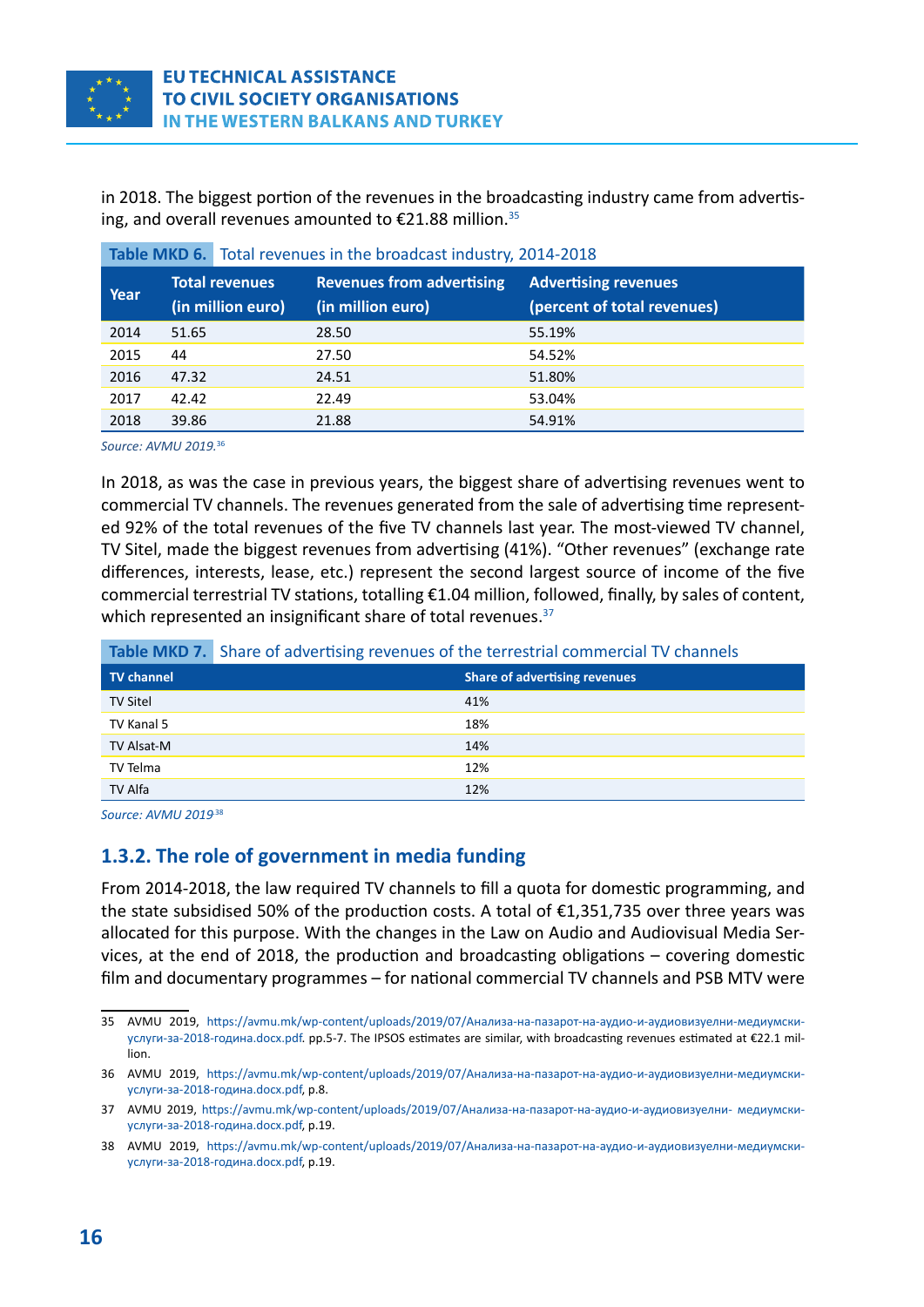<span id="page-16-0"></span>

abolished. This model of state subsidies to media had several weaknesses, including lack of transparency. In practice, it resulted in the production of content of limited quality.

 **Table MKD 8.** State subsidies to five commercial terrestrial TV channels and PSB MRT– support for domestic production of film and documentary (in euro)

| Year  | <b>Allocation to 5 commercial terrestrial</b><br><b>TV stations and MRT (total)</b> | <b>Allocation to MRT</b><br>(Public Service Broadcasting) |
|-------|-------------------------------------------------------------------------------------|-----------------------------------------------------------|
| 2015  | 490,804                                                                             | 36,573                                                    |
| 2016  | 488,815                                                                             | N/A                                                       |
| 2017  | 372,116                                                                             | 102,196                                                   |
| Total | 1,351,735                                                                           | 138,769                                                   |

*Source: Reply from the Ministry of Information Society and Administration to the Macedonian Institute for Media (MIM) request for free access to public information, 28 August 2019.*

The public service broadcaster MRT is predominantly funded directly from the state budget, and there are rising concerns about its sustainability.

#### **Table MKD 9.** Revenues of MRT allocated from the State Budget, 2017 and 2018 (in euro)

|              | 2017          | 2018           |
|--------------|---------------|----------------|
| MRT revenues | €16.8 million | €15.44 million |

The circulation of all print publications has been decreasing dramatically over the past 10 years. These media outlets do not sell enough advertising space to be self-sustaining, while circulation sales are an insignificant source of income and cover prices have remained the same. Because of the difficulties faced by the print industry, in 2019 the government adopted a decision to provide subsidies in the amount of €692,000 from the state budget (out of a total budget of €810,000 allocated for this purpose) to 11 newspapers, which would cover costs of printing and distribution.39

<sup>39</sup> TV Telma,<https://telma.com.mk/vladata-ufrli-pari-vo-vesnitsite-isplateni-okolu-700-iljadi-evra-najmnogu-za-sloboden-pechat/>.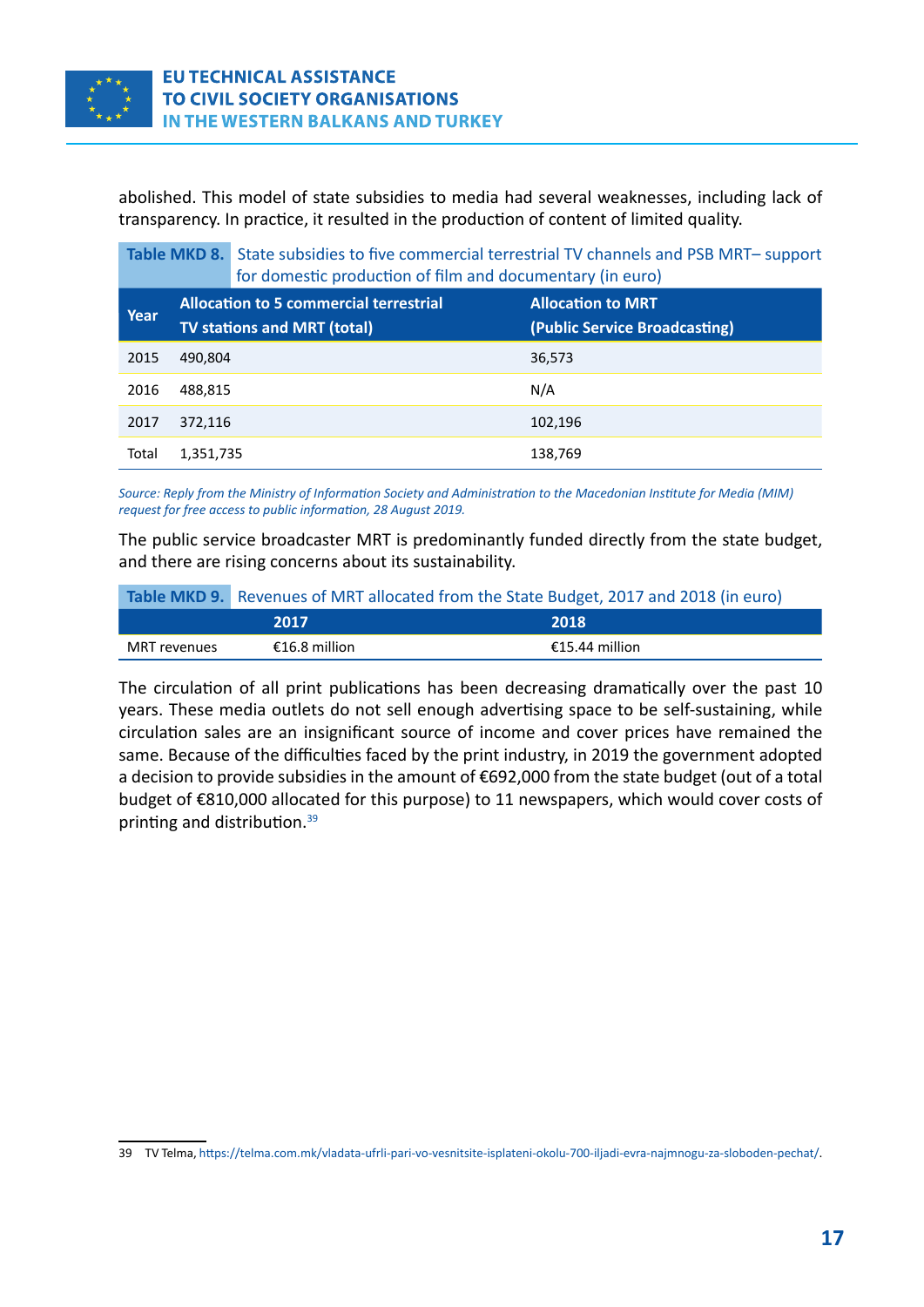<span id="page-17-0"></span>

|                    | Table MKD 10. State subsidies to 11 newspapers (in euro)                                         |                                                  |
|--------------------|--------------------------------------------------------------------------------------------------|--------------------------------------------------|
| <b>Newspaper</b>   | <b>Circulation</b>                                                                               | <b>Subsidies</b>                                 |
| Sloboden pečat     | 12,000-13,000                                                                                    | 232,160                                          |
| Večer              | 7,900                                                                                            | 117,968                                          |
| Nova Makedonija    | 7,000                                                                                            | 100,536                                          |
| Koha               | 5,000                                                                                            | 80,197                                           |
| Fokus              | 8,400                                                                                            | 75,194                                           |
| Kapital            | 3,000-4,000                                                                                      | 34,400                                           |
| Lajm               | 4.000-5.000                                                                                      | 16,974                                           |
| Zaman              | N/A (Zaman stopped publishing in<br>print in April 2019 and continued<br>publishing online only) | 14,684<br>(returned the subsidies) <sup>40</sup> |
| Ekonomija i biznis | 1,000                                                                                            | 11,400                                           |
| Zenit              | 2,400                                                                                            | 4,672                                            |
| Bitolski vesnik    | 2,100                                                                                            | 3,975                                            |

#### **Table MKD 10.  State subsidies to 11 newspapers (in euro)**

*Source: Newspapers' own printed circulation data.*

Following the blatant misuse of state advertising in the period 2008-2015, the new government took a decision in September 2017 to stop the state advertising in commercial TV, print media, and PSB, with an exception for social media. Still, the Media Pluralism Monitor Report for 2017 stresses that:

#### *"…several municipalities and public enterprises on local level continued allocating funds from their budgets to some of the local TV stations which were considered as politically close to the local politicians."*<sup>41</sup>

The government led by SDSM informed the public, at a news conference in 2017, $42$  that in the period between 2008 and 2015 the previous government spent €38 million in total for what could be called government advertising. That includes €23 million for advertising time in the broadcast media, €15 million for production of campaigns paid to several marketing agencies, and €200,000 for public opinion surveys. There were no clear criteria for the allocation of these funds. $43$ 

<sup>40</sup> MKD, [https://www.mkd.mk/makedonija/politika/vesnikot-zaman-se-otkazha-od-vladinite-subvencii-turskata-ambasada-gi-ob](https://www.mkd.mk/makedonija/politika/vesnikot-zaman-se-otkazha-od-vladinite-subvencii-turskata-ambasada-gi-obvinuva)[vinuva.](https://www.mkd.mk/makedonija/politika/vesnikot-zaman-se-otkazha-od-vladinite-subvencii-turskata-ambasada-gi-obvinuva)

<sup>41</sup> Trepevska and Micevski, 2018: 8.

<sup>42</sup> The Government of North Macedonia,<https://vlada.mk/node/13464>.

<sup>43</sup> Government of North Macedonia,<https://vlada.mk/node/13464>.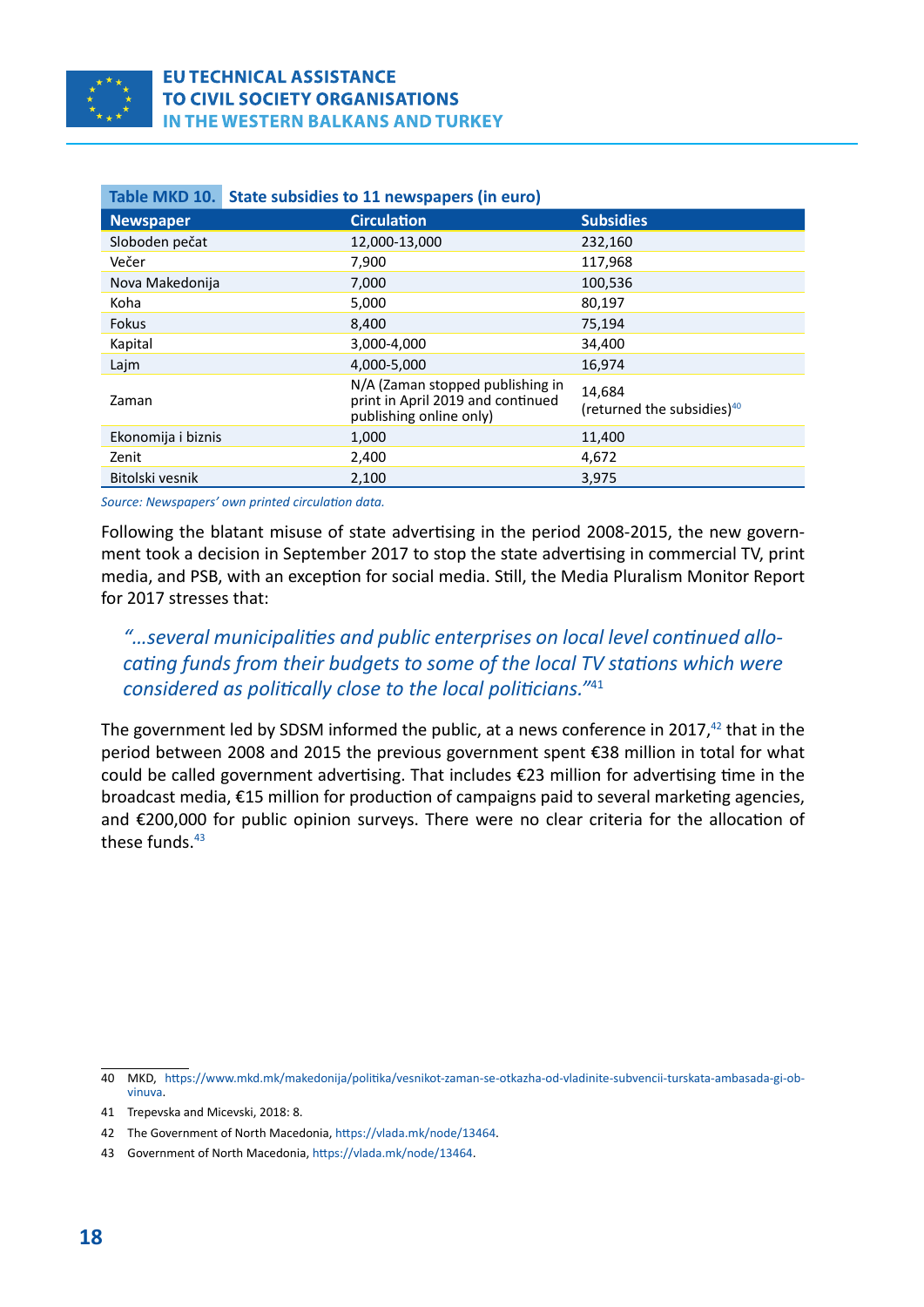<span id="page-18-0"></span>

|                                   | 2008      | 2009                     | 2010                     | 2011      | 2012                     | 2013                     | 2014                     | 2015                     | 2016                     |
|-----------------------------------|-----------|--------------------------|--------------------------|-----------|--------------------------|--------------------------|--------------------------|--------------------------|--------------------------|
| Campaigns,<br>print media,<br>ads | 1,079,194 | 1,797,011                | 971,478                  | 3,614,711 | 2,176,522                | 2,771,091                | 1,371,480                | 1,154,824                | 7,952                    |
| Survey/<br>Research               |           | $\overline{\phantom{a}}$ | $\overline{\phantom{a}}$ | 9,674     | 141,688                  | 49,686                   | $\overline{\phantom{a}}$ | $\overline{\phantom{0}}$ | $\overline{\phantom{a}}$ |
| Media, TV<br>stations             | 7,361,219 | 1,509,270                | 474,398                  | 1,028,296 | 2,109,411                | 1,621,840                | 5,185,315                | 3,439,115                | $\overline{\phantom{a}}$ |
| <b>PR</b><br>contracts            |           |                          |                          |           | $\overline{\phantom{a}}$ | $\overline{\phantom{a}}$ |                          |                          | 219,356                  |
| Total                             | 8,440,413 | 3,306,282                | 1,445,876                | 4,652,682 | 4,427,622                | 4,442,618                | 6,556,796                | 4,593,939                | 227,309                  |

#### **Table MKD 11.** State advertising, 2008-2016 (in euro)

*Source: Document issued by the government at the request of MIM.*

As an indirect measure of support for the media sector, there is a preferential value added tax rate of 5% on print editions, compared to the regular VAT rate of 18%.<sup>44</sup> The preferential value added tax is applied in relation to turnover and import of publications, including newspapers and periodicals.

#### **1.3.3. Donor funding**

The international donor community provides funds for media development in North Macedonia, focusing on enhancing professionalism and support to investigative journalism, supporting media associations, financing independent media in producing high-quality content, creating an enabling environment for media, etc. The largest funds from the international community in North Macedonia come from the Delegation of the European Union, USAID, the Swiss Agency for Development Cooperation (SDC), and the Foundation Open Society Macedonia (FOSM).

In the period 2008-2017, the Delegation of the European Union allocated around €3 million to different CSOs and media organisations under the Civil Society Facility and Media Programme, IPA, EIDHR, and Information and Communication Programmes.<sup>45</sup> FOSM supported over 60 projects in the period 2008-2018 totalling over €1 million.<sup>46</sup> Through the SDC's CIVICA Mobilitas Programme, about half a million euro were allocated to media-related projects in the period 2015-2018. In 2012, USAID supported several media-related projects aiming to assist the independent media in North Macedonia, amounting to around US\$1.1 million.<sup>47</sup> The USAID- funded Balkan Media Assistance Programme in 2018 had two grant lines. The first

<sup>44</sup> Law on Value Added Tax, 2016, Art. 30, para 1, item 3.

<sup>45</sup> Data available on EU Delegation's website.

<sup>46</sup> The FOSM Annual Reports only provide overall figures for media and freedom of expression programmes and projects (ranging from around €300,000 to €600,000 annually) in 2011-2016; the amounts of grants for media organisations are not available. See: https://fosm.mk/za-nas/izvestai-za-rabota/.

<sup>47</sup> [USAID, Fact sheets, https://www.usaid.gov/km/news-information/fact-sheets?page=160,](about:blank) p.161.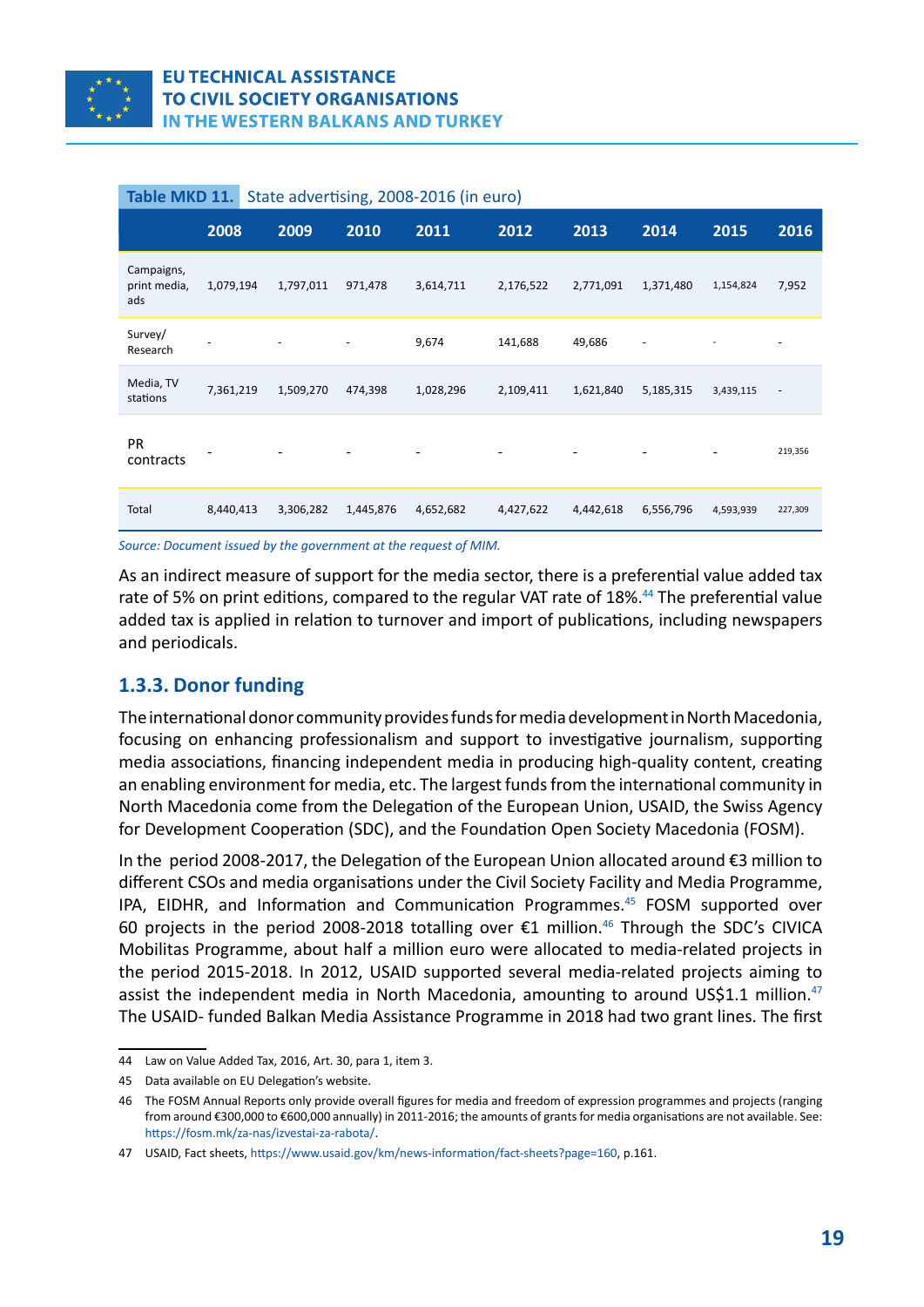

grant line "Technology Investment Grant (TIG)" was awarded exclusively to two key partners: "360 Degrees" (a production broadcast on TV Alsat-M) and the daily Sloboden pečat. Each partner received a grant of US\$25,000 and will receive another grant of the same amount in 2019/2020. The second grant line, "Engaging Content Grant", supports the production of content, with each of six beneficiaries in 2018 (including key partners "360 Degrees" and Sloboden pečat) receiving up to US\$20,000.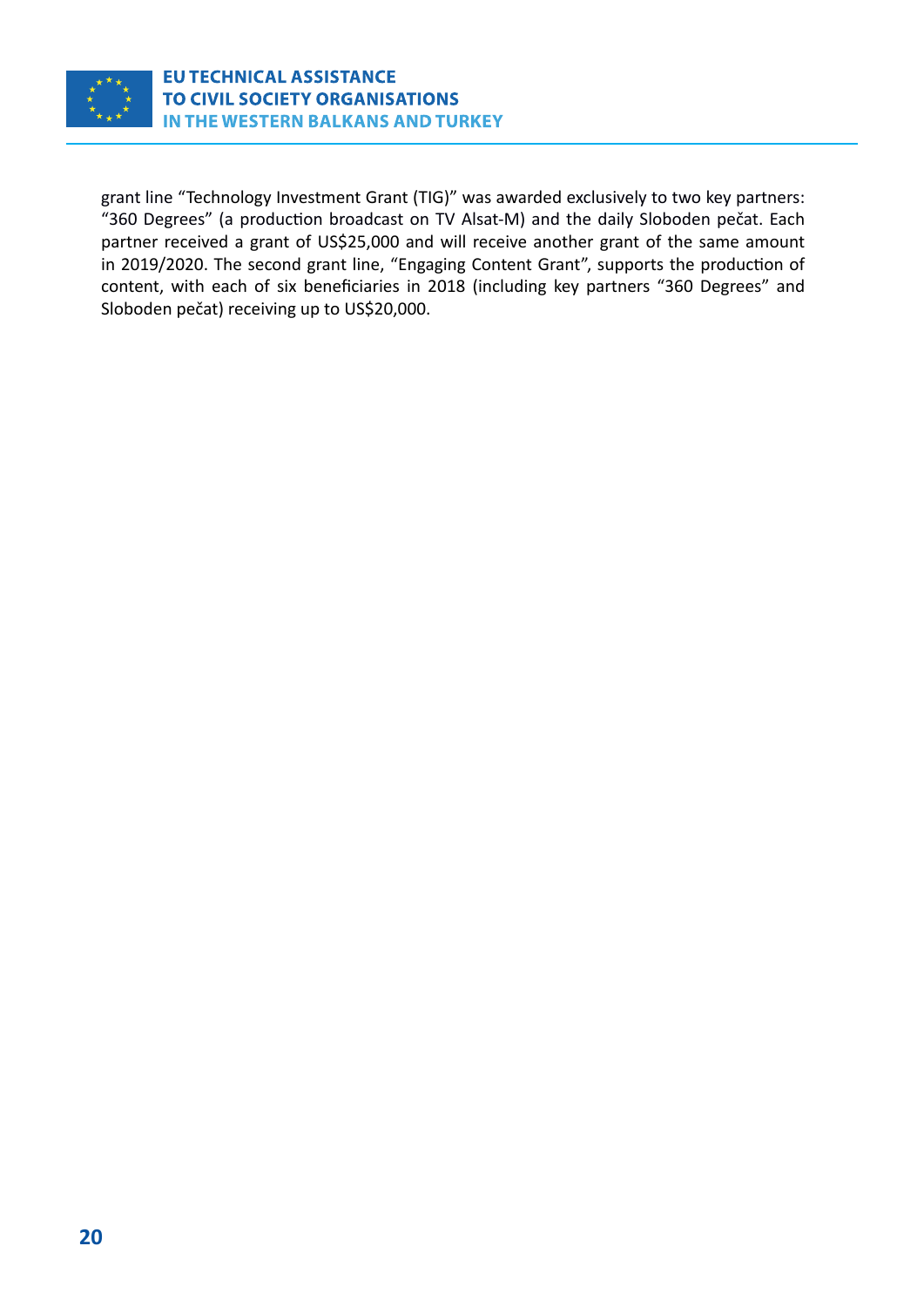<span id="page-20-0"></span>

#### **EU TECHNICAL ASSISTANCE** TO CIVIL SOCIETY ORGANISATIONS **IN THE WESTERN BALKANS AND TURKEY**

|  | <b>Table MKD 12.</b> Donor funding (main examples or data extracted/aggregated) |
|--|---------------------------------------------------------------------------------|
|--|---------------------------------------------------------------------------------|

| <b>Donor</b>               | <b>Title of media-support</b><br>programme (duration of<br>programme)                                      | <b>Recent grants, topic of grant</b>                                                                                                                                                                                                                                                                      | <b>Implementer, budget</b>                                                                                                                                                |
|----------------------------|------------------------------------------------------------------------------------------------------------|-----------------------------------------------------------------------------------------------------------------------------------------------------------------------------------------------------------------------------------------------------------------------------------------------------------|---------------------------------------------------------------------------------------------------------------------------------------------------------------------------|
| <b>EU Delegation</b>       | IPA/2017/38961 - Civil<br>Society Facility and Media<br>Programme for the years<br>2014-2015 and 2016-2017 | Topics: media literacy, critical thinking,<br>media reforms, media production                                                                                                                                                                                                                             | 23 CSOs received grants in<br>the range of €19,990.00 to<br>€372,898.52                                                                                                   |
| <b>USAID</b>               | Strengthening Independent<br>Media in Macedonia 2012<br>$-2015$                                            | Topics: Investigative Journalism and<br>Cooperation between Media and<br>Civil Society, Media Legal Reform and<br>Responsible Media                                                                                                                                                                       | 3 CSOs received grants in<br>the range of US\$198,089 to<br>US\$488,268                                                                                                   |
| <b>FOSM</b>                | Citizen participation for<br>social cohesion - 2018                                                        | Topics: Support of web portal,<br>education of people with disabilities,<br>development of social responsibility;                                                                                                                                                                                         | 8 CSO organisations received<br>grants in the range of €4,168 to<br>€16,674                                                                                               |
| <b>FOSM</b>                | Mobilisation of local<br>organisations and activism in<br>the community (2017)                             | Topics: publishing investigative stories<br>that address issues of interest to local<br>communities, Media monitoring 2017                                                                                                                                                                                | 6 journalists were awarded<br>grants in the range of<br>US\$7,970; and NGO Infocenter -<br>US\$21.960                                                                     |
| <b>FOSM</b>                | Media programme 2008-<br>2016                                                                              | Topics: Media reforms observatory;<br>free and open internet; hate speech,<br>development of online media;<br>various products (media monitoring,<br>investigative stories, media<br>production, etc.)                                                                                                    | Grants to media outlets,<br>journalists, and NGOs; Individual<br>grants N/A, except for the<br>period 2008-2010 when they<br>ranged from several thousands<br>to €50,000. |
| Civica<br>Mobilitas        | Ad-hoc grants 2016-2017                                                                                    | Topics: The prison - place where<br>dignity can be lost most quickly;<br>Media reporting on cases prosecuted<br>by the Special Public Prosecutor's<br>Office                                                                                                                                              | Two CSOs were awarded<br>grants in the amount of<br>€6,505 and €29,356.18                                                                                                 |
| Civica<br>Mobilitas        | Action grants 2015-2018                                                                                    | Topics: New media and<br>communication, Encouraging<br>citizens to actively participate in<br>democratic reforms, Empowering<br>local correspondents to fo rm critical<br>and constructive partnerships with<br>local institutions; Reporting about CS<br>and its impact on achieving societal<br>changes | 6 CSOs received grants in<br>the range of €29,105.34 to<br>€32,527.62                                                                                                     |
| Civica<br>Mobilitas        | Institutional grants (2016-<br>2018)                                                                       | Five organisations                                                                                                                                                                                                                                                                                        | Range of €40,658.54 to<br>€81,319.45                                                                                                                                      |
| Civica<br><b>Mobilitas</b> | Small action grants (2016-<br>2018)                                                                        | The grants referred to the following<br>topics: Promotion of future steps<br>in media reforms, Photo Voltaic<br>Technology - Solution for the Energy<br>Future                                                                                                                                            | 4 CSOs received grants in<br>the range of €4,444.90 to<br>€6,505.52                                                                                                       |
| Civica<br><b>Mobilitas</b> | Specific action grants (2017-<br>2018)                                                                     | Reporting about civil society and its<br>impact in achieving societal changes                                                                                                                                                                                                                             | One organisation received<br>a grant in the amount of<br>€56,923.34                                                                                                       |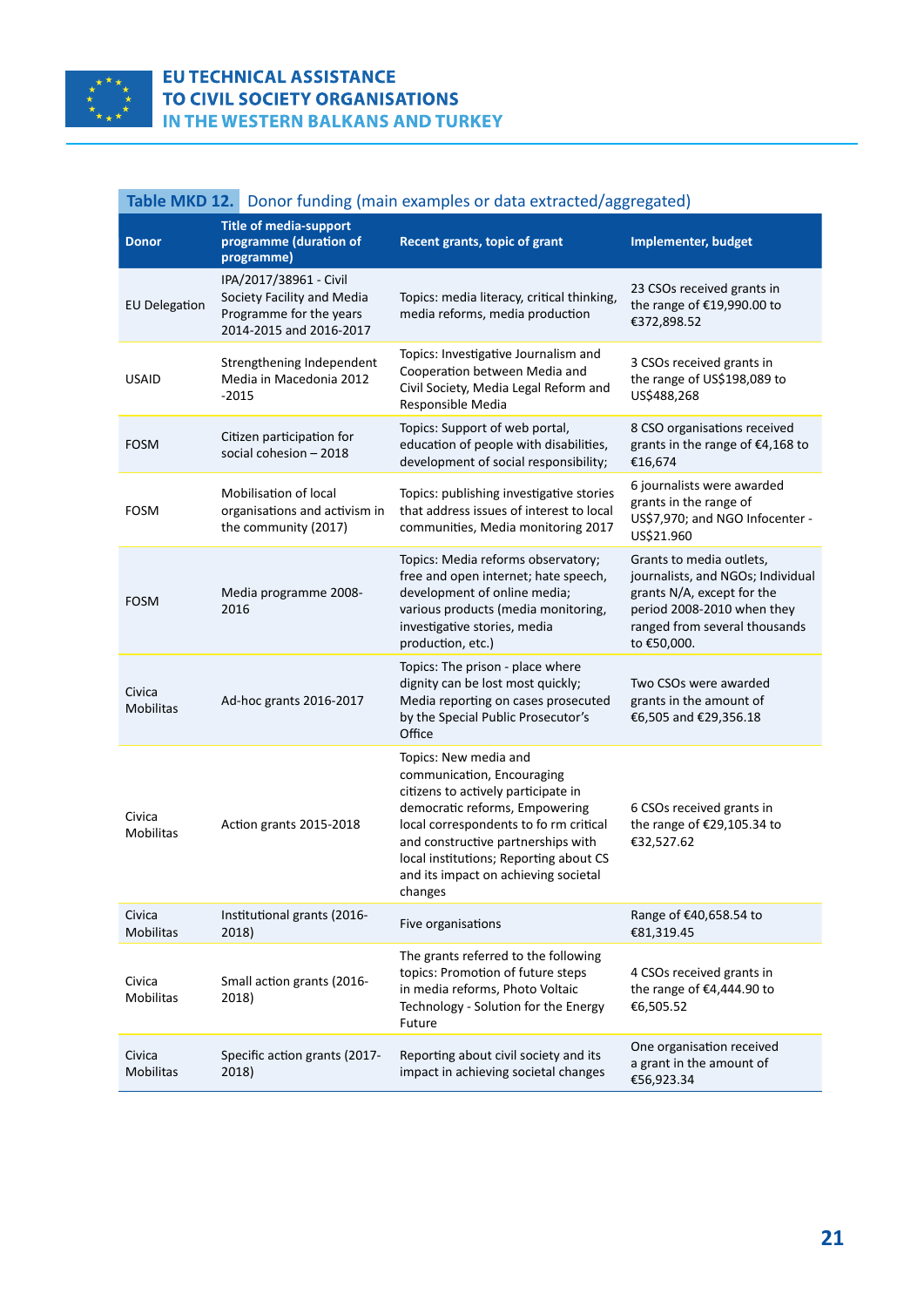<span id="page-21-0"></span>

#### **1.3.4. New alternative sources of media funding**

One of the goals of the Regulatory Strategy for 2019-2023<sup>48</sup> is "enhancing the development of the market and competition, and especially the possibilities for new sources of revenues that are enabled by the digital environment". However, an analysis shows that for the time being, "there are no viable initiatives of developing alternative sources of revenues in the media sectors."49

Interviewees in this research argued that new media initiatives need to follow and introduce innovations in order to increase their chances of survival. These include digital journalism, digital reporting, taking up new trends and forms of reporting and of investigative journalism. One of our interviewees also considers that the smaller initiatives dedicated to niche journalism which are not aimed at mass audiences have a more promising future in terms of sustainability.<sup>50</sup> Offering unique content, these media can potentially rely on funding from subscriptions or from cooperation with larger mainstream media that would carry their content. Some new business models have been tested, such as citizens' support (for example by Investigative Reporting Lab – IRL). In order to raise its profile among potential audiences and attract citizens' support, IRL organised a media stand (in one city) to introduce people to its mission and work. Interlocutors think that the conditions of the media market in North Macedonia are not favourable for introducing subscription or crowdfunding yet, but believe that the market in North Macedonia will change in a few years.

# **1.4. Consumer base/audiences**

The IPSOS data shows that the reach of TV in 2018 was 1,305,432, while the reach of the internet was 1,425,681. Other media, such as radio, print dailies, and magazines had a low reach. Recent research by the Institute of Communication Studies showed that television is the dominant source of information for domestic news in North Macedonia (60%), followed by social media (27.3%), online media (5.7%), print media (2.1%), and radio (1.4%).<sup>51</sup>

| 19.919111197221 | $1.00011$ by Theora type) $2021$ $2030$ (per octric of total anniverse) |       |       |       |       |
|-----------------|-------------------------------------------------------------------------|-------|-------|-------|-------|
| Media type      | 2014                                                                    | 2015  | 2016  | 2017  | 2018  |
| TV              | 63.2                                                                    | 65.2  | 64.8  | 64.2  | 68.5  |
| Radio           | 48.4                                                                    | 42.2  | 39.9  | 34.2  | 30.0  |
| Daily print     | 10.4                                                                    | 6.9   | 5.9   | 3.2   | 2.0   |
| Magazines       | 11.8                                                                    | 8.2   | 8.9   | 6.0   | 4.7   |
| Internet        | 71.58                                                                   | 75.86 | 82.75 | 82.63 | 85.28 |

**Table MKD 13.** Reach by media type, 2014-2018 (percent of total universe)

*Source: IPSOS Nielsen team & MediaPuls.*

48 AVMU 2019, [https://avmu.mk/wp-content/uploads/2019/03/Регулаторната-стратегија-за-периодот-од-2019-до-2023](https://avmu.mk/wp-content/uploads/2019/03/%D0%A0%D0%B5%D0%B3%D1%83%D0%BB%D0%B0%D1%82%D0%BE%D1%80%D0%BD%D0%B0%D1%82%D0%B0-%D1%81%D1%82%D1%80%D0%B0%D1%82%D0%B5%D0%B3%D0%B8%D1%98%D0%B0-%D0%B7%D0%B0-%D0%BF%D0%B5%D1%80%D0%B8%D0%BE%D0%B4%D0%BE%D1%82-%D0%BE%D0%B4-2019-%D0%B4%D0%BE-2023-%D0%B3%D0%BE%D0%B4%D0%B8%D0%BD%D0%B0.pdf) [година.pdf](https://avmu.mk/wp-content/uploads/2019/03/%D0%A0%D0%B5%D0%B3%D1%83%D0%BB%D0%B0%D1%82%D0%BE%D1%80%D0%BD%D0%B0%D1%82%D0%B0-%D1%81%D1%82%D1%80%D0%B0%D1%82%D0%B5%D0%B3%D0%B8%D1%98%D0%B0-%D0%B7%D0%B0-%D0%BF%D0%B5%D1%80%D0%B8%D0%BE%D0%B4%D0%BE%D1%82-%D0%BE%D0%B4-2019-%D0%B4%D0%BE-2023-%D0%B3%D0%BE%D0%B4%D0%B8%D0%BD%D0%B0.pdf).

49 Trpevska and Micevski, 2018: 7.

50 Aleksandar Manasiev from Vidi Vaka, interview, 23 June 2019.

51 Stop dezinformacii,<https://stopdezinformacii.mk/2018/09/26/od-kade-najcesto-se-informirate-za-slucuvanjata-vo-zemjata/>.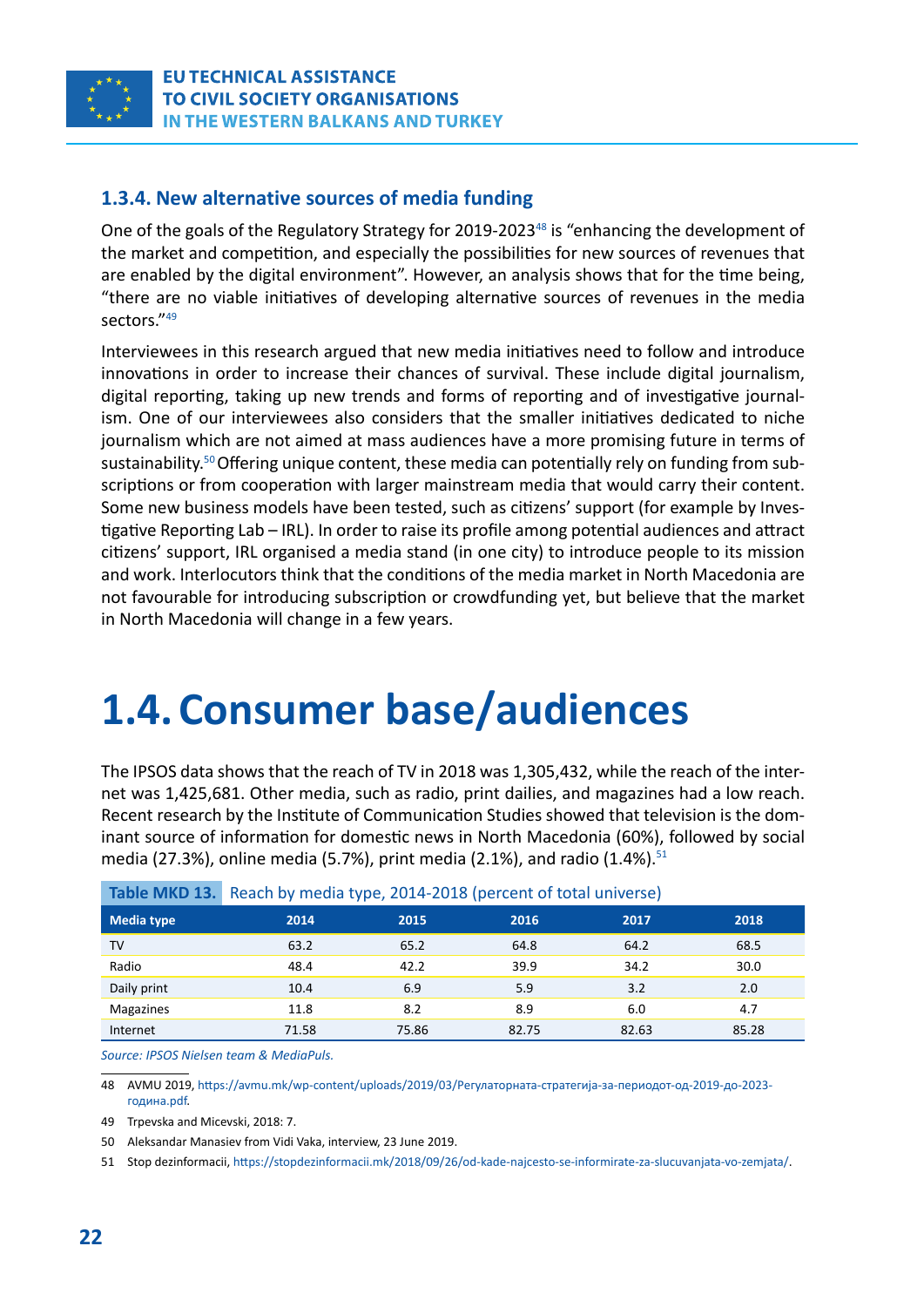<span id="page-22-0"></span>

|                 | Table MKD 14. Daily newspapers and circulation, 2019 |  |
|-----------------|------------------------------------------------------|--|
| <b>Dailies</b>  | <b>Circulation</b>                                   |  |
| Sloboden pečat  | 12,000-13,000                                        |  |
| Nezavisen*      | 7,000                                                |  |
| Nova Makedonija | 7,000                                                |  |
| Večer           | 7,900                                                |  |
| Koha            | 5,000                                                |  |
| Lajm            | 4,000-5,000                                          |  |

*Source: Newspapers' own printed circulation data.*

*\* Closed in November 2019.*

According to the Monitoring report of the "EU Guidelines for Media Freedom and Media Integrity 2014-2020" for 2017, 48% of the population mainly trust and 14% completely trust (a total of 62%) the media (newspapers, TV, radio, or online news sources) when it comes to reporting domestic news in a comprehensive, accurate, and fair manner. A total of 36% said that information about relevant issues, events, and developments is accessible through the media to citizens (23% saying "to a large degree" and 13% "completely"). A further 54% thought it was accessible to a lesser degree.<sup>52</sup>

The 2019 MSI Analysis says that "figures on audience shares and ratings, circulation numbers of print media, and statistics for online media are considered inconsistent and unreliable",<sup>53</sup> which is why media companies cannot rely on them in their business planning. In order to obtain a credible and trustworthy audience measurement, a Joint Industry Committee (JIC) was created under AVMU's lead in 2017. It selected HGB Nielsen to conduct audience measurements. However, it is worth noting that the JIC includes only the national terrestrial broadcasters.

Panellists in the IREX MSI stated that the ratings or online statistics seemed to have little impact on the decisions of advertisers as to where to do their media buying.<sup>54</sup> According to the same study, the advertising industry favours the big national outlets, marginalising smaller media, especially those on the local and regional levels.

<sup>52</sup> Monitoring report of the EU Guidelines for Media Freedom and Media Integrity 2017-2020 for 2017, p.8.

<sup>53</sup> IREX, 2019: 85.

<sup>54</sup> IREX, 2019: 85.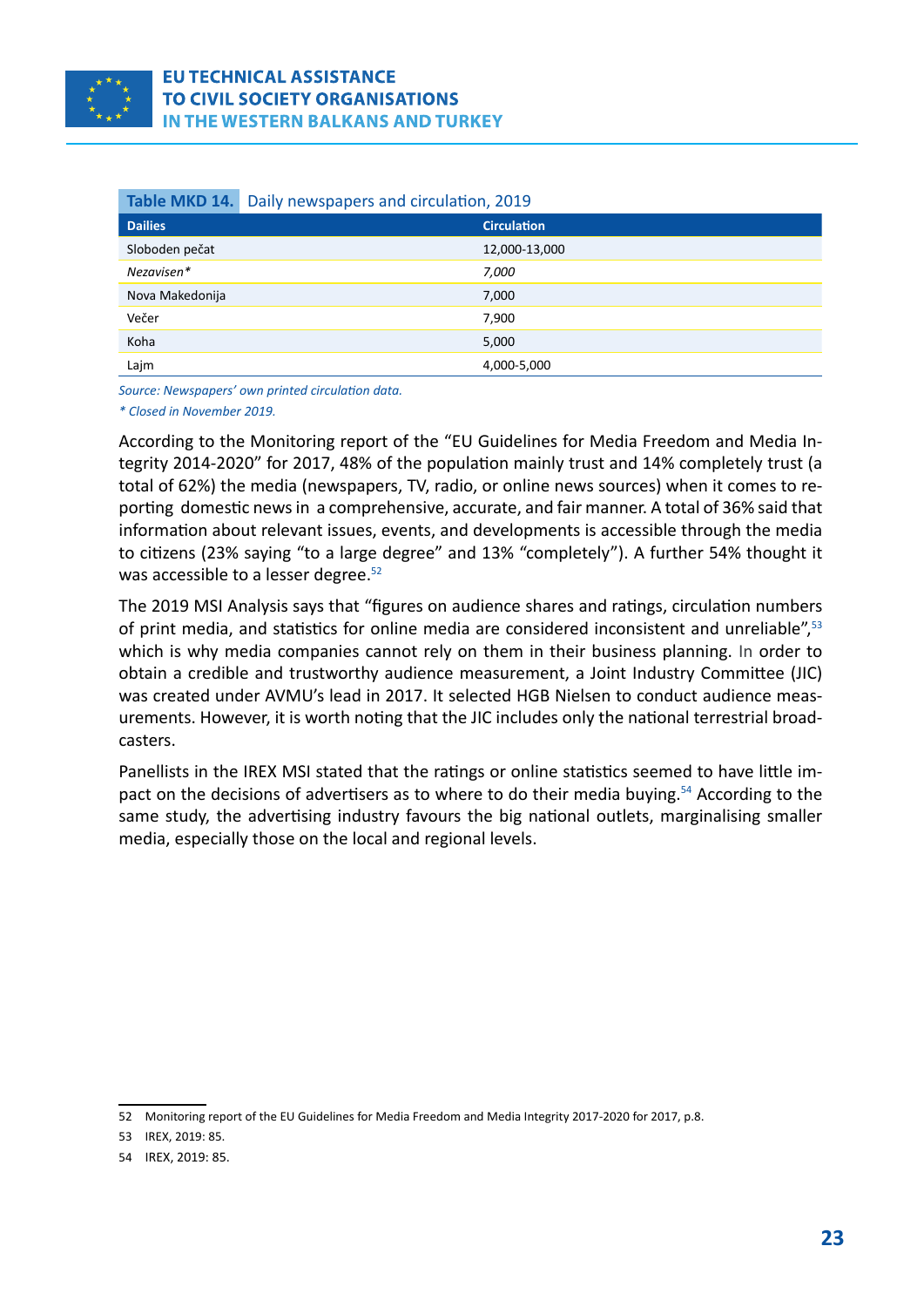<span id="page-23-0"></span>

## **1.5. Competition, dominant position and its implications**

Media concentration is not a major issue in North Macedonia. The Agency for Audio and Audiovisual Media Services closely monitors ownership and concentration issues. Broadcasters are obliged to inform the Agency, which must approve any changes in media ownership and prevent illegal media concentration. The Law on Audio and Audiovisual Media Services contains provisions for restrictions on ownership, transparency of information on ownership, etc. In practice, however, "false" or "hidden" ownership remains a burning issue, i.e., when one person is formally the owner, but there are indications that someone else is the real owner, thus circumventing the Law. Although it cooperates with the Central Registry, in practice the Agency does not have the means to uncover the real owners.<sup>55</sup>

In 2018, the Agency initiated five investigations on suspicion of illegal media concentration. In four cases the procedure was stopped, since the broadcasters settled the problems after having received a warning from the Agency. In the fifth case, the national Network Kanal 77 Radio reported to the Agency that TV 24 Vesti (one of the media on our list of independent media) was allegedly connected with the cable operator ROBI DOOEL from Stip (Telekabel, one of the biggest cable operators in the country). The Agency initiated a legal procedure, requesting documents from the media outlet and cable operator, from the Public Revenue Office, and the Central Registry. On this basis the regulator ultimately determined that the owners were not the same.

Regarding media concentration, the regulator in its Strategy for 2019-2023<sup>56</sup> stresses a "real need for reassessing whether the current legislative provisions for determining the limitations for media ownership serve their purpose". Research should be conducted to provide answers as to whether a relaxation of the existing limitations on ownership are needed, $57$  since the provisions in the current law were taken from an older law from 2005, and since then many changes have taken place in the media market.

Regarding online media, our interviewees and many media professionals called for introducing the registration of portals, especially because many of them lack transparent ownership, do not publish information on the persons responsible for the content of a media outlet ("impressum"), and do not sign articles. This is important for the professional online media investing in professional newsrooms and expecting to compete in the market based on their original journalistic content.<sup>58</sup>

The cable operators distribute foreign TV channels with subtitles and advertisements aimed at

<sup>55</sup> AVMU 2019, [https://avmu.mk/wp-content/uploads/2019/03/Регулаторната-стратегија-за-периодот-од-2019-до-2023](https://avmu.mk/wp-content/uploads/2019/03/%D0%A0%D0%B5%D0%B3%D1%83%D0%BB%D0%B0%D1%82%D0%BE%D1%80%D0%BD%D0%B0%D1%82%D0%B0-%D1%81%D1%82%D1%80%D0%B0%D1%82%D0%B5%D0%B3%D0%B8%D1%98%D0%B0-%D0%B7%D0%B0-%D0%BF%D0%B5%D1%80%D0%B8%D0%BE%D0%B4%D0%BE%D1%82-%D0%BE%D0%B4-2019-%D0%B4%D0%BE-2023-%D0%B3%D0%BE%D0%B4%D0%B8%D0%BD%D0%B0.pdf) [година.pdf](https://avmu.mk/wp-content/uploads/2019/03/%D0%A0%D0%B5%D0%B3%D1%83%D0%BB%D0%B0%D1%82%D0%BE%D1%80%D0%BD%D0%B0%D1%82%D0%B0-%D1%81%D1%82%D1%80%D0%B0%D1%82%D0%B5%D0%B3%D0%B8%D1%98%D0%B0-%D0%B7%D0%B0-%D0%BF%D0%B5%D1%80%D0%B8%D0%BE%D0%B4%D0%BE%D1%82-%D0%BE%D0%B4-2019-%D0%B4%D0%BE-2023-%D0%B3%D0%BE%D0%B4%D0%B8%D0%BD%D0%B0.pdf), p.37.

<sup>56</sup> Ibid., p.35.

<sup>57</sup> Ibid., p.37.

<sup>58</sup> Interviews with three representatives of Fokus magazine, 24 July 2019.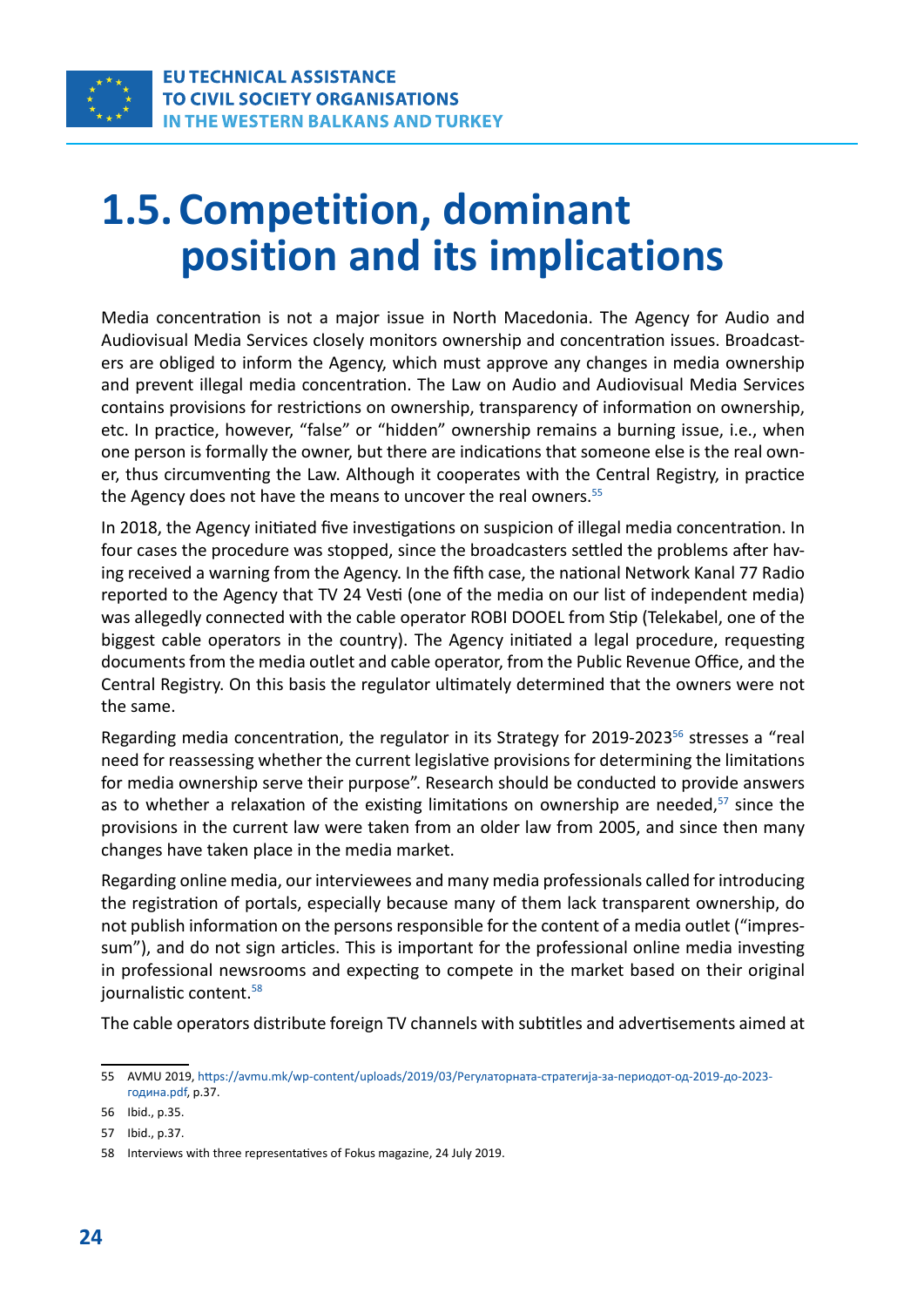<span id="page-24-0"></span>

audiences in North Macedonia, influencing ratings and revenues of domestic TV channels. This is particularly the case with the distribution of premium sports programmes (via major sport channels such as Arena Sport, Sport Klub, or Eurosport). In 2018, TV Telma filed a suit against cable operator One Vip, which had been re-broadcasting sports events (boxing matches) for which TV Telma had acquired broadcasting rights for North Macedonia.<sup>59</sup>

#### **Table MKD 15.** Main holders of sports broadcasting rights

| <b>TV</b> channel |
|-------------------|
| 1TV               |
| TV 24             |
| MTV 1 (PBS)       |
| MTV 1 (PBS)       |
| MTV 1 (PBS)       |
| TV Telma          |
| TV 24             |
| <b>TV 24</b>      |
|                   |

*Source: Broadcasters' websites.*

<sup>59</sup> Telma,<https://telma.com.mk/natsionalnite-televizii-vo-pravna-bitka-protiv-piraterijata-i-povreda-na-avtorski-prava/>. There was no progress in this case as of the beginning of 2020 (Source: Atanas Kirovski, director of TV Telma, phone conversation of 15 January 2020).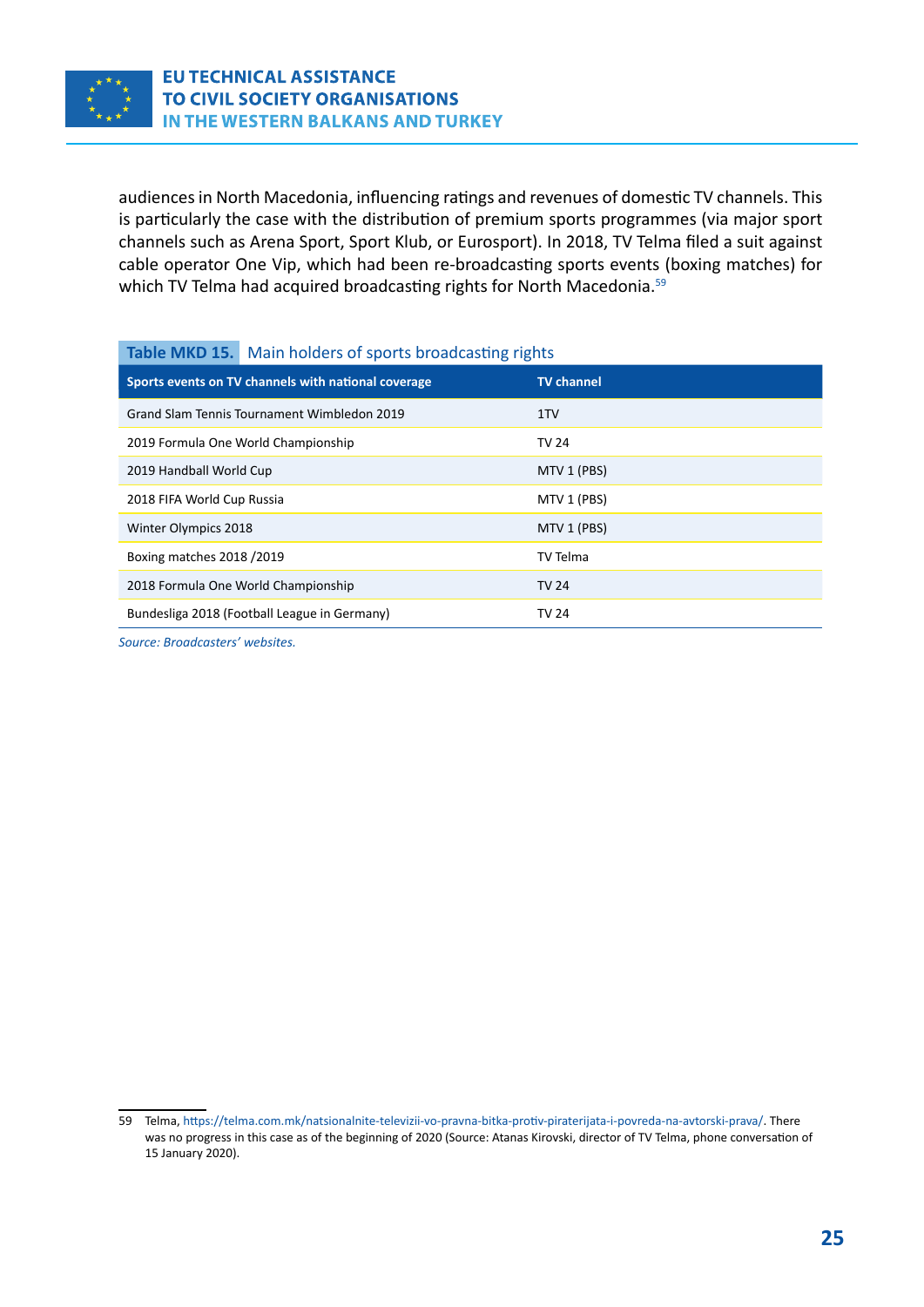<span id="page-25-0"></span>

# **1.6. Media industry associations**

The Macedonian Media Association, the Association for Print Media, and the Joint Industry Committee are examples of active media industry associations. They have initiated several policy changes, including subsidies to media and improvement of audience measurement.

| Table MKD 16.                                                                                         | Media industry associations |                    |                                                                                                                                                                                                                                                                                                                                                             |
|-------------------------------------------------------------------------------------------------------|-----------------------------|--------------------|-------------------------------------------------------------------------------------------------------------------------------------------------------------------------------------------------------------------------------------------------------------------------------------------------------------------------------------------------------------|
| <b>Association</b>                                                                                    |                             | <b>Established</b> | <b>Details</b>                                                                                                                                                                                                                                                                                                                                              |
| Macedonian Media<br>Association (MMA) gathering<br>2014<br>five commercial terrestrial TV<br>stations |                             |                    | Development of the media, professional standards in media work,<br>improvement of working conditions of media, identifying problems in<br>the legislation and pursuing changes; changes in the Law on Audio and<br>Audiovisual Media Services, cable operators, competition, copyright, etc.                                                                |
| Association of Local and<br>Regional TV stations "Media<br>Objektif"                                  |                             | 2017               | In 2019, the Association advocated for the establishment of a mechanism<br>for state subsidies to local and regional broadcasters (Fund for Media).                                                                                                                                                                                                         |
| <b>Association of Print Media</b><br>2018                                                             |                             | Restarted in       | Restarted in 2018 (established in early 2000, but in the last 10 years it<br>was not active), when it opened negotiations with the government for<br>introducing subsidies for print media. Subsidies were allocated to 11 print<br>media in 2019.                                                                                                          |
| Joint Industry Committee (JIC)                                                                        |                             | 2017               | JIC's purpose is to provide the media industry with relevant, accurate,<br>and precise TV audience measurement data. JIC was established and HGB<br>Nielsen was selected to conduct audience measurements. JIC gathers 5<br>commercial terrestrial TV stations at national level.                                                                           |
| The Association of Private<br>Electronic Media of<br>2012<br>Macedonia                                |                             |                    | Pursuing several initiatives regarding the audiovisual law; committed to<br>defend and promote interests of its members.                                                                                                                                                                                                                                    |
| Association for enhancing<br>digital marketing Macedonia                                              |                             | 2012               | In 2018, the Association adopted a Self-regulatory Ethical Code of good<br>professional practices in digital publishing. The Association's activities<br>concern the development of digital marketing. It published advertising<br>standards, a tender for selection of official measurement of the digital<br>media, etc. (https://www.iab.mk/education/). |

There is no specific body that deals with advertising spending, advertising practices, state advertising, and audience measurement, nor is there a particular ethical code for advertising agencies. The larger marketing agencies, which are branch offices of international and Balkan-wide agencies, usually respect the standards and principles of these companies.

In the sphere of digital marketing, there is an Association for enhancing digital marketing – Macedonia, which includes web portals and marketing and PR agencies. The Association adopted a Self-regulatory Ethical Code of good professional practices in digital publishing in 2018. The purpose of the Code is to strengthen the digital market, also covering questions of advertising sales and commercial announcements.<sup>60</sup>

<sup>60</sup> Interactive Advertising Bureau (IAB), [https://www.iab.mk/soopshtenie-za-javnost-iab-makedonija-usvoi-samoregulatoren-etich](https://www.iab.mk/soopshtenie-za-javnost-iab-makedonija-usvoi-samoregulatoren-etichki-kodeks-na-onlajn-izdavachite-vo-makedonija/)[ki-kodeks-na-onlajn-izdavachite-vo-makedonija/](https://www.iab.mk/soopshtenie-za-javnost-iab-makedonija-usvoi-samoregulatoren-etichki-kodeks-na-onlajn-izdavachite-vo-makedonija/)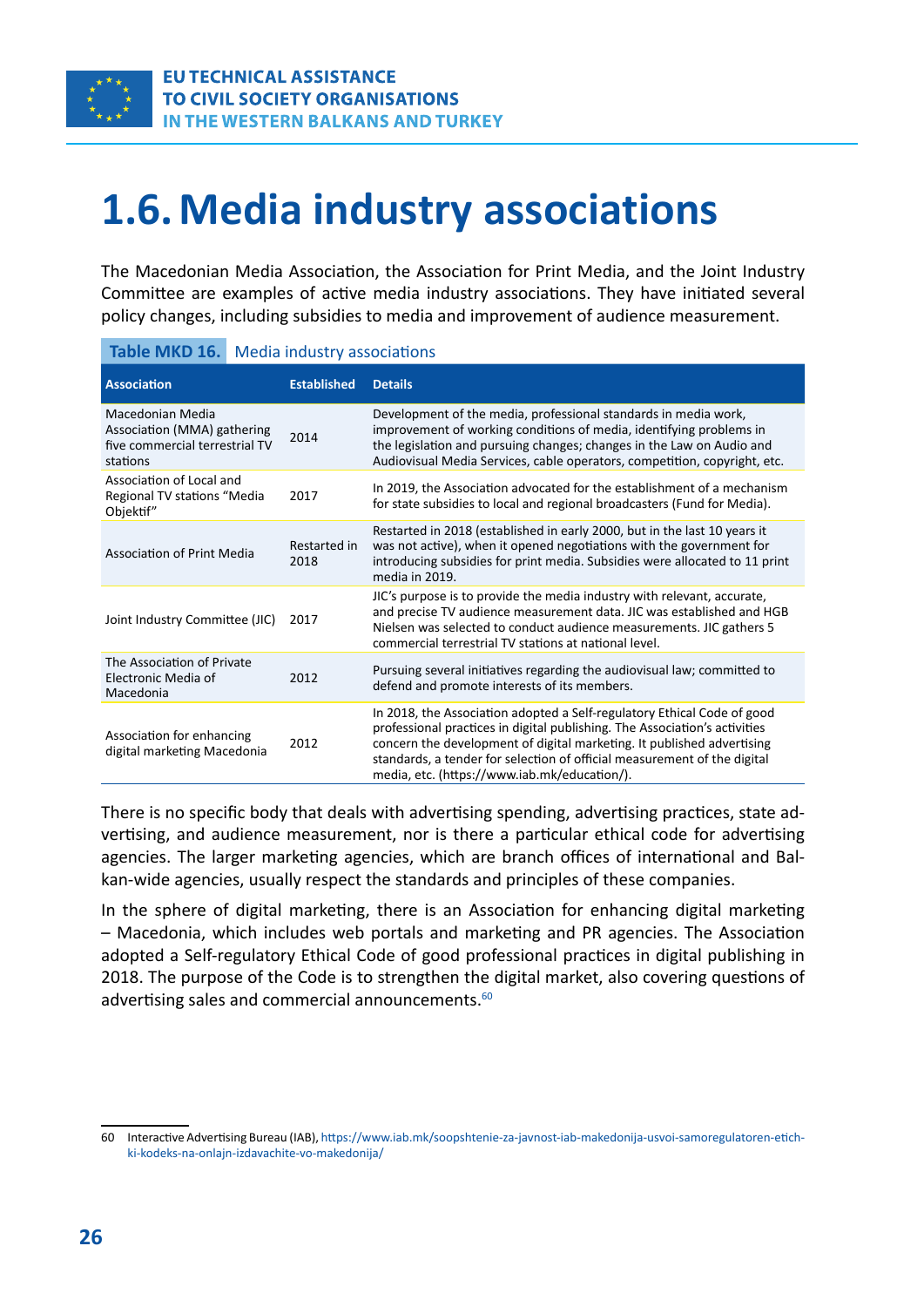# <span id="page-26-0"></span>**2. ECONOMIC SITUATION AND NEEDS OF INDEPENDENT MEDIA**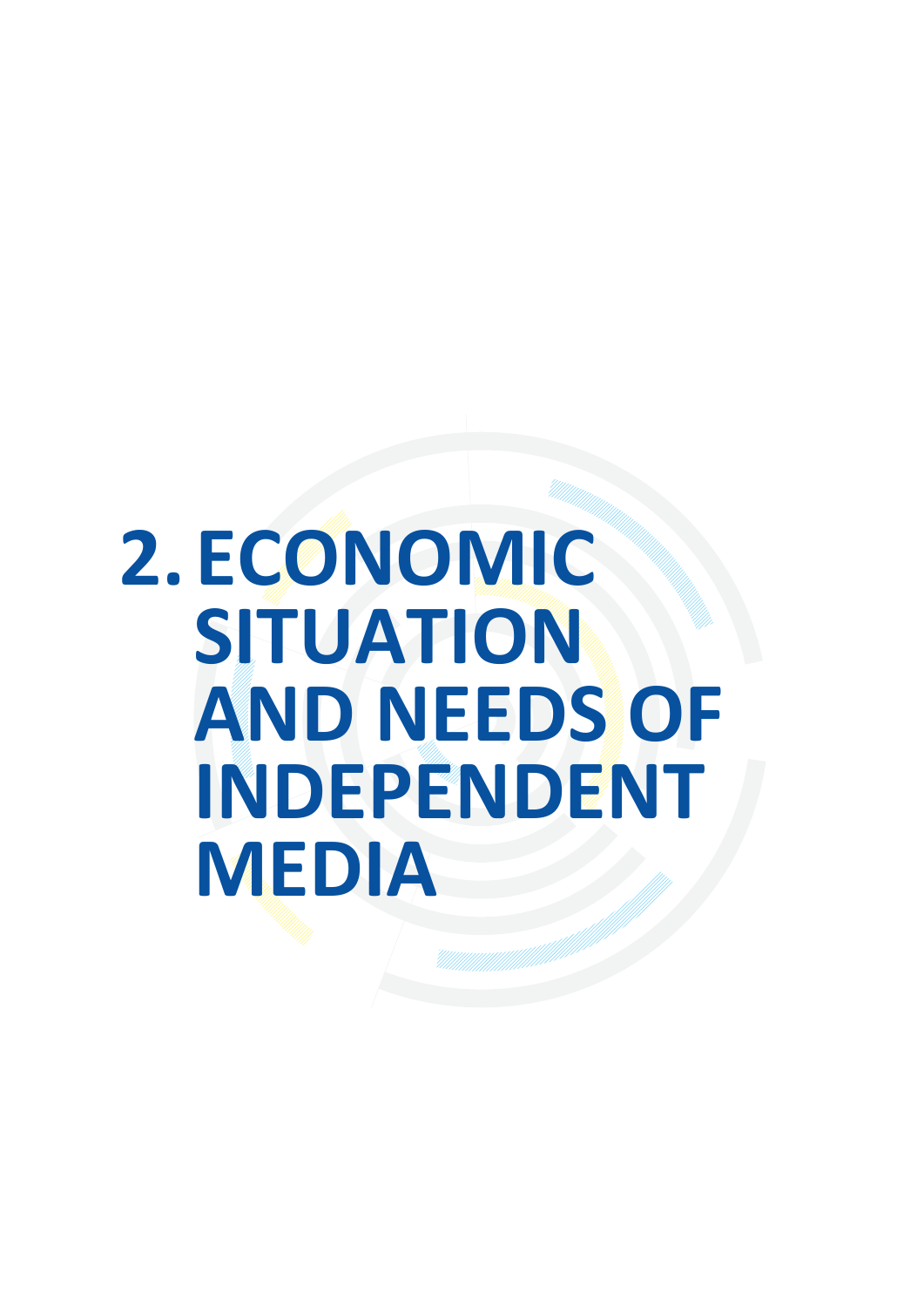<span id="page-27-0"></span>

Commercial TV channels in Macedonia, even some of the biggest national ones, do not have sufficient financial, production, and managerial capacities for content production. Almost all newsrooms in North Macedonia, be they in the largest commercial national TV stations or in regional, print, or online media, lack specialised human resources (journalists, camera operators, editors, etc.) and modern, up-to-date equipment in order to produce diverse, professional, and high-quality media content. This deficit is exacerbated by the development of new media and social platforms. Technology is changing fast, so also an investment in new equipment is always an issue without a satisfactory and immediate solution.

Besides improved funding that would enable media to address these needs, there is also a need for the government and regulatory authorities to create an enabling environment for the free and independent functioning of the media.

### **2.1. Who they are**

This part of the overview is based on an examination of the economic situation of selected independent media outlets. Examples of such media are provided in the table below.

#### **Table MKD 17.** Selected independent media outlets

| <b>Media outlet</b>                                                                                                   | <b>Main features</b>                                                                                                                                                                                                                                                                                                                                                                                                                                                                                                                                                                                                                                                                                                                                                                                                                                                                                                                                                                                                                                       |
|-----------------------------------------------------------------------------------------------------------------------|------------------------------------------------------------------------------------------------------------------------------------------------------------------------------------------------------------------------------------------------------------------------------------------------------------------------------------------------------------------------------------------------------------------------------------------------------------------------------------------------------------------------------------------------------------------------------------------------------------------------------------------------------------------------------------------------------------------------------------------------------------------------------------------------------------------------------------------------------------------------------------------------------------------------------------------------------------------------------------------------------------------------------------------------------------|
| <b>TV Telma</b><br>-Commercial<br>terrestrial TV station<br>on national level<br>-Private, for profit<br>-Independent | Transparent ownership: The information is available in the analyses for 2018 by the media<br>regulator.<br>Professional, quality journalism: Has been adhering to professional and ethical standards and has<br>adopted a consistent media policy in recent years. It produces professional and quality journalism<br>content. TV Telma adopted a neutral/critical reporting stance during the rule of the previous<br>government.<br>Valuable contribution to media pluralism: Comprehensive, professional, and neutral approach in<br>its informative programmes; journalists show initiative and journalistic engagement in initiating<br>new topics. For ten years TV Telma has been running an investigative journalism programme<br>("KOD") and a daily debate programme "Top tema na vaša strana" comprising a variety of voices<br>from society.<br>Respect for professional standards: Employs credible and professional editors and journalists who<br>abide by journalistic and ethical standards. Publishes contact information for its staff. |
| <b>Fokus magazine</b><br>-Weekly magazine<br>-National coverage<br>-Private, for profit<br>-Independent               | Transparent ownership: Information is reported to the media regulator, which prepared and<br>published an annual report about ownership in 2018.<br>Professional, quality journalism: Has the highest circulation in the market. It employs some<br>editors with extensive professional experience, as well as investigative journalists. It publishes<br>professional, credible and quality content, as well as in-depth investigative stories.<br>Valuable contribution to media pluralism: Publishes credible investigative stories, which is<br>unusual among print media in North Macedonia.<br>Respect for professional standards: Respects professional and ethical standards. Its editors<br>and journalists are members of AJM. It has received a number of journalistic awards from the<br>Macedonian Institute for Media (MIM) and the Association of Journalists of Macedonia (AJM).                                                                                                                                                           |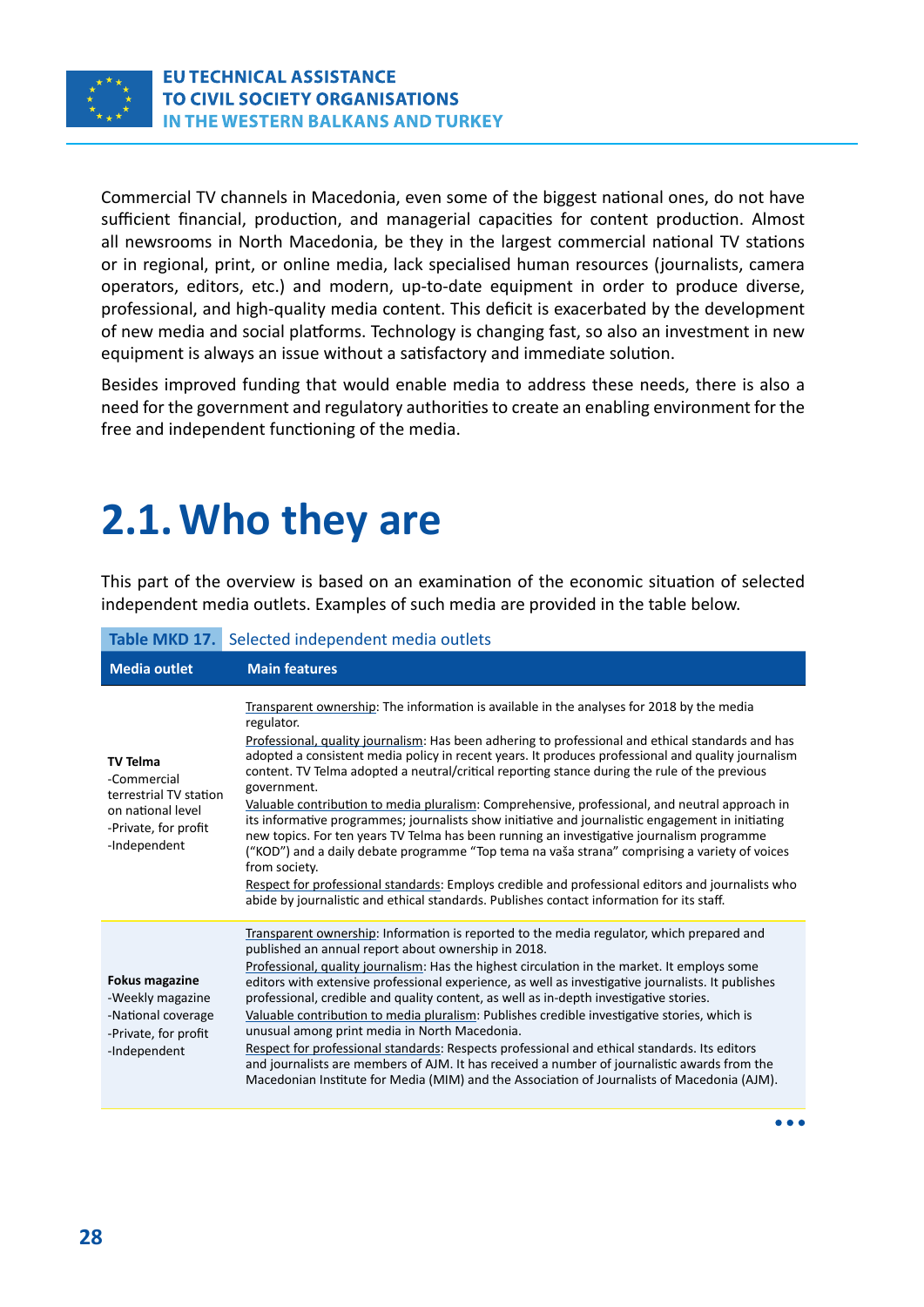

#### **EU TECHNICAL ASSISTANCE** TO CIVIL SOCIETY ORGANISATIONS IN THE WESTERN BALKANS AND TURKEY

#### $\bullet\bullet\bullet$

| <b>Media outlet</b>                                                                                                                                                    | <b>Main features</b>                                                                                                                                                                                                                                                                                                                                                                                                                                                                                                                                                                                                                                                                                                                                                                                                                                                                                                                                                                                                                                                     |
|------------------------------------------------------------------------------------------------------------------------------------------------------------------------|--------------------------------------------------------------------------------------------------------------------------------------------------------------------------------------------------------------------------------------------------------------------------------------------------------------------------------------------------------------------------------------------------------------------------------------------------------------------------------------------------------------------------------------------------------------------------------------------------------------------------------------------------------------------------------------------------------------------------------------------------------------------------------------------------------------------------------------------------------------------------------------------------------------------------------------------------------------------------------------------------------------------------------------------------------------------------|
| Nezavisen vesnik<br>-Daily newspaper <sup>61</sup><br>-National coverage<br>-Private, for profit<br>-Independent<br>Note: Nezavisen was<br>closed in November<br>2019. | Transparent ownership: The information about ownership is reported in the media regulator's<br>2018 report.<br>Professional, quality journalism: Publishes professional and quality content on daily basis (daily<br>affairs, analyses, comments, different topics).<br>Valuable contribution to media pluralism: Publishes information on a variety of political camps<br>and actors. On its website edition it has sections in Albanian and English as well.<br>Respect for professional standards: Respects professional and ethical standards in its investigative<br>journalism. Its editors and journalists are members of AJM.                                                                                                                                                                                                                                                                                                                                                                                                                                    |
| Prizma/BIRN<br>-Online media<br>-Non-profit<br>-Independent                                                                                                            | Transparent ownership: Information about Prizma is published on the website.<br>Professional, quality journalism: Prizma provides news coverage only of certain major events and<br>is mostly focused on in-depth reporting, exploring new angles to different stories and uncovering<br>corruption and abuses of power.<br>Valuable contribution to media pluralism: Prizma is devoted to the production of investigative<br>journalism stories. It provides audiences with unique quality content, offering more detailed<br>elaboration compared to standard reporting (i.e., "narrative journalism"), profile interviews,<br>weekly opinion pieces by established authors; its features and reportage stories cover various<br>topics, from election coverage to cultural heritage.<br>Respect for professional standards: Produces content that is in line with the journalistic Code<br>of Ethics and international standards of journalism. Its investigative stories have received many<br>awards in contests organised by media and journalistic organisations. |
| Koha daily<br>-Daily newspaper<br>-National coverage<br>-Private, for profit<br>-Independent                                                                           | Transparent ownership: Information about ownership is reported to the media regulator, which<br>published its annual report about media ownership in 2018.<br>Professional, quality journalism: Koha publishes professional and quality content (news, analyses,<br>investigative stories) on a regular basis.<br>Valuable contribution to media pluralism: Published in the Albanian language, it is the longest-<br>running outlet providing information for the Albanian-speaking public. It publishes information on<br>the whole political spectrum and its actors.<br>Respect for professional standards: Adheres to professional and ethical standards. Has received a<br>number of journalistic awards from MIM and AJM. Its editor was a member of the Programming<br>Council of the PSB MTV, while its owner Lirim Dulovi is a representative in the Association of<br>Printed Media. Koha is a member of the Council of Media Ethics of Macedonia and AJM.                                                                                                    |
| Plusinfo.mk<br>-News website<br>-National coverage<br>-Private, for profit<br>-Independent                                                                             | Transparent ownership: Data about ownership and the publisher is available on the website<br>Plusinfo.mk.<br>Production of professional, quality journalism: Publishes professional and quality content (news,<br>analyses, comments). It is one of the most serious news portals in North Macedonia.<br>Valuable contribution to media pluralism: Reports on the whole political spectrum and its actors.<br>Takes a critical position towards all political parties and governments.<br>Respect for professional standards: Respects professional and ethical standards.                                                                                                                                                                                                                                                                                                                                                                                                                                                                                               |

<sup>61</sup> Information on the financial situation of individual newspapers is not publicly available. The annual advertising revenue in the print media sector is estimated at 2.8% of a total estimated €31.5 million (MSI IREX 2019).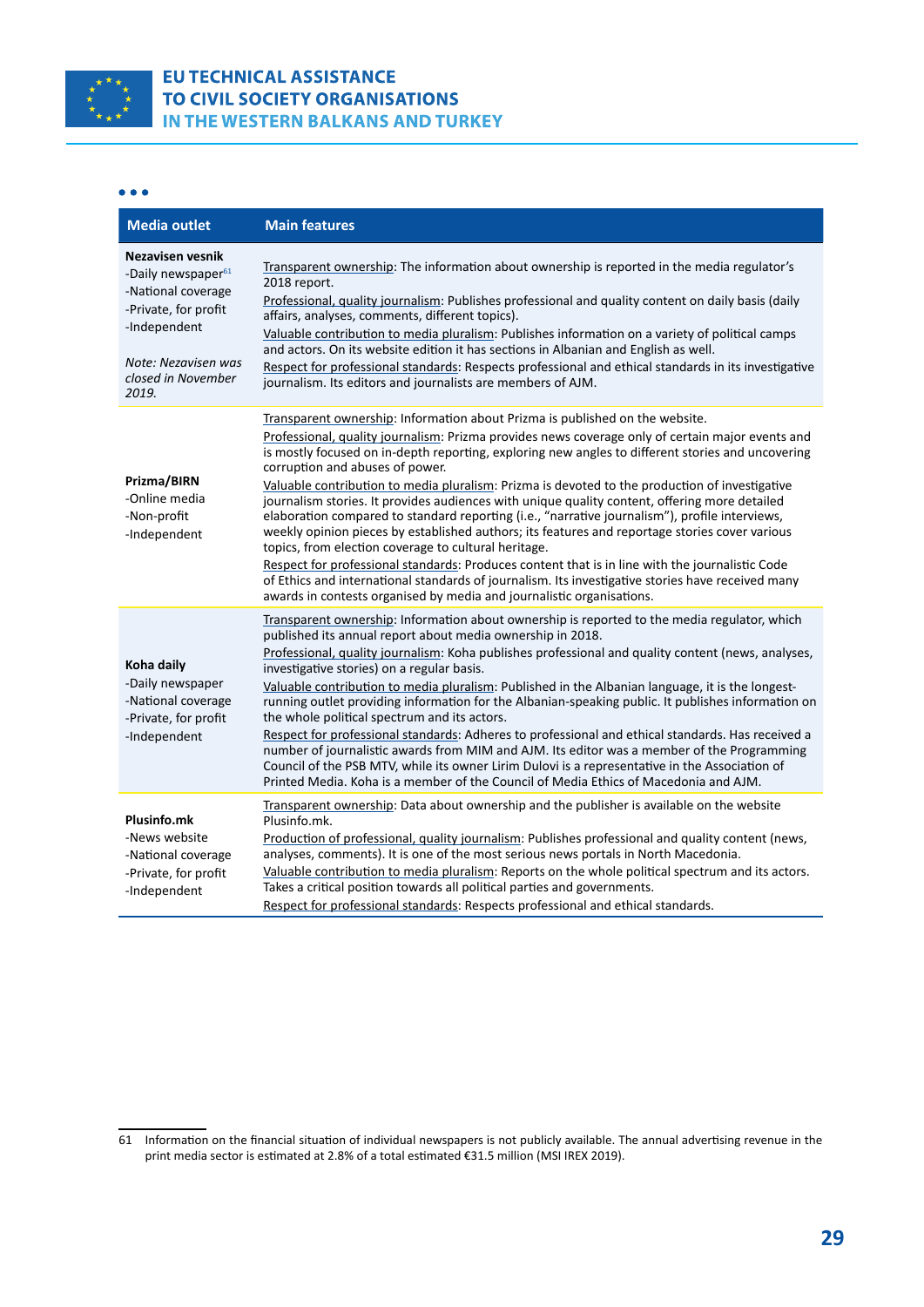<span id="page-29-0"></span>

#### **EU TECHNICAL ASSISTANCE TO CIVIL SOCIETY ORGANISATIONS** IN THE WESTERN BALKANS AND TURKEY

| Table MKD 18.                                                                                                                                                            | Examples of new media initiatives                                                                                                                                                                                                                                                                                                                                                                                                                                                                                                                                                                                                                                                                                                                                                                                                                                                                                                                                                                                                                                                                                                                                             |  |
|--------------------------------------------------------------------------------------------------------------------------------------------------------------------------|-------------------------------------------------------------------------------------------------------------------------------------------------------------------------------------------------------------------------------------------------------------------------------------------------------------------------------------------------------------------------------------------------------------------------------------------------------------------------------------------------------------------------------------------------------------------------------------------------------------------------------------------------------------------------------------------------------------------------------------------------------------------------------------------------------------------------------------------------------------------------------------------------------------------------------------------------------------------------------------------------------------------------------------------------------------------------------------------------------------------------------------------------------------------------------|--|
| <b>Media outlet</b>                                                                                                                                                      | <b>Main features</b>                                                                                                                                                                                                                                                                                                                                                                                                                                                                                                                                                                                                                                                                                                                                                                                                                                                                                                                                                                                                                                                                                                                                                          |  |
| Vidivaka.mk<br>-Online platform<br>-National coverage<br>-Non-profit<br>-Independent                                                                                     | Transparent ownership: Information about Vidi Vaka (editor, journalists, cameraman, video<br>editors, founders and producers) is published in the legal notice ("impressum") section of the Vidi<br>Vaka Facebook page.<br>Professional, quality journalism: Produces video content that can be adapted for use on different<br>social media platforms.<br>Valuable contribution to media pluralism: Produces content in a format of short videos tailored to<br>mobile devices and social networks, focusing on alternative aspects of stories of public interest.<br>Respect for professional standards: On the Facebook page of Vidi Vaka there is a section called<br>"Editorial policy" containing the main principles of its professional work, values it adheres to,<br>structure and the working practices of the team. The document was developed with support of<br>external consultants from Slovakia and the United States.                                                                                                                                                                                                                                       |  |
| Samoprasaj.mk<br>-Interactive online<br>platform<br>-Non-profit, established<br>by private research and<br>educational institution<br>-National coverage<br>-Independent | Transparent ownership: The information about establishment of the website is available at<br>samoparsaj.mk.<br>Professional, quality journalism: Produces at least 5 journalism stories, articles, video material<br>and analytical articles per week in different formats adjusted to different media platforms.<br>Valuable contribution to media pluralism: Samoprasaj.mk is a platform for exchange of ideas and<br>opinions related to public policies. Citizens can ask questions and comment, as well as receive<br>answers from CSOs and institutions. Samoprasaj.mk regularly reports on societal issues (except<br>for day-to-day political stories): electoral reform, education, health issues, diversity and social<br>cohesion, environment, economy, construction, judicial reforms and rule of law, youth issues,<br>human rights and discrimination.<br>Respect for professional standards: Engages professional, experienced journalists for content<br>production. There are editors who check and verify the content before publishing. The content<br>follows the professional and ethical standards stipulated in the Code of journalists of Macedonia. |  |

### **2.2. The economic situation and needs of the selected examples of independent media**

The number of employees per major independent TV station is around 100, and their annual revenues range from €1.4 million to €2.5 million per channel. The amounts are, in some cases, insufficient to cover operational costs. Some independent broadcasters operate with annual losses ranging from tens of thousands to hundreds of thousands of euros.<sup>62</sup>

The number of employees per major independent print outlet is much lower compared to broadcasters – around a dozen people – and their revenues and expenses reach up to several thousand euros. The financial difficulties faced in particular by print media outlets, were the

<sup>62</sup> AVMU 2019, [https://avmu.mk/wp-content/uploads/2019/07/Анализа-на-пазарот-на-аудио-и-аудиовизуелни-медиумски](https://avmu.mk/wp-content/uploads/2019/07/%D0%90%D0%BD%D0%B0%D0%BB%D0%B8%D0%B7%D0%B0-%D0%BD%D0%B0-%D0%BF%D0%B0%D0%B7%D0%B0%D1%80%D0%BE%D1%82-%D0%BD%D0%B0-%D0%B0%D1%83%D0%B4%D0%B8%D0%BE-%D0%B8-%D0%B0%D1%83%D0%B4%D0%B8%D0%BE%D0%B2%D0%B8%D0%B7%D1%83%D0%B5%D0%BB%D0%BD%D0%B8-%D0%BC%D0%B5%D0%B4%D0%B8%D1%83%D0%BC%D1%81%D0%BA%D0%B8-%D1%83%D1%81%D0%BB%D1%83%D0%B3%D0%B8-%D0%B7%D0%B0-2018-%D0%B3%D0%BE%D0%B4%D0%B8%D0%BD%D0%B0.docx.pdf)[услуги-за-2018-година.docx.pdf](https://avmu.mk/wp-content/uploads/2019/07/%D0%90%D0%BD%D0%B0%D0%BB%D0%B8%D0%B7%D0%B0-%D0%BD%D0%B0-%D0%BF%D0%B0%D0%B7%D0%B0%D1%80%D0%BE%D1%82-%D0%BD%D0%B0-%D0%B0%D1%83%D0%B4%D0%B8%D0%BE-%D0%B8-%D0%B0%D1%83%D0%B4%D0%B8%D0%BE%D0%B2%D0%B8%D0%B7%D1%83%D0%B5%D0%BB%D0%BD%D0%B8-%D0%BC%D0%B5%D0%B4%D0%B8%D1%83%D0%BC%D1%81%D0%BA%D0%B8-%D1%83%D1%81%D0%BB%D1%83%D0%B3%D0%B8-%D0%B7%D0%B0-2018-%D0%B3%D0%BE%D0%B4%D0%B8%D0%BD%D0%B0.docx.pdf).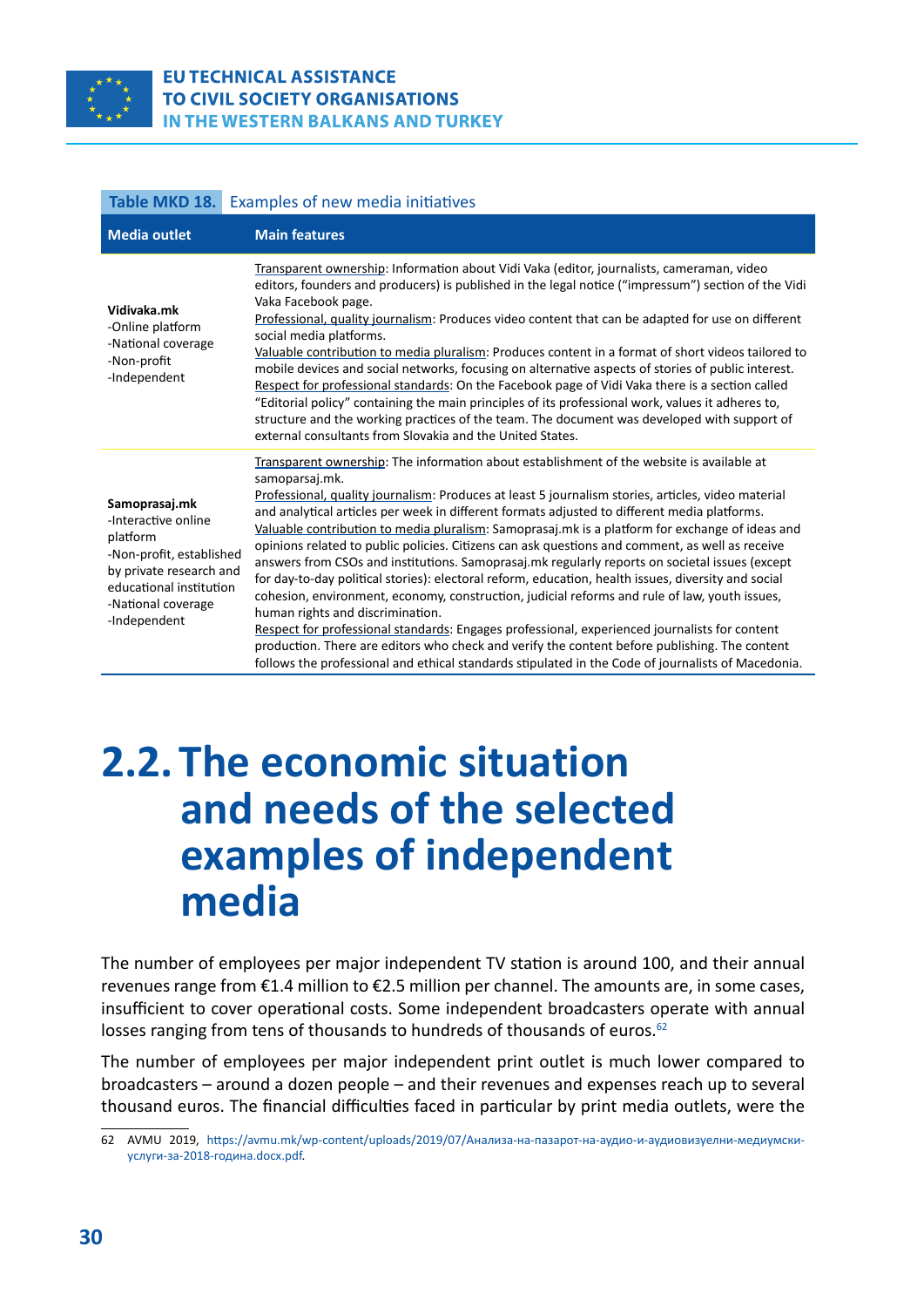<span id="page-30-0"></span>

reasons for the recent shut-down of daily Nezavisen, published by Independent Balkan News Agency. The identified needs of the selected media and new initiatives are presented in the table below.

| Table MKD 19. Needs of the selected examples of independent media and new initiatives |                                                                                                                                                                                                                                                                                                                                                                                                                         |                                                                                                                                                                                                                                                                                                                                                                                                                         |  |  |
|---------------------------------------------------------------------------------------|-------------------------------------------------------------------------------------------------------------------------------------------------------------------------------------------------------------------------------------------------------------------------------------------------------------------------------------------------------------------------------------------------------------------------|-------------------------------------------------------------------------------------------------------------------------------------------------------------------------------------------------------------------------------------------------------------------------------------------------------------------------------------------------------------------------------------------------------------------------|--|--|
| <b>Media outlet</b><br><b>Needs</b>                                                   |                                                                                                                                                                                                                                                                                                                                                                                                                         | <b>Details/Comment</b>                                                                                                                                                                                                                                                                                                                                                                                                  |  |  |
| <b>TV Alsat M</b>                                                                     | 1. Staff<br>2. Staff training<br>3. Equipment<br>4. Own programming<br>5. Archiving                                                                                                                                                                                                                                                                                                                                     | 1. Economic constraints of the media market<br>prevent development<br>2. Specific training tailored to the needs of TV<br>3. Technical equipment (cameras, cranes)<br>4. Production of domestic entertainment and<br>economics programmes, strengthening existing<br>brands, general improvement of content quality,<br>etc.<br>5. Archiving material                                                                   |  |  |
| <b>Fokus</b><br>magazine                                                              | 1. Staff<br>2. Support for investigative journalism<br>3. Support for the web platform<br>4. Direct support for the media<br>External:<br>5. Problem with delayed remuneration for<br>delivered services<br>6. Problems with financial discipline                                                                                                                                                                       | 1. Employing investigative journalists<br>2. Financial support for development of<br>investigative journalism<br>3. Producing short videos and interviews for the<br>web portal; further upgrading of the web portal<br>5. Magazine has a problem with collecting<br>receivables, impacting on reinvestment<br>6. Companies do not pay for published advertising,<br>while the media outlet still must pay a tax for it |  |  |
| Sdk.mk                                                                                | 1. Support for digital newsroom<br>2. Support for production of journalism content<br>3. Training for journalists in new media and social<br>media<br>4. Investment in latest professional tools for<br>distribution of news on social networks<br>5. Staff with new media and social network skills                                                                                                                    | 1. New generations of journalists with new media<br>and social network skills                                                                                                                                                                                                                                                                                                                                           |  |  |
| Investigative<br>Reporting<br>Laboratory<br>(IRL)                                     | 1. Staff (investigative editors, copy editors,<br>journalists specialised in storytelling)<br>2. Equipment<br>3. Professional administration, marketing agent<br>4. Support in providing international expertise<br>5. Support for investigative journalism<br>6. Self-marketing - presentations outside Skopje<br>External:<br>7. EU financing cross-border projects for<br>investigative journalism, corruption, etc. | 1. Trained and educated journalists, having a<br>balanced proficiency in theory and practice<br>2. Production of video content, for development of<br>web-portal, software, security<br>4. EU could provide support in administrative work<br>6. Developing a profitable financing model by<br>2021 that will provide one third of the finances<br>(€80,000) from the public; continue working as a<br>small team.      |  |  |
| Vidivaka.mk                                                                           | 1. Staff<br>2. Development of digital journalism and digital<br>reporting<br>3. Assistance in writing applications (especially for<br>EU funds)<br>3. Production of documentary series<br>4. Development of production available for TV in<br>the country, regionally, and beyond<br>5. Investment in equipment, software,<br>visualisation applications<br>6. Subscription                                             | 1. Development of a highly skilled team (Mainly by<br>employing new staff with specific skills, but also<br>by organising trainings for the existing staff)<br>6. It is early and not yet appropriate to introduce a<br>subscription, but the market may change in the<br>coming years.                                                                                                                                 |  |  |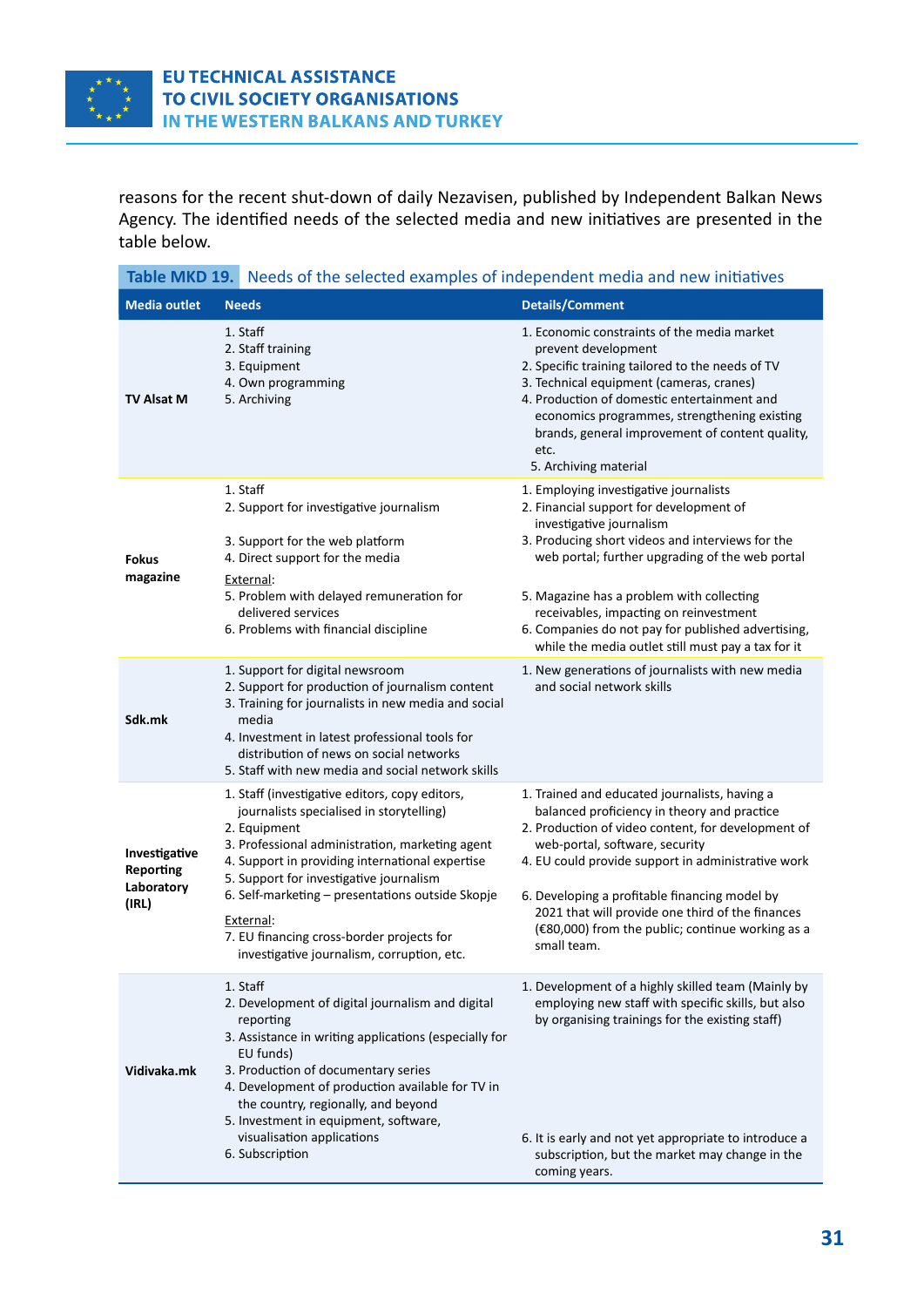# <span id="page-31-0"></span>**2.3. Opportunities for growth (new approaches)**

| Table MKD 20.                                         | Initiatives and ideas for growth                                                                                                                                                                                                                                                                                                                                                                           |                                                                                                                                                                                                                                                                                                                                                                                                                                     |  |
|-------------------------------------------------------|------------------------------------------------------------------------------------------------------------------------------------------------------------------------------------------------------------------------------------------------------------------------------------------------------------------------------------------------------------------------------------------------------------|-------------------------------------------------------------------------------------------------------------------------------------------------------------------------------------------------------------------------------------------------------------------------------------------------------------------------------------------------------------------------------------------------------------------------------------|--|
| <b>Media outlet</b>                                   | Initiatives/ideas for growth                                                                                                                                                                                                                                                                                                                                                                               | <b>Details/Comment</b>                                                                                                                                                                                                                                                                                                                                                                                                              |  |
| Vidivaka.mk                                           | 1. Digital journalism (digital reporting), which<br>implies the adoption of some new trends and<br>forms of reporting or investigative journalism<br>2. Niche journalism<br>3. Introducing a subscription scheme for 1,000-<br>2,000 subscribers, as a pilot<br>4. Production of documentary series<br>5. Development of content suitable for<br>broadcast on TV in the country, regionally, and<br>beyond | 1. Media who try to find some form of innovation,<br>such as digital journalism, have the best chance<br>of survival.<br>2. Smaller initiatives that are niche journalism and<br>are not aimed at the mass market have better<br>prospects for sustainability, since small media<br>have an incentive to protect their independence.<br>3. Subscriptions can generate revenues to finance<br>the production of high-quality videos. |  |
| Investigative<br><b>Reporting</b><br>Laboratory (IRL) | Development of a model that will enable IRL to<br>obtain at least 30% of the resources through<br>public support                                                                                                                                                                                                                                                                                           | The goal is not just fundraising, but awareness-<br>raising: members of the public must understand<br>that the demand for professional media must come<br>from them.                                                                                                                                                                                                                                                                |  |
| Sdk.mk                                                | Support for digital newsroom and non-profit<br>journalism                                                                                                                                                                                                                                                                                                                                                  | Need for professional staff and digital equipment<br>(software) that will facilitate operating a digital<br>newsroom.                                                                                                                                                                                                                                                                                                               |  |
| Alsat-M                                               | Diversifying content and production of a variety<br>of high-quality programmes on different topics                                                                                                                                                                                                                                                                                                         | TV wants to increase original domestic production<br>on different topics (economy, children, education,<br>entertainment, documentary, debate, etc.).                                                                                                                                                                                                                                                                               |  |
| <b>Fokus magazine</b>                                 | Support for investigative journalism and an<br>online platform                                                                                                                                                                                                                                                                                                                                             | Production of text, video, and multimedia content<br>for the online platform. Support for investigative<br>journalism (journalists, training, etc.).                                                                                                                                                                                                                                                                                |  |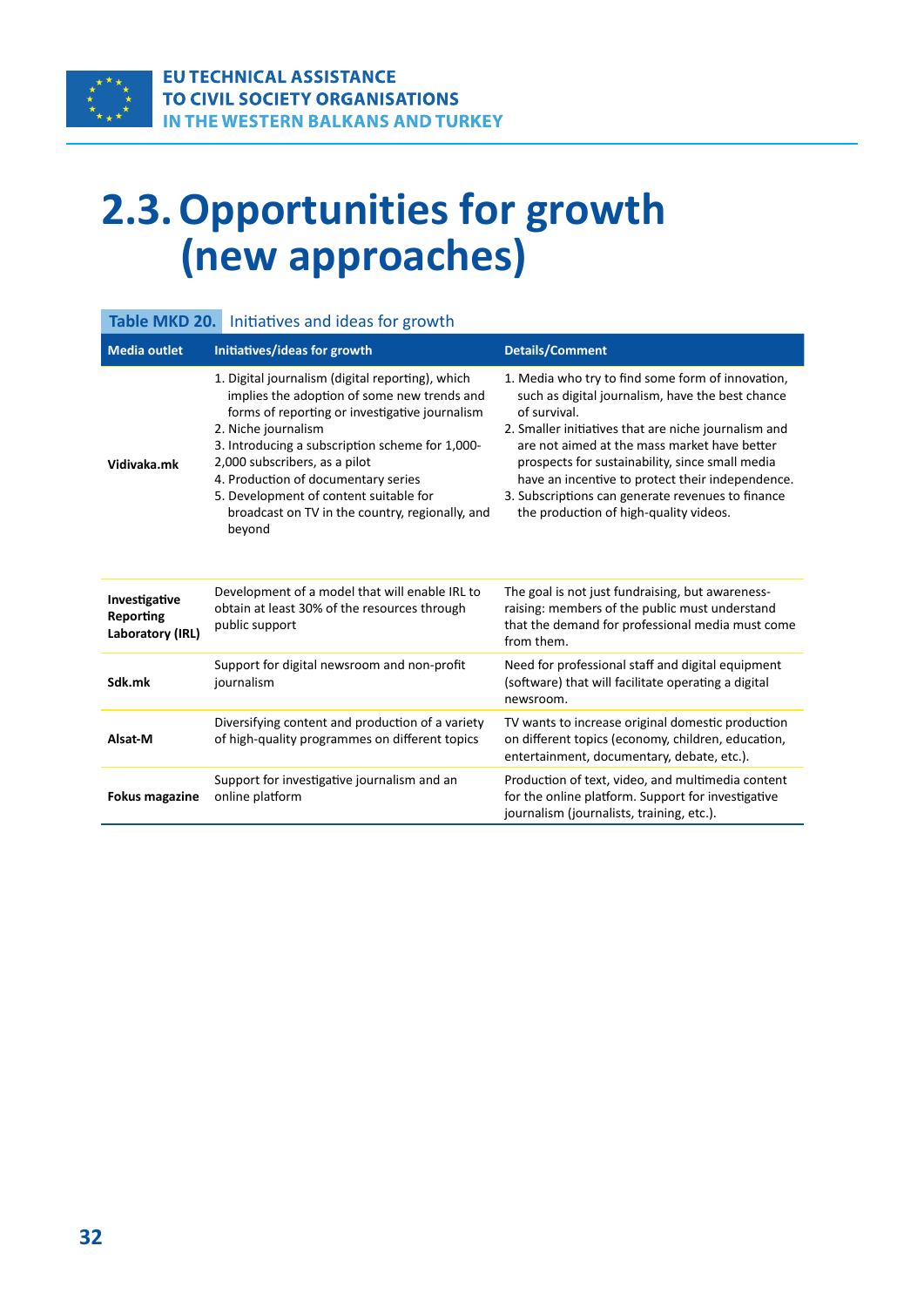

#### **SOURCES ON BUSINESS INDICATORS**

Agency for Audio and Audiovisual Media Services. July 2019. Analiza na pazarot na audio I audiovizuelni mediumski uslugi za 2018 (Analysis of the media market for 2018). [https://avmu.mk/wp-content/](https://avmu.mk/wp-content/uploads/2019/07/%D0%90%D0%BD%D0%B0%D0%BB%D0%B8%D0%B7%D0%B0-%D0%BD%D0%B0-%D0%BF%D0%B0%D0%B7%D0%B0%D1%80%D0%BE%D1%82-%D0%BD%D0%B0-%D0%B0%D1%83%D0%B4%D0%B8%D0%BE-%D0%B8-%D0%B0%D1%83%D0%B4%D0%B8%D0%BE%D0%B2%D0%B8%D0%B7%D1%83%D0%B5%D0%BB%D0%BD%D0%B8-%D0%BC%D0%B5%D0%B4%D0%B8%D1%83%D0%BC%D1%81%D0%BA%D0%B8-%D1%83%D1%81%D0%BB%D1%83%D0%B3%D0%B8-%D0%B7%D0%B0-2018-%D0%B3%D0%BE%D0%B4%D0%B8%D0%BD%D0%B0.docx.pdf) [uploads/2019/07/Анализа-на-пазарот-на-аудио-и-аудиовизуелни-медиумски-услуги-за-2018-година.docx.](https://avmu.mk/wp-content/uploads/2019/07/%D0%90%D0%BD%D0%B0%D0%BB%D0%B8%D0%B7%D0%B0-%D0%BD%D0%B0-%D0%BF%D0%B0%D0%B7%D0%B0%D1%80%D0%BE%D1%82-%D0%BD%D0%B0-%D0%B0%D1%83%D0%B4%D0%B8%D0%BE-%D0%B8-%D0%B0%D1%83%D0%B4%D0%B8%D0%BE%D0%B2%D0%B8%D0%B7%D1%83%D0%B5%D0%BB%D0%BD%D0%B8-%D0%BC%D0%B5%D0%B4%D0%B8%D1%83%D0%BC%D1%81%D0%BA%D0%B8-%D1%83%D1%81%D0%BB%D1%83%D0%B3%D0%B8-%D0%B7%D0%B0-2018-%D0%B3%D0%BE%D0%B4%D0%B8%D0%BD%D0%B0.docx.pdf) [pdf](https://avmu.mk/wp-content/uploads/2019/07/%D0%90%D0%BD%D0%B0%D0%BB%D0%B8%D0%B7%D0%B0-%D0%BD%D0%B0-%D0%BF%D0%B0%D0%B7%D0%B0%D1%80%D0%BE%D1%82-%D0%BD%D0%B0-%D0%B0%D1%83%D0%B4%D0%B8%D0%BE-%D0%B8-%D0%B0%D1%83%D0%B4%D0%B8%D0%BE%D0%B2%D0%B8%D0%B7%D1%83%D0%B5%D0%BB%D0%BD%D0%B8-%D0%BC%D0%B5%D0%B4%D0%B8%D1%83%D0%BC%D1%81%D0%BA%D0%B8-%D1%83%D1%81%D0%BB%D1%83%D0%B3%D0%B8-%D0%B7%D0%B0-2018-%D0%B3%D0%BE%D0%B4%D0%B8%D0%BD%D0%B0.docx.pdf).

Agency for Audio and Audiovisual Media Services. June 2019. Izvestaj za mediumskata sopstvenost so promenite vo sopstvenosta I mediumskata koncentracija vo 2018 (Report on Media Ownership, with changes in ownership and media concentration in 2018.). [https://avmu.mk/wp-content/uploads/2017/06/ИЗВЕШТАЈ-ЗА-](https://avmu.mk/wp-content/uploads/2017/06/%D0%98%D0%97%D0%92%D0%95%D0%A8%D0%A2%D0%90%D0%88-%D0%97%D0%90-%D0%9C%D0%95%D0%94%D0%98%D0%A3%D0%9C%D0%A1%D0%9A%D0%90%D0%A2%D0%90-%D0%A1%D0%9E%D0%9F%D0%A1%D0%A2%D0%92%D0%95%D0%9D%D0%9E%D0%A1%D0%A2.pdf)[МЕДИУМСКАТА-СОПСТВЕНОСТ.pdf](https://avmu.mk/wp-content/uploads/2017/06/%D0%98%D0%97%D0%92%D0%95%D0%A8%D0%A2%D0%90%D0%88-%D0%97%D0%90-%D0%9C%D0%95%D0%94%D0%98%D0%A3%D0%9C%D0%A1%D0%9A%D0%90%D0%A2%D0%90-%D0%A1%D0%9E%D0%9F%D0%A1%D0%A2%D0%92%D0%95%D0%9D%D0%9E%D0%A1%D0%A2.pdf).

IPSOS. North Macedonia Media Landscape 2018.

IREX. "North Macedonia". In Media Sustainability Index, 2019. [https://www.irex.org/sites/default/files/pdf/](https://www.irex.org/sites/default/files/pdf/media-sustainability-index-europe-eurasia-2019-north-macedonia.pdf) [media-sustainability-index-europe-eurasia-2019-north-macedonia.pdf](https://www.irex.org/sites/default/files/pdf/media-sustainability-index-europe-eurasia-2019-north-macedonia.pdf).

[Macedonian Institute for Media. The role of Structural Pluralism in the Macedonian, Croatian and Montenegrin](about:blank)  [TV Sector.](about:blank) [https://mim.org.mk/attachments/article/1126/The%20role%20of%20structural%20pluralism\\_FIN.](https://mim.org.mk/attachments/article/1126/The role of structural pluralism_FIN.pdf) [pdf](https://mim.org.mk/attachments/article/1126/The role of structural pluralism_FIN.pdf).

Monitoring report of the EU Guidelines for Media Freedom and Media Integrity 2017-2020 for 2017[-https://](https://ec.europa.eu/neighbourhood enlargement/sites/near/files/media_traffic_lights_report_ppt.pdf) [ec.europa.eu/neighbourhood enlargement/sites/near/files/media\\_traffic\\_lights\\_report\\_ppt.pdf.](https://ec.europa.eu/neighbourhood enlargement/sites/near/files/media_traffic_lights_report_ppt.pdf)

Nebiu, B et al. 2018. Indicators on the level of media freedom and journalists' safety in Macedonia, Association of Journalists of Macedonia. [http://safejournalists.net/wp-content/uploads/2018/12/Indicators-on-the-level-of](http://safejournalists.net/wp-content/uploads/2018/12/Indicators-on-the-level-of-media-freedom-and-journalists-safety-in-Macedonia.pdf)[media-freedom-and-journalists-safety-in-Macedonia.pdf](http://safejournalists.net/wp-content/uploads/2018/12/Indicators-on-the-level-of-media-freedom-and-journalists-safety-in-Macedonia.pdf).

Trpevska S, and Micevski, I. 2018. Monitoring Media Pluralism in Europe: Application of the Media Pluralism Monitor 2017 in the European Union, FYROM, Serbia & Turkey; Country Report: Former Yugoslav Republic of Macedonia. Centre for Media Pluralism and Media Freedom. [http://cadmus.eui.eu/bitstream/](http://cadmus.eui.eu/bitstream/handle/1814/61140/2018_FYRoM_EN.pdf?sequence=1&isAllowed=y) [handle/1814/61140/2018\\_FYRoM\\_EN.pdf?sequence=1&isAllowed=y](http://cadmus.eui.eu/bitstream/handle/1814/61140/2018_FYRoM_EN.pdf?sequence=1&isAllowed=y).

Trpevska, S. 2018. The Role of Structural Pluralism in the Macedonian, Croatian and Montenegrin TV Sector. Macedonian Institute for Media, Skopje.

Law on Value Added Tax (2016, Art. 30, para.1, item 3), [http://www.ujp.gov.mk/files/attachment/0000/0986/](http://www.ujp.gov.mk/files/attachment/0000/0986/Zakon_za_ DDV__Sl_vesnik_na_RM_br_189_od_14.10.2016.pdf) Zakon za DDV SI vesnik na RM br 189 od 14.10.2016.pdf.

#### **LIST OF INTERVIEWS**

Aleksandar Manasiev, editor of the online platform "Vidi vaka" (vidivaka.mk), North Macedonia, 23 June 2019. Biljana Trošanovska, responsible for financial segment (Fokus magazine), North Macedonia, 24 June 2019.

Lirim Hajredini, Operations Director of TV Alsat-M, 24 June 2019. Jadranka Kostova, Coordinator of the project (Fokus magazine), 24 June 2019.

Biljana Mladenova, responsible for marketing (Fokus magazine), 24 June 2019.

Sashka Cvetkovska, Journalist and editor in Investigative Reporting Lab (irl.mk), North Macedonia, 23 June 2019. Atanas Kirovski, director of TV Telma, phone conversation, 15 January 2020.